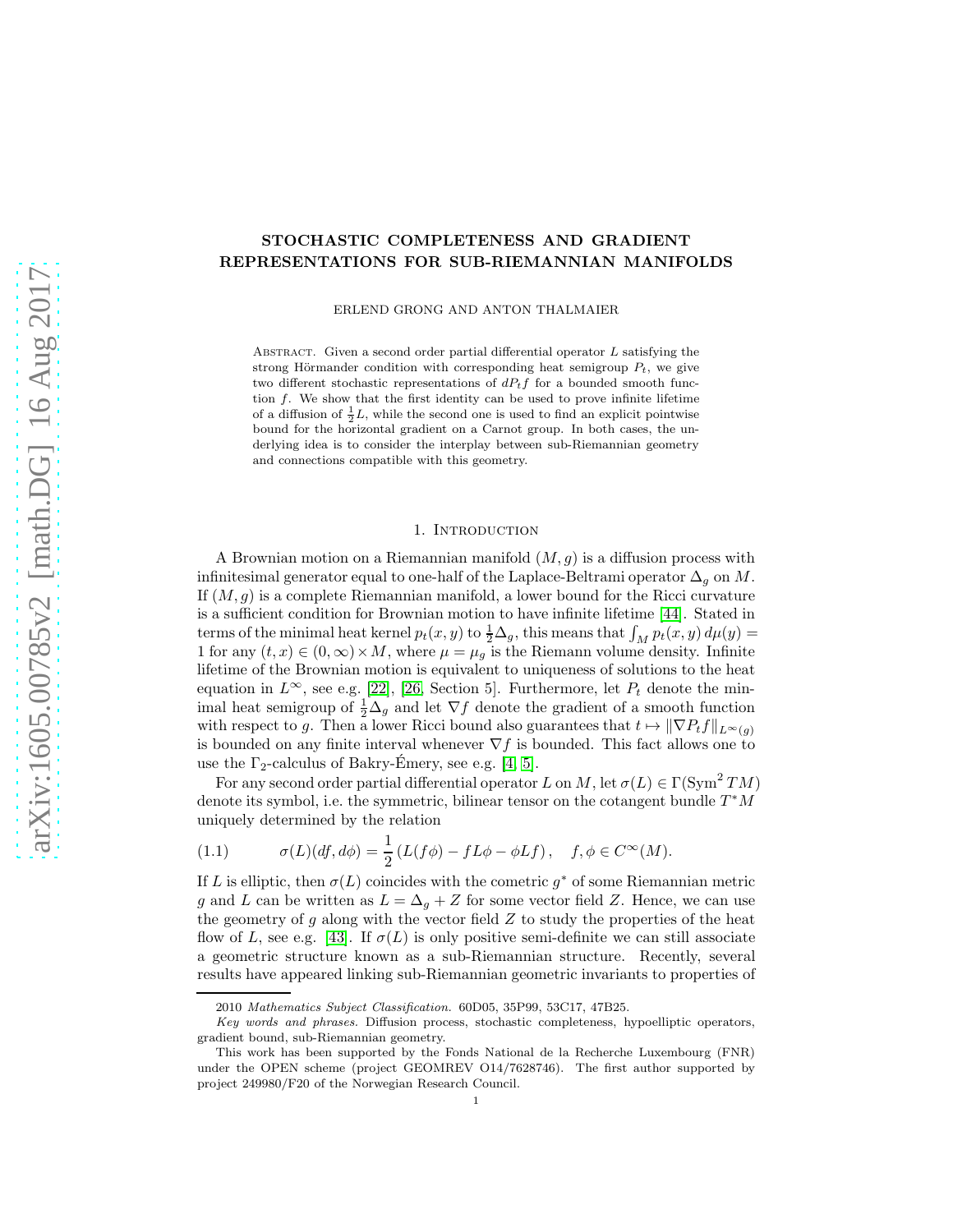#### 2 E. GRONG, A. THALMAIER

diffusions of corresponding second order operators and their heat semigroup, see [\[7,](#page-31-2) [9,](#page-31-3) [11,](#page-31-4) [23,](#page-32-2) [24\]](#page-32-3). These results are based on a generalization of the  $\Gamma_2$ -calculus for sub-Riemannian manifolds, first introduced in [\[10\]](#page-31-5). As in the Riemannian case, the preliminary requirements for using this  $\Gamma_2$ -calculus is that the diffusion of L has infinite lifetime and that the gradient of a function does not become unbounded under the application of the heat semigroup.

Consider the following example of an operator  $L$  with positive semi-definite symbol. Let  $(M, g)$  be a complete Riemannian manifold with a foliation  $\mathcal F$  corresponding to an integrable distribution  $V$ . Let  $H$  be the orthogonal complement of  $V$  with corresponding orthogonal projection  $pr_H$  and define a second order operator L on M by

(1.2) 
$$
Lf = \operatorname{div} (\operatorname{pr}_H \nabla f), \quad f \in C^{\infty}(M).
$$

If  $H$  satisfies the bracket-generating condition, meaning that the sections of  $H$ along with their iterated brackets span the entire tangent bundle, then  $L$  is a hypoelliptic operator by Hörmander's classical theorem  $[28]$ . The operator L corresponds to the sub-Riemannian metric  $g_H = g/H$ . Let us make the additional assumption that leaves of the foliation are totally geodesic submanifolds of M and that the foliation is Riemannian. If only the first order brackets are needed to span the entire tangent bundle, it is known that any  $\frac{1}{2}L$ -diffusion  $X_t$  has infinite lifetime given certain curvature bounds  $[24,$  Theorem 3.4]. Furthermore, if H satisfies the Yang-Mills condition, then no assumption on the number of brackets needed to span the tangent bundle is necessary [\[11,](#page-31-4) Section 4], see Remark 3.15 for the definition of the Yang-Mills condition. Under the same restrictions, for any smooth function  $f$ with bounded gradient,  $t \mapsto \|\nabla P_t f\|_{L^\infty(g)}$  remains bounded on a finite interval.

We will show how to modify the argument in [\[11\]](#page-31-4) to go beyond the requirement of the Yang-Mills condition and even beyond foliations. We will start with some preliminaries on sub-Riemannian manifolds and sub-Laplacians in Section [2.](#page-2-0) In Section [3.1](#page-5-0) we will show that the existence of a Weitzenböck-type formula for a connection sub-Laplacian is always corresponds to adjoint of a connection compatible with a sub-Riemannian structure. Our results on infinite lifetime are presented in Section [3.3](#page-11-0) based on a Feynman-Kac representation of  $dP_tf$  using a particular adjoint of a compatible connection. Using recent results of [\[17\]](#page-32-5), we also show that our curvature requirement in the case of totally geodesic foliations implies that the Brownian motion of the full Riemannian metric  $q$  has infinite lifetime as well, see Section [3.7.](#page-17-0)

Our Feynman-Kac representation in Section [3.3](#page-11-0) uses parallel transport with respect to a connection that does not preserve the horizontal bundle. We give an alternative stochastic representation if  $dP_tf$  using parallel transport along a connection that preserves our sub-Riemannian structure in Section [4.1.](#page-21-0) This rewritten representation allows us to give an explicit pointwise bound for the horizontal gradient in Carnot groups. For a smooth function  $f$  on  $M$ , the horizontal gradient  $\nabla^H f$  is defined by the condition that  $\alpha(\nabla^H f) = \sigma(L)(df, \alpha)$  for any  $\alpha \in T^*M$ . Carnot groups are the 'flat model spaces' in sub-Riemannian geometry in the sense that their role is similar to that of Euclidean spaces in Riemannian geometry. See Section [4.3](#page-24-0) for the definition. It is known that there exists pointwise bounds for the horizontal gradient on Carnot groups. From [\[31\]](#page-32-6), there exists constants  $C_p$  such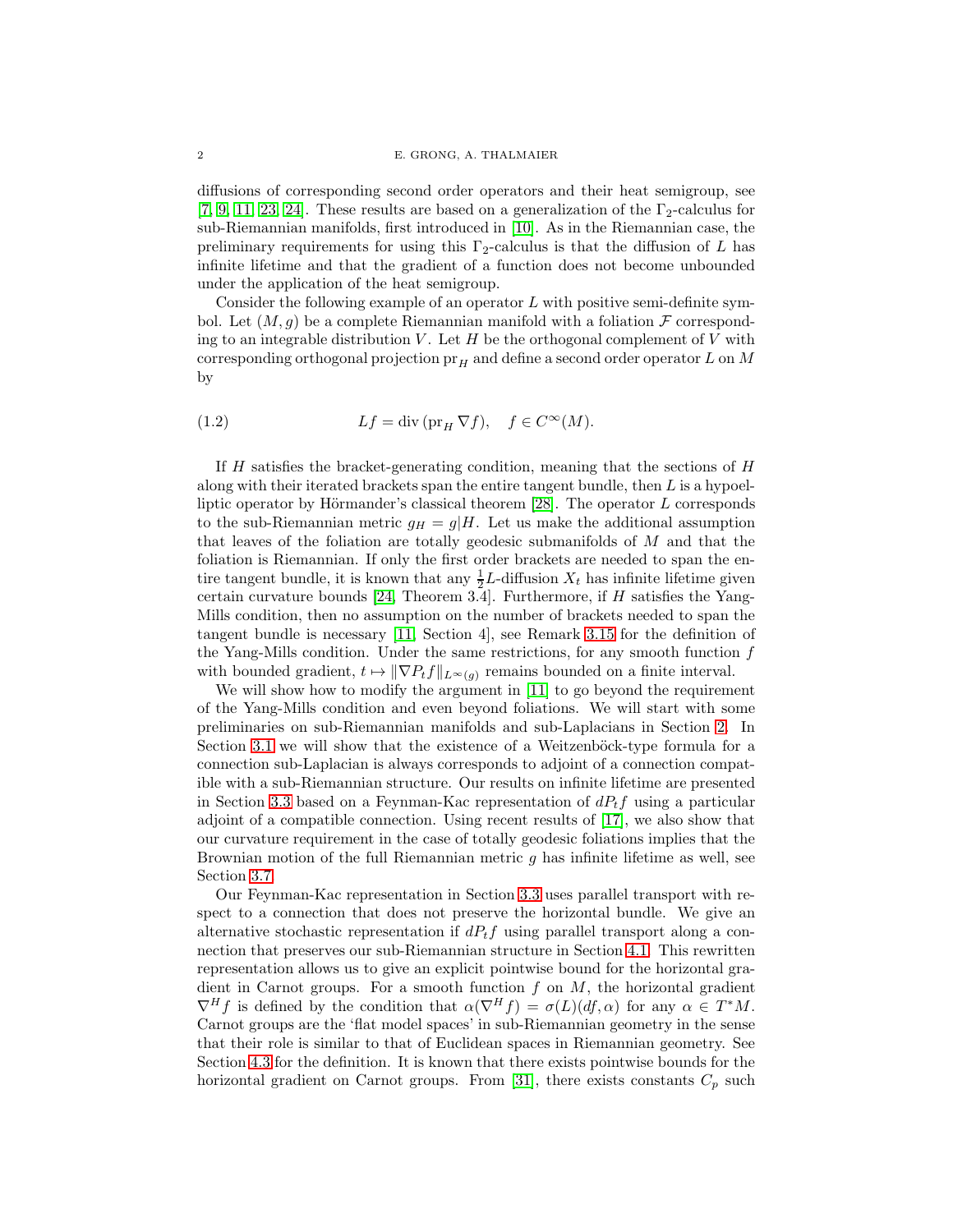$$
_{\rm that}
$$

(1.3) 
$$
|\nabla^H P_t f|_{g_H} \le C_p \left( P_t |\nabla^H f|_{g_H}^p \right)^{1/p}, \quad p \in (1, \infty),
$$

holds pointwise for any  $t > 0$ . The constant  $C_p$  has to be strictly larger than 1, see [\[15\]](#page-32-7). We give explicit constants the gradient estimates on Carnot groups. This result improves on the constant found in [\[3\]](#page-31-6) for the special case of the Heisenberg group. Also, for  $p > 2$  we find a constant that does not depend on the heat kernel.

<span id="page-2-0"></span>Appendix [A](#page-29-0) deals with Feynman-Kac representations of semigroups whose generators are not necessarily self-adjoint, which is needed for the result in Section [3.3.](#page-11-0)

#### 2. Sub-Riemannian manifolds and sub-Laplacians

2.1. Sub-Riemannian manifolds. We define a sub-Riemannian manifold as a triple  $(M, H, g_H)$  where M is a connected manifold,  $H \subseteq TM$  is a subbundle of the tangent bundle and  $g_H$  is a metric tensor defined only on H. Such a structure induces a map  $\sharp^H : T^*M \to H \subseteq TM$  by the formula

(2.1) 
$$
\alpha(v) = g_H(\sharp^H \alpha, v) =: \langle \sharp^H \alpha, v \rangle_{g_H} \quad \alpha \in T_xM, \ v \in H_x, \ x \in M.
$$

The kernel of this map is the subbundle  $\text{Ann}(H) \subseteq T^*M$  of covectors vanishing on H. This map  $\sharp^H$  induces a cometric  $g_H^*$  on  $T^*M$  by the formula

<span id="page-2-1"></span>(2.2) 
$$
\langle \alpha, \beta \rangle_{g_H^*} = \langle \sharp^H \alpha, \sharp^H \beta \rangle_{g_H},
$$

which is degenerate unless  $H = TM$ . Conversely, a given cometric  $g_H^*$  degenerating along a subbundle of  $T^*M$ , we can define  $\sharp^H \alpha = g_H^*(\alpha, \cdot)$  and use [\(2.2\)](#page-2-1) to obtain  $g_H$ . Going forward, we will refer to  $g_H^*$  and  $(H, g_H)$  interchangeably as a sub-Riemannian structure on  $M$ . We will call  $H$  the horizontal bundle. For the rest of the paper,  $n$ is the rank of H while  $n + \nu$  denotes the dimension of M.

Let  $\mu$  be a chosen smooth volume density with corresponding divergence div<sub>u</sub>. Relative to  $\mu$ , we can define a second order operator

(2.3) 
$$
\Delta_H f := \Delta_{g_H} f = \text{div}_{\mu} \sharp^H df.
$$

By means of definition [\(1.1\)](#page-0-0), the symbol of  $\Delta_H$  satisfies  $\sigma(\Delta_H) = g_H^*$ . Locally the operator  $\Delta_H$  can be written as

<span id="page-2-2"></span>
$$
\Delta_H f = \sum_{i=1}^n A_i^2 f + A_0 f, \quad n = \text{rank } H,
$$

where  $A_0, A_1, \ldots, A_n$  are vector fields taking values in H such that  $A_1, \ldots, A_n$  form a local orthonormal basis of H.

The horizontal bundle  $H$  is called *bracket-generating* if the sections of  $H$  along with its iterated brackets span the entire tangent bundle. The horizontal bundle is said to have step k at x if  $k-1$  is the minimal order of iterated brackets needed to span  $T_xM$ . From the local expression of  $\Delta_H$ , it follows that H is bracketgenerating if and only if  $\Delta_H$  satisfies the strong Hörmander condition [\[28\]](#page-32-4). We shall assume that this condition indeed holds, giving us that both  $\Delta_H$  and  $\frac{1}{2}\Delta_H - \partial_t$  are hypoelliptic and that

$$
(2.4) \qquad \mathsf{d}_{g_H}(x,y) := \sup \left\{ |f(x) - f(y)| : f \in C_c^{\infty}(M), \ \sigma(\Delta_H)(df, df) \le 1 \right\},
$$

is a well defined distance on M. Here, and in the rest of the paper,  $C_c^{\infty}(M)$  denotes the smooth, compactly supported functions on M. Alternatively, the distance  $d_{g_H}(x, y)$  can be realized as the infimum of the lengths of all absolutely continuous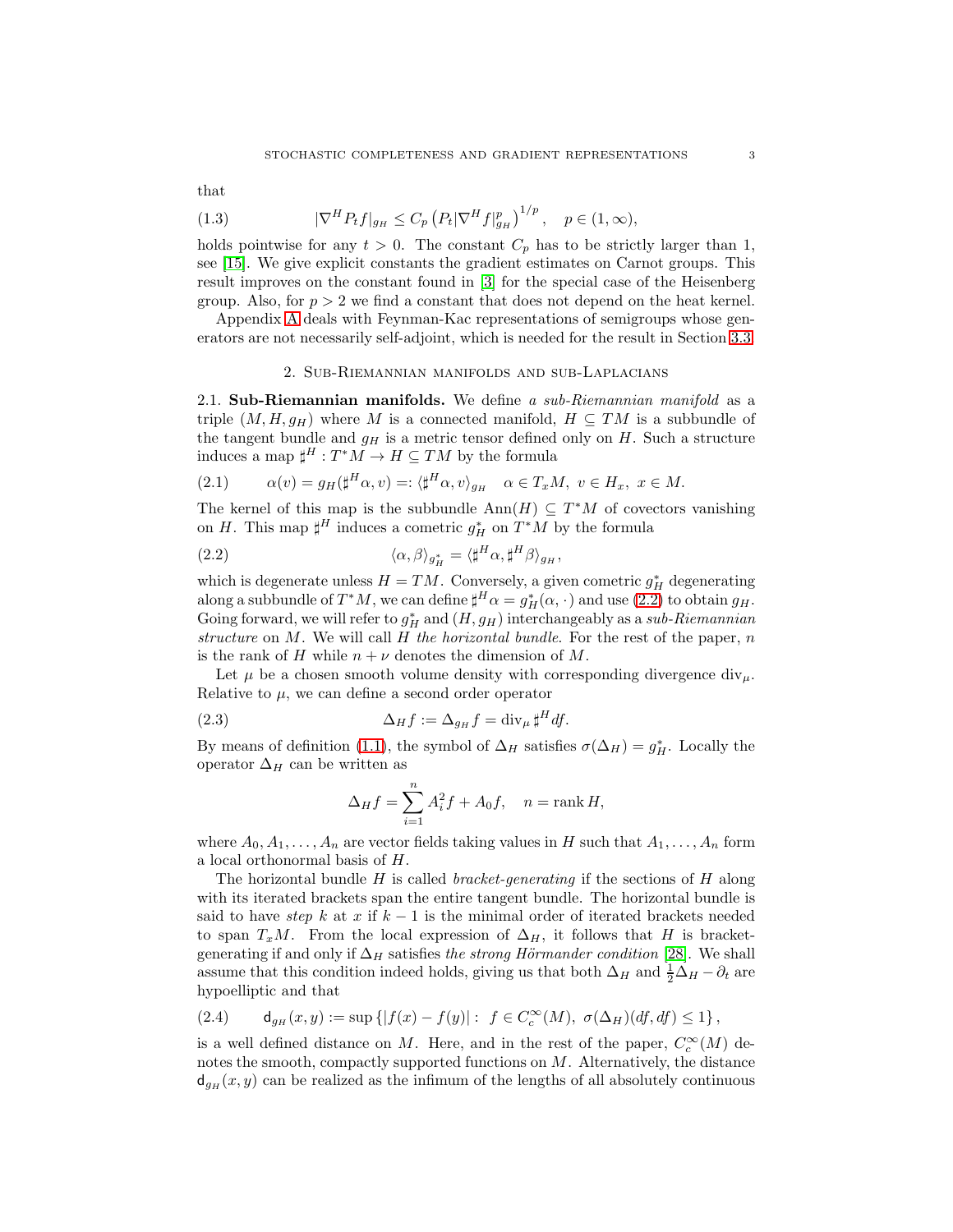curves tangent to  $H$  and connecting  $x$  and  $y$ . The bracket-generating condition ensures that such curves always exist between any pair of points. For more information on sub-Riemannian manifolds, we refer to [\[33\]](#page-32-8).

In what follows, we will always assume that  $H$  is bracket-generating, unless otherwise stated explicitly. We note that if  $\Delta_H$  satisfies the strong Hörmander condition and if  $\mathsf{d}_{g_H}$  is a complete metric, then  $\Delta_H | C_c^{\infty}(M)$  is essentially selfadjoint by [\[38,](#page-32-9) Chapter 12].

For the remainder of the paper, we make the following notational conventions. If  $p: E \to M$  is a vector bundle, we denote by  $\Gamma(E)$  the space of smooth sections of E. If E is equipped with a connection  $\nabla$  or a (possibly degenerate) metric tensor g, we denote the induced connections on  $E^*$ ,  $\bigwedge^2 E$ , etc. by the same symbol, while the induced metric tensors are denoted by  $g^*, \wedge^2 g$ , etc. For elements  $e_1, e_2$ , we write  $g(e_1, e_2) = \langle e_1, e_2 \rangle_g$  and  $|e_1|_g = \langle e_1, e_1 \rangle_g^{1/2}$  even in the cases when g is only positive semi-definite. If  $\mu$  is a chosen volume density on M and f is a function on M, we write  $||f||_{L^p}$  for the corresponding  $L^p$ -norm with the volume density being implicit. If  $Z \in \Gamma(E)$  then  $||Z||_{L^p(g)} := |||Z|_g||_{L^p}$ .

For  $x \in M$ , if  $\mathscr{A} \in \text{End} T_xM$  is an endomorphism, we will let  $\mathscr{A}^{\mathsf{T}} \in \text{End} T_x^*M$ denote its transpose. If g has a Riemannian metric, then  $\mathscr{A}^* \in \text{End}\, T_x^*M$  denotes its dual. In other words,

 $\langle \mathscr{A} v, w \rangle_g = \langle v, \mathscr{A}^* w \rangle_g, \quad (\mathscr{A}^\mathsf{T} \alpha)(v) = \alpha(\mathscr{A} v), \quad \alpha \in T_x^*M, \quad v, w \in T_xM.$ 

The same conventions apply for endomorphisms of  $T^*M$ . If  $\mathscr A$  is a differential operator, then  $\mathscr{A}^*$  is defined with respect to the  $L^2$ -inner product of g.

2.2. **Taming metrics.** Given a sub-Riemannian manifold  $(M, H, g_H)$ , a Riemannian metric g on M is said to tame  $g_H$  if  $g|H = g_H$ . If  $d_g$  is the corresponding Riemannian distance, then  $d_g(x, y) \leq d_{g_H}(x, y)$  for any  $x, y \in M$ , since curves tangent to H have equal length with respect to both metrics, while  $d_q$  considers the infimum of the lengths over curves that are not tangent to H as well. It follows that if  $d_g$  is complete, then  $d_{g_H}$  is a complete metric as well, as observed in [\[38,](#page-32-9) Theorem 7]. By [\[37,](#page-32-10) Theorem 2.4], if g is a complete Riemannian metric taming  $g_H$ , then the sub-Laplacian  $\Delta_H$  with respect to the volume density of g and the Laplace-Beltrami operator  $\Delta_g$  are both essentially self adjoint on  $C_c^{\infty}(M)$ .

We then denote the corresponding orthogonal projection to  $H$  by  $pr_H$ . Let  $\flat: TM \to T^*M$  be the vector bundle isomorphism  $v \mapsto \langle v, \cdot \rangle_g$  with inverse  $\sharp$ . The fact that g tames  $g_H$  is equivalent to the statement  $\sharp^H = \text{pr}_H \sharp$ . Let V denote the orthogonal complement of H with corresponding projection. The curvature  $R$  and the cocurvature  $R$  of H with respect to the complement V are defined as

<span id="page-3-0"></span>(2.5) 
$$
\mathcal{R}(A, Z) = \text{pr}_V[\text{pr}_H A, \text{pr}_H Z], \quad \overline{\mathcal{R}}(A, Z) = \text{pr}_H[\text{pr}_V A, \text{pr}_V Z],
$$

for  $A, Z \in \Gamma(TM)$ . By definition,  $\mathcal R$  and  $\bar{\mathcal R}$  are vector-valued two-forms, and  $\bar{\mathcal R}$ vanishes if and only if  $V$  is integrable. The curvature and the cocurvature only depend on the direct sum  $TM = H \oplus V$  and not the metrics  $g_H$  or g.

2.3. Connections compatible with the metric. Let  $\nabla$  be an affine connection on TM. We say that  $\nabla$  is compatible with the sub-Riemannian structure  $(H, g_H)$  or  $g_H^*$  if  $\nabla g_H^* = 0$ . This condition is equivalent to requiring that  $\nabla$  preserves the horizontal bundle H under parallel transport and that  $Z\langle A_1, A_2\rangle_{g_H} =$  $\langle \nabla_Z A_1, A_2 \rangle_{g_H} + \langle A_1, \nabla_Z A_2 \rangle_{g_H}$  for any  $Z \in \Gamma(TM)$ ,  $A_1, A_2 \in \Gamma(H)$ . For any sub-Riemannian manifold  $(M, H, g_H)$ , the set of compatible connections is non-empty.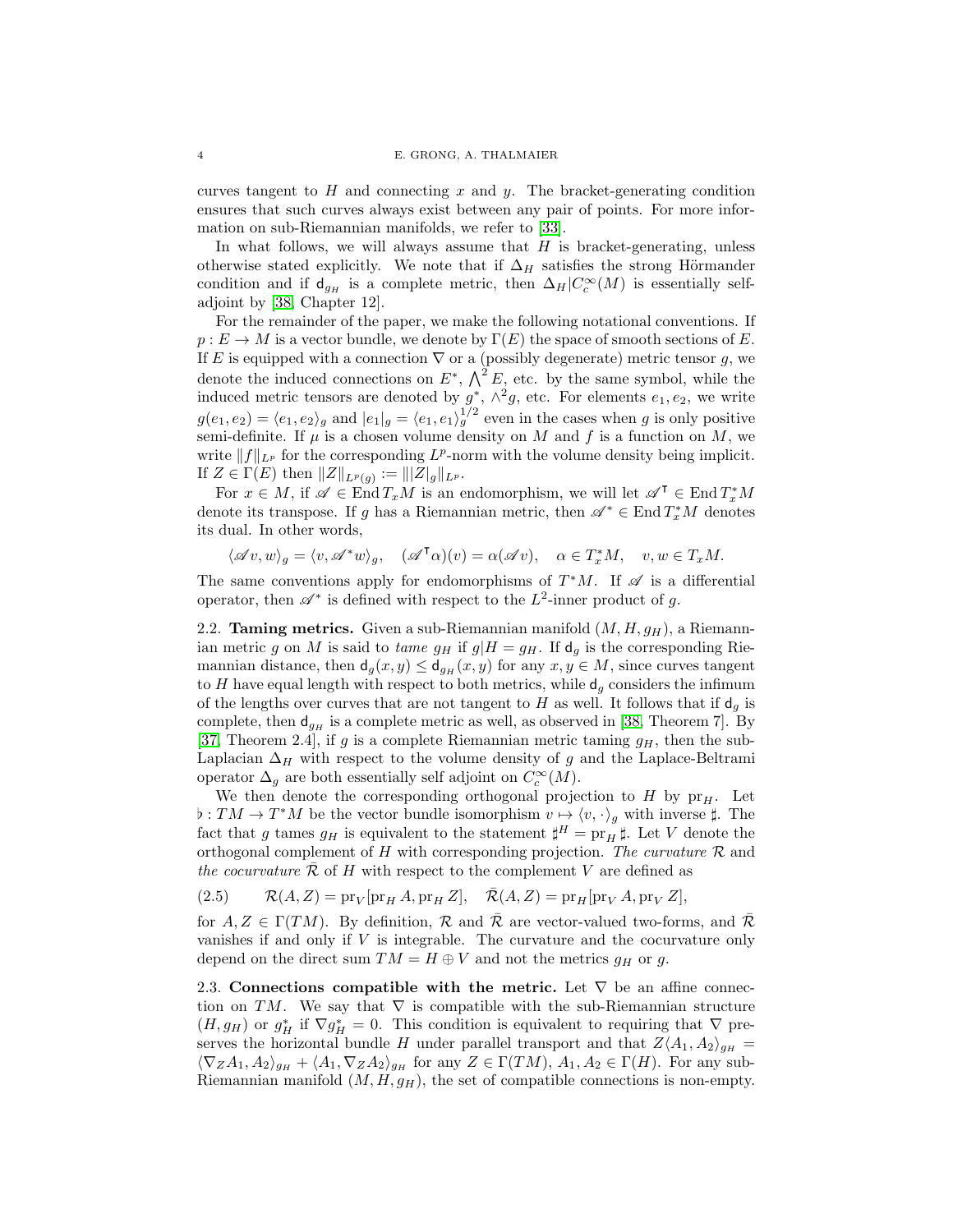Let  $\tilde{g}$  be any Riemannian metric on M and define V as the orthogonal complement to H. Let  $pr_H$  and  $pr_V$  be the corresponding orthonormal projections. Define

<span id="page-4-0"></span>
$$
g = \operatorname{pr}_H^* g_H + \operatorname{pr}_V^* \tilde{g}|V.
$$

Then g is a metric taming  $g_H$ . Let  $\nabla^g$  be the Levi-Civita connection of g and define finally

(2.6) 
$$
\nabla^0 := \operatorname{pr}_H \nabla^g \operatorname{pr}_H + \operatorname{pr}_V \nabla^g \operatorname{pr}_V.
$$

The connection  $\nabla^0$  will be compatible with  $g_H^*$  and also with g.

2.4. Rough sub-Laplacians. In this section, we will introduce rough sub-Laplacians and compare them to the sub-Laplacian as defined in [\(2.3\)](#page-2-2). Let  $g_H^* \in \Gamma(\mathrm{Sym}^2 TM)$ be a sub-Riemannian structure on  $M$  with horizontal bundle  $H$ . For any two-tensor  $\xi \in \Gamma(T^*M^{\otimes 2})$  we write  $\text{tr}_H \xi(\times, \times) := \xi(g_H^*)$ . We use this notation since for any  $x \in M$  and any orthonormal basis  $v_1, \ldots, v_n$  of  $H_x$ 

$$
\operatorname{tr}_H \zeta(x)(\times,\times) = \sum_{i=1}^n \zeta(x)(v_i,v_i).
$$

For any affine connection  $\nabla$  on TM, define the Hessian  $\nabla^2$  by

$$
\nabla_{A,B}^2 = \nabla_A \nabla_B - \nabla_{\nabla_A B}.
$$

We define the rough sub-Laplacian  $L(\nabla)$  as  $L(\nabla) = \text{tr}_H \nabla^2_{\times, \times}$ . Since  $\nabla$  induces a connection on all tensor bundles,  $L(\nabla)$  is defines as an operator on tensors in general. We have the following result.

- **Lemma 2.1.** (a) Let  $\mu$  be a volume density on M with corresponding sub-Laplacian  $\Delta_H$ . Assume that H is a proper subbundle in TM. Then there exists some connection  $\nabla$  compatible with  $g_H^*$  and satisfying  $L(\nabla)f = \Delta_H f$ .
- (b) Let g be a Riemannian metric taming  $g_M$  and with volume form  $\mu$ . Let  $\nabla$  be a connection compatible with both  $g_H^*$  and g. Let  $T^{\vee}$  be the torsion of  $\nabla$  and define the one-from  $\beta$  by

$$
\beta(v) = \operatorname{tr} T^{\nabla}(v, \cdot).
$$

Then the dual of  $L = L(\nabla)$  on tensors is given by

$$
L^* = L - 2\nabla_{\sharp^H\beta} - \text{div}_{\mu} \sharp^H \beta = L + (\nabla_{\sharp^H\beta})^* - \nabla_{\sharp^H\beta}.
$$

In particular,  $Lf = \Delta_H f + \langle \beta, df \rangle_{g_H^*}$  for any  $f \in C^{\infty}(M)$ .

*Proof.* (a) If H is properly contained in  $TM$ , then there is some Riemannian metric g such that  $g|H = g_H$  and such that  $\mu$  is the volume form g. Define  $\nabla^0$  as in [\(2.6\)](#page-4-0) and for any endomorphism valued one-form  $\kappa \in \Gamma(T^*M \otimes \text{End }T^*M)$ , define a connection  $\nabla_v^{\kappa} = \nabla_v^0 + \kappa(v)$ . The connection  $\nabla^{\kappa}$  is compatible with  $\nabla^0$  if and only if

(2.7) 
$$
\langle \kappa(v)\alpha, \alpha \rangle_{g_H^*} = 0, \quad v \in TM, \alpha \in T^*M.
$$

<span id="page-4-1"></span>Furthermore,  $L(\nabla^{\kappa}) = L(\nabla^0)f + (\text{tr}_H \kappa(\times)^\mathsf{T} \times)f.$ 

Define  $Z = \Delta_H - L(\nabla^0)$ . We want to show that there is an endomorphismvalued one-form  $\kappa$  such that  $\text{tr}_H \kappa(\times)^\mathsf{T} \times Z = Z$  and such that [\(2.7\)](#page-4-1) holds. By a partition of unity argument, it is sufficient to consider Z as defined on a small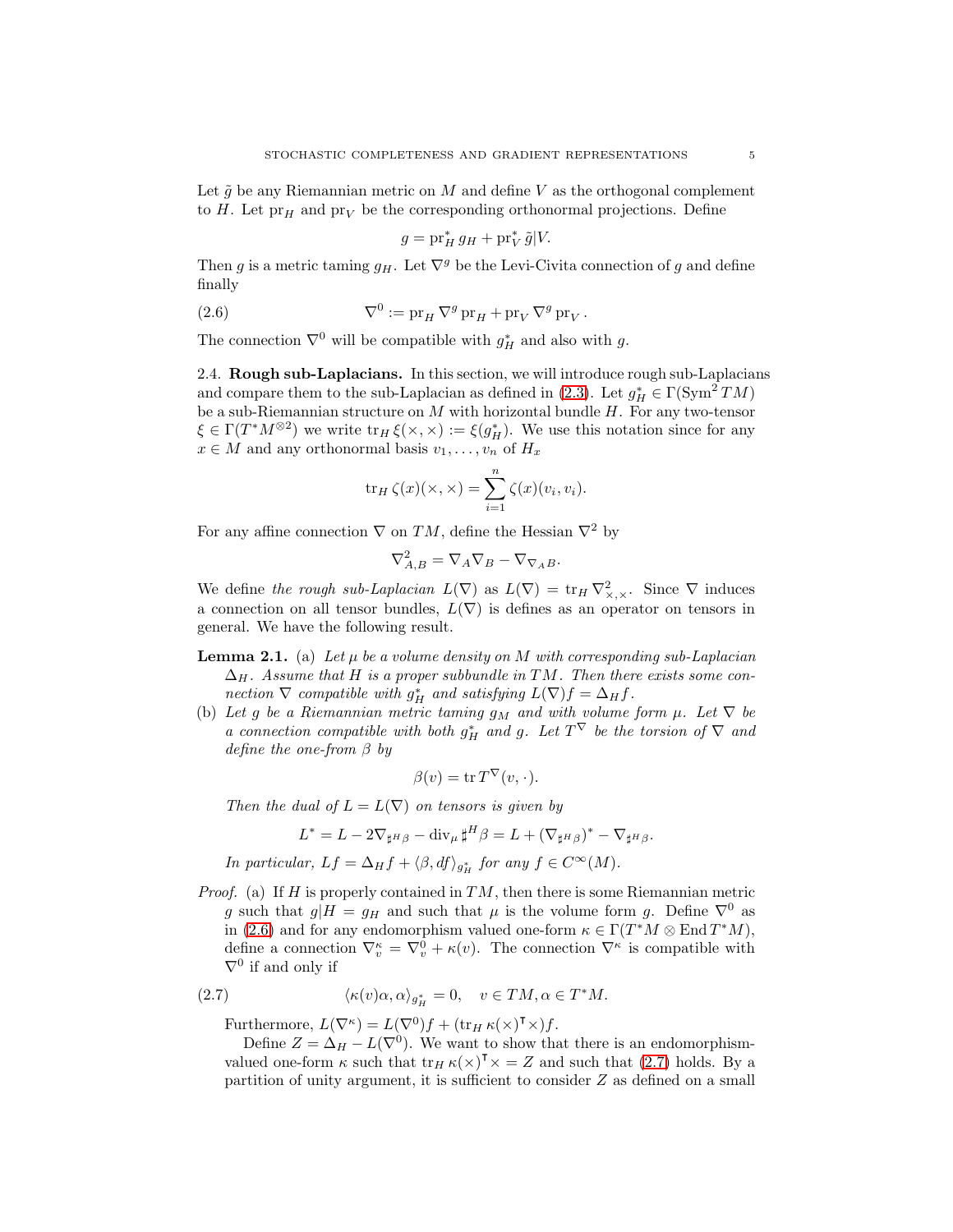enough neighborhood U such that both TM and H are trivial. Let  $\eta$  be any one-form on  $U$  such that

$$
\langle \eta, \beta \rangle_{g_H^*} = 1, \quad \eta(Z) = 0.
$$

Let  $\zeta$  be a one-form such that  $\sharp^H \zeta = Z$ . Define  $\kappa$  by

$$
\kappa(v)\alpha = \eta(v)\big(\alpha(Z)\eta - \alpha(\sharp^H\eta)\zeta\big).
$$

This one-from  $\kappa$  has the desired properties.

(b) For any connection  $\nabla$  preserving the Riemannian metric g, we have

(2.8) 
$$
\operatorname{div}_{\mu} Z = \sum_{i=1}^{n} \langle \nabla_{A_i} Z, A_i \rangle_g + \sum_{s=1}^{\nu} \langle \nabla_{Z_s} Z, Z_s \rangle_g - \beta(Z),
$$

with respect to local orthonormal bases  $A_1, \ldots, A_n$  and  $Z_1, \ldots, Z_{\nu}$  of respectively  $H$  and  $V$ .

For any pair of vector fields A and B consider an operator  $F(A \otimes B) =$  $\flat A \otimes \nabla_B$  on tensors with dual

$$
F(A \otimes B)^* = -\iota_{(\text{div }B)A} - \iota_{\nabla_B A} - \iota_A \nabla_B.
$$

Extend F to arbitrary sections of  $TM^{\otimes 2}$  by  $C^{\infty}(M)$ -linearity. Consider the operator  $F(g_H^*)$ . Since  $\nabla$  preserves H, its orthogonal complement V and their metrics, around any point x we can find local orthonormal bases  $A_1, \ldots, A_n$  and  $Z_1, \ldots, Z_{\nu}$  of respectively H and V that are parallel at any arbitrary point x. Hence, in any local orthonormal basis

$$
F(g_H^*)^* = \iota_{\sharp^H\beta} - \sum_{i=1}^n \iota_{A_i} \nabla_{A_i},
$$

and so

$$
F(g_H^*)^*F(g_H^*)=-L+\nabla_{\sharp^H\beta}=-L^*+\left(\nabla_{\sharp^H\beta}\right)^*.
$$

Remark 2.2. As a result of the proof of Lemma 2.1, we actually know that all second order operators on the form  $L(\nabla^0) + Z$  for some  $Z \in \Gamma(H)$  is given as the rough sub-Laplacian of some connection compatible with the metric  $g_H$ .

#### 3. Adjoint connections and infinite lifetime

<span id="page-5-0"></span> $3.1.$  A Weitzenböck formula for sub-Laplacians. In the case of Riemannian geometry  $g_H = g$ , one of the central identities involving the rough Laplacian of the Levi-Civita connection  $L(\nabla^g)$  is the Weitzenböck formula  $L(\nabla^g)df =$  $\text{Ric}_g(\sharp df, \cdot) + dL(\nabla^g)f = \text{Ric}_g(\sharp df, \cdot) + d\Delta_g f.$  A similar formula can be introduced in sub-Riemannian geometry, as was observed in [\[19\]](#page-32-11) using the concept of adjoint connections. Adjoint connections was first considered in [\[14\]](#page-31-7).

If  $\nabla$  is a connection on  $TM$  with torsion  $T^{\nabla}$ , then its adjoint  $\hat{\nabla}$  is defined by

$$
\hat{\nabla}_A B = \nabla_A B - T^{\nabla}(A, B).
$$

for any  $A, B \in \Gamma(TM)$ . We remark that  $-T^{\nabla}$  is the torsion of  $\hat{\nabla}$ , so  $\nabla$  is the adjoint of  $\hat{\nabla}$ .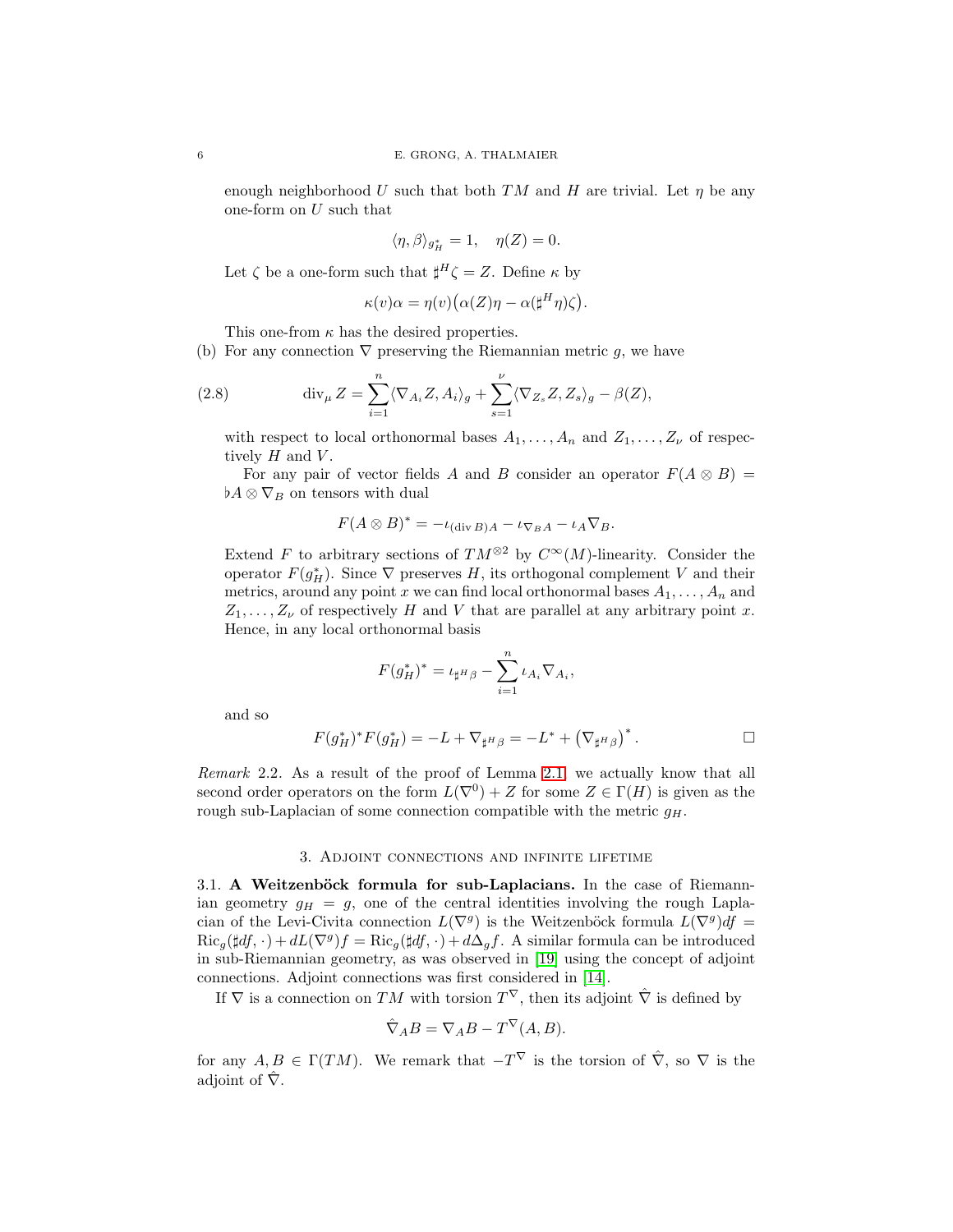<span id="page-6-0"></span>**Proposition 3.1** (Sub-Riemannian Weitzenböck formula). Let L be any rough sub-Laplacian of an affine connection. Then there exists a vector bundle endomorphism  $\mathscr{A}: T^*M \to T^*M$  such that for any  $f \in C^{\infty}(M)$ ,

$$
(3.1)\t\t\t (L - \mathscr{A})df = dLf
$$

if and only if  $L = L(\hat{\nabla})$  for some adjoint  $\hat{\nabla}$  of a connection  $\nabla$  that is compatible with  $g_H^*$ . In this case,  $\mathscr{A} = \text{Ric}(\nabla)$ , where

(3.2) 
$$
Ric(\nabla)(\alpha)(v) := \text{tr}_H R^{\nabla}(\times, v)\alpha(\times).
$$

We note that bracket-generating assumption is not necessary for this result.

Remark 3.2. (i) Let  $\nabla$  be a connection satisfying  $\nabla g_H^* = 0$  and let  $\hat{\nabla}$  be its adjoint. By [\[21,](#page-32-12) Proposition 2.1] any smooth curve  $\gamma$  in M is a normal sub-Riemannian geodesic if and only if there is a one-form  $\lambda(t)$  along  $\gamma(t)$  such that

<span id="page-6-1"></span>
$$
\sharp^H \lambda(t) = \dot{\gamma}(t), \quad \text{and} \quad \hat{\nabla}_{\dot{\gamma}} \lambda(t) = 0.
$$

See the reference for the definition of normal geodesic. In this sense, adjoints of compatible connections occur naturally in sub-Riemannian geometry.

(ii) A Weitzenböck formula in the sub-Riemannian case first appeared in  $[19]$ , Chapter 2.4]. See also [\[18\]](#page-32-13). This formulation assumes that the connection  $\nabla$  can be represented as a Le Jan-Watanabe connection. For definition and the proof of the fact that all connections on a vector bundle compatible with some metric there are of this type, see [\[19,](#page-32-11) Chapter 1]. We will do the proof of Proposition [3.1](#page-6-0) without this assumption, in order to obtain an equivalence between existence of a Weitzenböck formula and being an adjoint of a compatible connection.

Before continuing with the proof, we will need the next lemma.

<span id="page-6-4"></span>**Lemma 3.3.** Let  $\nabla$  be an affine connection with adjoint  $\nabla$ . Assume that  $\nabla$  is compatible with  $g_H^*$  and denote  $L = L(\nabla)$ , Ric = Ric( $\nabla$ ) and  $\hat{L} = L(\hat{\nabla})$ . For any endomorphism-valued one-form  $\kappa \in \Gamma(T^*M \otimes \text{End }T^*M)$  let  $\nabla^{\kappa}$  be the connection

(3.3) 
$$
\nabla_v^{\kappa} := \nabla_v + \kappa(v), \quad v \in TM.
$$

- (a) If the horizontal bundle  $H$  is a proper subbundle of  $TM$ , but bracket-generating, then the connection  $\hat{\nabla}$  does not preserve H under parallel transport.
- <span id="page-6-3"></span>(b) Define  $L^{\kappa} = L(\nabla^{\kappa})$ . Then

<span id="page-6-2"></span> $L^{\kappa} = L + \nabla_{Z^{\kappa}} + 2D^{\kappa} + \kappa(Z^{\kappa}) + \text{tr}_H(\nabla_{\times} \kappa)(\times) + \text{tr}_H \kappa(\times) \kappa(\times)$ 

where  $Z^{\kappa} = \text{tr}_H \kappa(\times)^\intercal \times$  and  $D^{\kappa} = \text{tr}_H \kappa(\times) \nabla_{\times}$ . In particular, for any function  $f \in C^{\infty}(M),$ 

- $L^{\kappa} f = Lf + Z^{\kappa} f$  and  $\hat{L} f = Lf$ .
- (c) The adjoint  $\hat{\nabla}^{\kappa}$  of  $\nabla^{\kappa}$  is given by  $\hat{\nabla}_{v}^{\kappa} = \hat{\nabla}_{v} + \hat{\kappa}(v)$  where

 $(\hat{\kappa}(v)\alpha)(w) := (\kappa(w)\alpha)(v), \quad \text{for } v, w \in TM, \ \alpha \in T^*M.$ 

In particular, if  $\nabla^{\kappa}$  is compatible with  $g_H^*$  then  $\hat{\kappa}(\sharp^H \alpha) \alpha = 0$  for any  $\alpha \in T^*M$ .

*Proof.* (a) Let  $A, B \in \Gamma(H)$  be any two vector fields such that  $[A, B]$  is not contained in H. Observe that  $\hat{\nabla}_A B = \nabla_B A + [A, B]$  then cannot be contained in H either.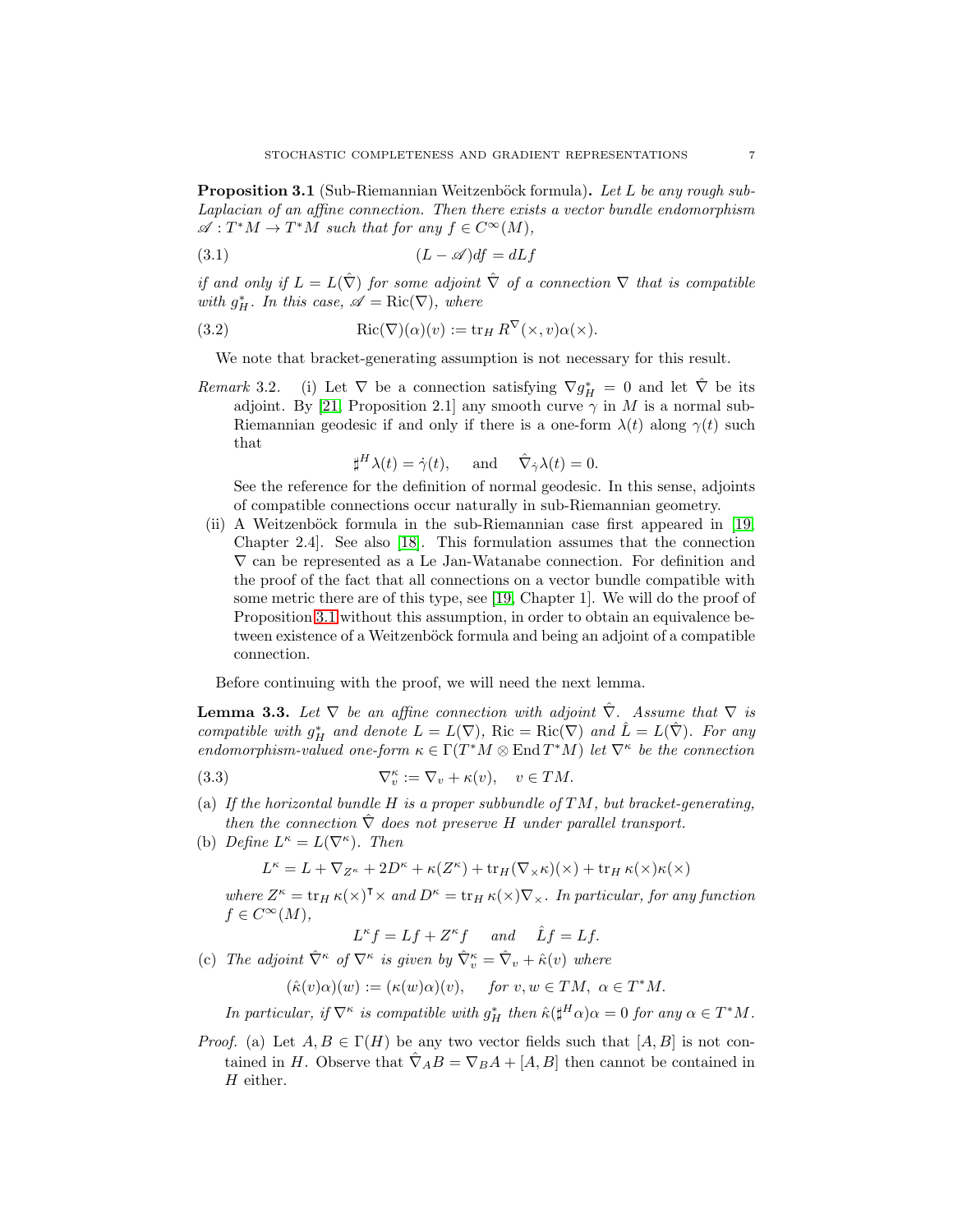(b) This follows by direct computation: for any local orthonormal basis  $A_1, \ldots, A_n$ of  $H$ , we have

$$
L^{\kappa} = \sum_{i=1}^{n} (\nabla_{A_i} + \kappa(A_i)) (\nabla_{A_i} + \kappa(A_i))
$$
  
\n
$$
- \sum_{i=1}^{n} (\nabla_{\nabla_{A_i} A_i - \kappa(A_i)^{\mathsf{T}} A_i} + \kappa(\nabla_{A_i} A_i - \kappa(A_i)^{\mathsf{T}} A_i))
$$
  
\n
$$
= \sum_{i=1}^{n} \nabla_{A_i} \nabla_{A_i} + \sum_{i=1}^{n} \nabla_{A_i} \kappa(A_i) + \sum_{i=1}^{n} \kappa(A_i) \nabla_{A_i} + \sum_{i=1}^{n} \kappa(A_i) \kappa(A_i)
$$
  
\n
$$
+ \nabla_{Z^{\kappa}} + \kappa(Z^{\kappa}) - \sum_{i=1}^{n} (\nabla_{\nabla_{A_i} A_i} + \kappa(\nabla_{A_i} A_i))
$$
  
\n
$$
= L + 2 \operatorname{tr}_{H} \kappa(\times) \nabla_{\times} + \operatorname{tr}_{H} (\nabla_{\times} \kappa)(\times) + \operatorname{tr}_{H} \kappa(\times) \kappa(\times) + \nabla_{Z^{\kappa}}^{\kappa} + \kappa(Z^{\kappa}).
$$

(c) Follows from the definition and [\(2.7\)](#page-4-1)

$$
\qquad \qquad \Box
$$

*Proof of Proposition [3.1.](#page-6-0)* Notice that  $\iota_A \nabla_B df = \iota_B \nabla_A df$ . Since  $\nabla$  is compatible with  $g_H^*$ , for any  $x \in M$  there is a local orthonormal basis  $A_1, \ldots, A_n$  of H such that  $\nabla A_j(x) = 0$ . Hence, for an arbitrary vector field  $Z \in \Gamma(TM)$ , with the terms below evaluated at  $x \in M$  implicitly,

$$
\iota_Z dL(\hat{\nabla}) f = \iota_Z dL(\nabla) f = Z \sum_{i=1}^n \nabla_{A_i} df(A_i) = \sum_{i=1}^n \nabla_Z \nabla_{A_i} df(A_i)
$$
  
\n
$$
= \sum_{i=1}^n \iota_{A_i} R^{\nabla} (Z, A_i) df + \sum_{i=1}^n \nabla_{A_i} \nabla_Z df(A_i) + \nabla_{[Z, A_i]} df(A_i)
$$
  
\n
$$
= -\operatorname{Ric}(df)(Z) + \sum_{i=1}^n A_i \nabla_Z df(A_i) - \nabla_{\hat{\nabla}_{A_i} Z} df(A_i)
$$
  
\n
$$
= -\operatorname{Ric}(df)(Z) + \sum_{i=1}^n A_i \hat{\nabla}_{A_i} df(Z) - \hat{\nabla}_{A_i} df(\hat{\nabla}_{A_i} Z)
$$
  
\n
$$
= \iota_Z(-\operatorname{Ric}(df) + L(\hat{\nabla}) df).
$$

Since x was arbitrary, it follows that  $L(\hat{\nabla})$  satisfies [\(3.1\)](#page-6-1).

Conversely, suppose that  $L = L(\nabla')$  is an arbitrary rough Laplacian of  $\nabla'$ . Let  $\nabla$  be an arbitrary connection compatible with  $g_H^*$  and define  $\kappa$  such that  $\nabla'_v = \hat{\nabla}_v^{\kappa} = \hat{\nabla}_v + \hat{\kappa}(v)$ , where  $\nabla^{\kappa}$  is defined as in [\(3.3\)](#page-6-2). Introduce vector field  $Z = \text{tr}_H \hat{\kappa}(\times)^\mathsf{T} \times \text{ and first order operator } D = \text{tr}_H \hat{\kappa}(\times) \nabla_\times.$  Using item [\(b\)](#page-6-3) of Lemma [3.3,](#page-6-4) modulo zero order operators applied to  $df$ ,  $Ldf - dLf$  equals  $-dZf + \nabla_Z df + 2Ddf$ . Furthermore,  $-dZf + \nabla_Z df = (\nabla_Z - \mathcal{L}_Z)df$  and  $(\nabla_Z - \mathcal{L}_Z)$ is a zero order operator. Hence, it follows that  $(3.1)$  holds if and only if  $Ddf = \mathscr{C}df$ for some zero order operator  $\mathscr{C}$  and any  $f \in C^{\infty}(M)$ .

Let  $A_1, \ldots, A_n$  be a local orthonormal basis of H and complete this basis to a full basis of TM with vector fields  $Z_1, \ldots, Z_{\nu}$ . Let  $A_1^*, \ldots, A_n^*, Z_1^*, \ldots, Z_{\nu}^*$  be the corresponding coframe. Observe that  $Z_1^*, \ldots, Z_{\nu}^*$  is a basis for Ann(H). For any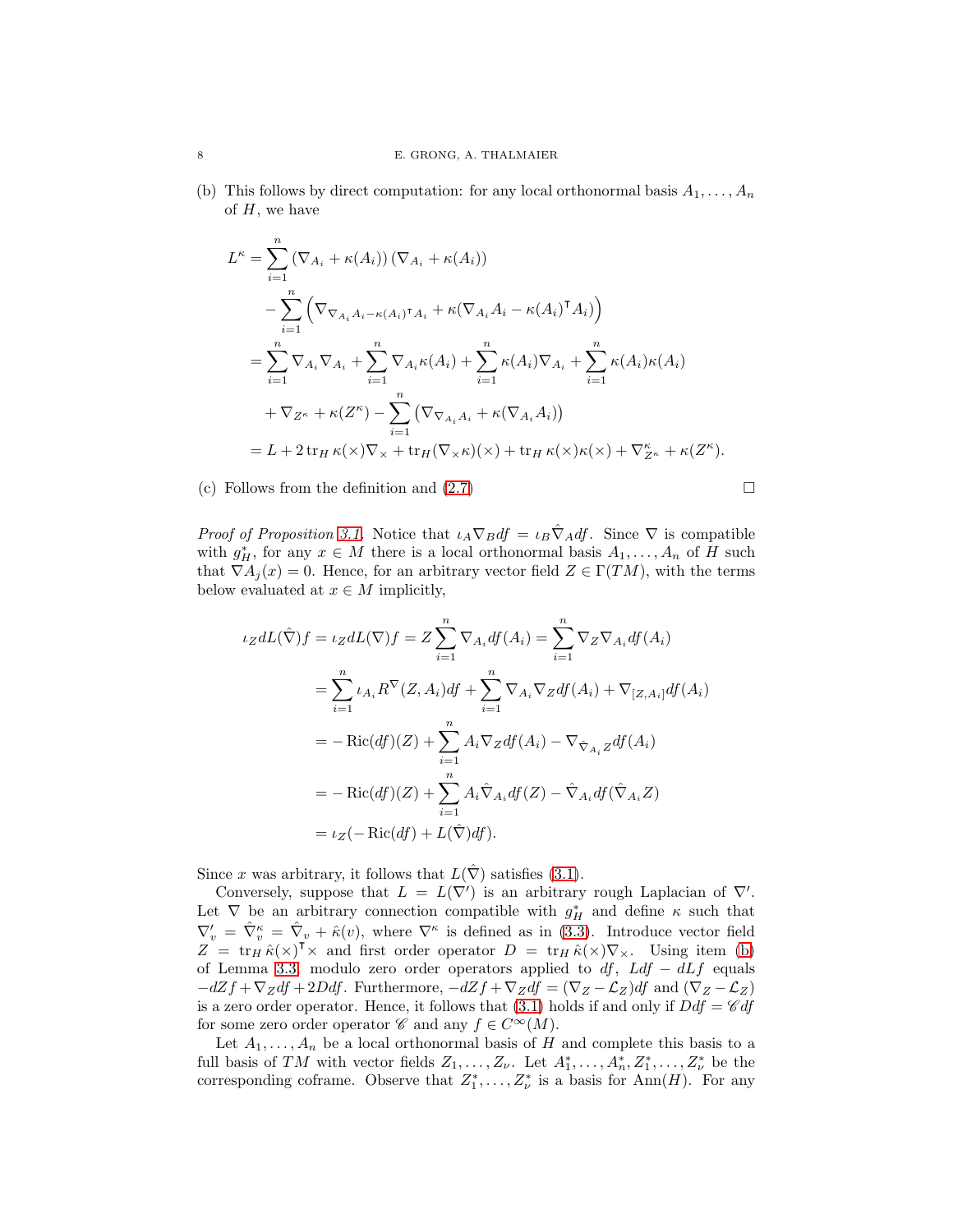$$
B \in \Gamma(TM) \text{ and } f \in C^{\infty}(M),
$$
  
\n
$$
(Ddf)(B) = \sum_{i,k=1}^{n} (\hat{\kappa}(A_i)A_k^*(B)) \hat{\nabla}_{A_i} df(A_k) + \sum_{i=1}^{n} \sum_{s=1}^{\nu} (\hat{\kappa}(A_i)Z_s^*(B)) \hat{\nabla}_{A_i} df(Z_s).
$$

In order for this to correspond to a zero order operator, we must have  $\hat{\kappa}(A_i)Z_s^* = 0$ and  $\hat{\kappa}(A_i)(A_k^*) = -\hat{\kappa}(A_k)(A_i^*)$  which is equivalent to  $\hat{\kappa}(\sharp^H \alpha) \alpha = 0$  for any  $\alpha \in$  $T^*M$ . Hence,  $\hat{\nabla}^{\kappa}$  is the adjoint of a connection compatible with  $g_H^*$ .

<span id="page-8-5"></span>3.2. Connections with skew-symmetric torsion. For the sub-Riemannian manifold  $(M, H, g_H)$  with H strictly contained in TM, there exists no torsion-free connection which is compatible with the metric. Indeed, if  $\nabla$  is a connection preserving H, then the equality  $\nabla_A B - \nabla_B A = [A, B]$  would imply that H could be bracket-generating only if  $H = TM$ . For this reason, it has been difficult to find a direct analogue of the Levi-Civita connection in sub-Riemannian geometry.

For a Riemannian metric  $g$ , the only connections with the same geodesics as the Levi-Civita connection, are the compatible connections with skew-symmetric torsion. These connections  $\nabla$  compatible with g such that

$$
\zeta(v_1, v_2, v_3) := -\langle T^{\vee}(v_1, v_2), v_3 \rangle_g, \quad v_1, v_2, v_3 \in TM,
$$

is a well defined three-form. The connection  $\nabla$  is then given by formula  $\nabla_A B =$  $\nabla_A^g B - \frac{1}{2} \sharp \iota_{A \wedge B} \zeta$ . Equivalently, the connection  $\nabla$  is compatible with g and of skew-symmetric torsion if and only if we have both  $\nabla g = 0$  and  $\nabla g = 0$ . By Lemma [3.3](#page-6-4) (a) we cannot have both  $\nabla$  and  $\hat{\nabla}$  being compatible with  $g_H^*$  isn the proper sub-Riemannian case. In some cases, however, we have the following generalization.

Let  $(M, H, g_H)$  be a sub-Riemannian manifold with taming Riemannian metric g and  $V = H^{\perp}$ . Let  $\mathcal{L}_A$  denote the Lie derivative with respect to the vector field A. Introduce a vector-valued symmetric bilinear tensor II by the formula

<span id="page-8-3"></span>(3.4) 
$$
\langle H(A, A), Z \rangle_{g} = -\frac{1}{2} (\mathcal{L}_{\text{pr}_{V}} g) (\text{pr}_{H} A, \text{pr}_{H} A) - \frac{1}{2} (\mathcal{L}_{\text{pr}_{H}} g) (\text{pr}_{V} A, \text{pr}_{V} A)
$$

for any  $A, Z \in \Gamma(TM)$ . Observe that  $II = 0$  is equivalent to the assumption

<span id="page-8-2"></span>(3.5) 
$$
(\mathcal{L}_A g)(Z, Z) = 0, \quad (\mathcal{L}_Z g)(A, A) = 0,
$$

for any  $A \in \Gamma(H)$  and  $Z \in \Gamma(V)$ .

<span id="page-8-0"></span>**Proposition 3.4.** Let  $\nabla$  be a connection compatible with  $g_H^*$  and with adjoint  $\hat{\nabla}$ . Assume that there exists a Riemannian metric g taming  $g_H$  such that  $\hat{\nabla}g = 0$ . Then II = 0. Furthermore, if  $\Delta_H$  is defined relative to the volume density of g, then

<span id="page-8-4"></span>
$$
(L(\hat{\nabla}) - \text{Ric}(\nabla)) df = dL(\hat{\nabla})f = dL(\nabla)f = d\Delta_H f, \quad f \in C^{\infty}(M).
$$

Conversely, suppose that q is a Riemannian metric taming  $q_H$  and satisfying  $II = 0$ . Define R and R as in [\(2.5\)](#page-3-0) and introduce a three-form  $\zeta$  by

(3.6) 
$$
\zeta(v_1,v_2,v_3)=\circlearrowright \langle \mathcal{R}(v_1,v_2),v_3 \rangle_g + \circlearrowright \langle \bar{\mathcal{R}}(v_1,v_2),v_3 \rangle_g,
$$

with  $\circlearrowright$  denoting the cyclic sum. Then the connection

<span id="page-8-1"></span>(3.7) 
$$
\nabla_A B = \nabla_A^g B - \frac{1}{2} \sharp \iota_{A \wedge B} \zeta
$$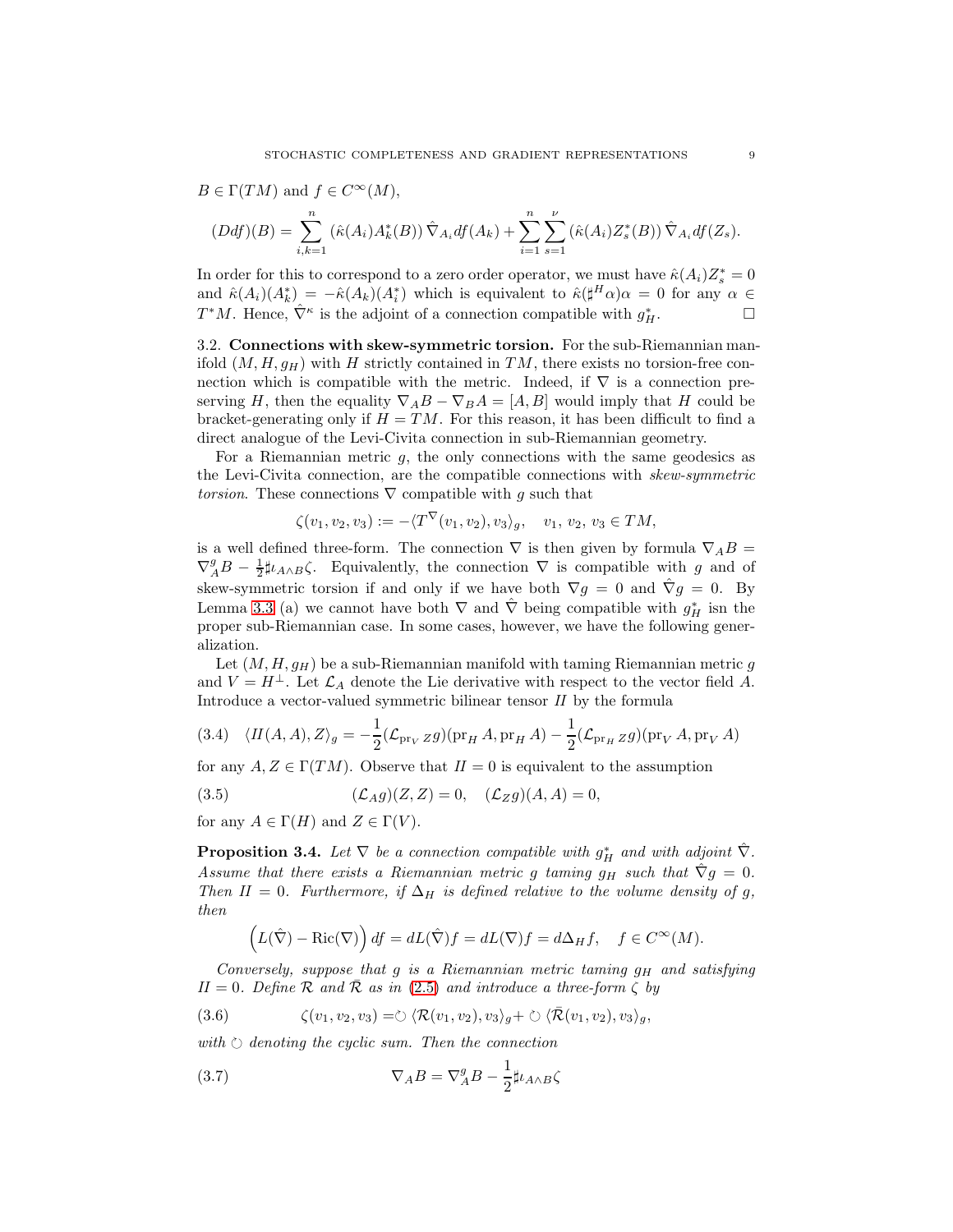is a connection compatible with  $g_H^*$  and both it and its adjoint  $\hat{\nabla}_A B = \nabla_A^g B +$  $\frac{1}{2}\sharp\iota_{A\wedge B}\zeta$  is compatible with  $\hat{\nabla}g=0$ .

Furthermore, among all such possible choices of connections,  $\nabla$  gives the maximal value with regard to the lower bound of  $\alpha \mapsto \langle \text{Ric}(\nabla) \alpha, \alpha \rangle_{g_H^*}$ .

- Remark 3.5. (i) Analogy to the Levi-Civita connection: Applying Proportion [3.4](#page-8-0) to the case when  $q_H = q$  is a Riemannian metric, the Levi-Civita connection can be described as the connection such that both  $\nabla$  and  $\nabla$  are compatible with g and that also maximizes the lower bound  $\alpha \mapsto \langle \text{Ric}(\nabla) \alpha, \alpha \rangle_{q^*}$  whitch was observed in [\[19,](#page-32-11) Corollary C.7]. In this sense, the connection in  $(3.7)$  is analogous to the Levi-Civita connection.
- (ii) Existence and uniqueness for a Riemannian metrics g taming  $g_H$  and satisfying  $(3.5)$ : Every such Riemannian metric g is uniquely determined by the orthogonal complement  $V$  of  $H$  and its value at one point [\[23,](#page-32-2) Remark 3.10]. Conversely, suppose that  $(M, H, g_H)$  is a sub-Riemannian manifold and let V be a subbundle such that  $TM = H \oplus V$ . Then one can use horizontal holonomy to determine if there exists a Riemannian metric  $g$  taming  $g_H$ , satisfying  $(3.5)$  and making H and V orthogonal. See [\[13\]](#page-31-8) for more details and examples where no such metric can be found. Two Riemannian metrics  $g_1$  and  $g_2$ may tame  $q_H$ , satisfy [\(3.5\)](#page-8-2) and have the same volume density, but their orthogonal complements of  $H$  may be different, see [\[23,](#page-32-2) Example 4.6] and [\[13,](#page-31-8) Example 4.2].
- (iii) Geometric interpretation of  $(3.5)$ : From [\[21\]](#page-32-12), the condition  $(3.5)$  holds if and only if the Riemannian and the sub-Riemannian geodesic flow commute. See also Section [3.7](#page-17-0) for more relations to geometry and explanation of the notation  $II$  for the tensor in  $(3.4)$ .
- (iv) If we define  $\nabla$  as in [\(3.7\)](#page-8-1) and assume  $\overline{\mathcal{R}}=0$ , then its adjoint  $\hat{\nabla}$  equals the connection  $\nabla^{\varepsilon}$  in [\[6\]](#page-31-9) with  $\varepsilon = \frac{1}{2}$ .

*Proof.* Let  $\nabla^g$  be the Levi-Civita connection of g. Define the connection  $\nabla^0$  as in [\(2.6\)](#page-4-0) which is compatible with both  $g_H^*$  and the Riemannian metric g. Let T be the torsion of  $\nabla^0$ . Define R and R as in [\(2.5\)](#page-3-0). Write  $T_Z$  for the vector valued form  $T_Z(A) = T(Z, A)$  and use similar notation for  $\mathcal{R}, \overline{\mathcal{R}}$  and II. By the definition of the Levi-Civita connection, we have

$$
T_Z = -\mathcal{R}_Z + \frac{1}{2}\mathcal{R}_Z^* - \bar{\mathcal{R}}_Z + \frac{1}{2}\bar{\mathcal{R}}_Z^* + II_Z^* - II_Z^* Z - \frac{1}{2}\mathcal{R}_Z^* Z - \frac{1}{2}\bar{\mathcal{R}}_Z^* Z,
$$

with dual

$$
T_Z^* = -\mathcal{R}_Z^* + \frac{1}{2}\mathcal{R}_Z - \bar{\mathcal{R}}_Z^* + \frac{1}{2}\bar{\mathcal{R}}_Z + H_Z - H^*Z + \frac{1}{2}\mathcal{R}^*Z + \frac{1}{2}\bar{\mathcal{R}}^*Z,
$$

Hence, if we introduce  $T_Z^s := \frac{1}{2}(T_Z + T_Z^*)$  then

$$
2T_Z^s = -\frac{1}{2}(\mathcal{R}_Z + \mathcal{R}_Z^*) - \frac{1}{2}(\bar{\mathcal{R}}_Z + \bar{\mathcal{R}}_Z^*) + (H_Z^* + H_Z) - 2 H^* Z.
$$

Let  $\nabla'$  be a connection compatible with  $g_H$ . Define an End  $T^*M$ -valued onefrom  $\kappa$  such that  $\nabla'_v = \nabla_v^{\kappa} = \nabla_v^0 + \kappa(v)$ , and let  $\hat{\nabla}'_v = \hat{\nabla}_v^0 + \hat{\kappa}(v)$  be its adjoint. Define

$$
\hat{\kappa}^s(Z) = \frac{1}{2} (\hat{\kappa}(Z) + \hat{\kappa}(Z)^*), \quad \hat{\kappa}^a(Z) = \frac{1}{2} (\hat{\kappa}(Z) - \hat{\kappa}(Z)^*).
$$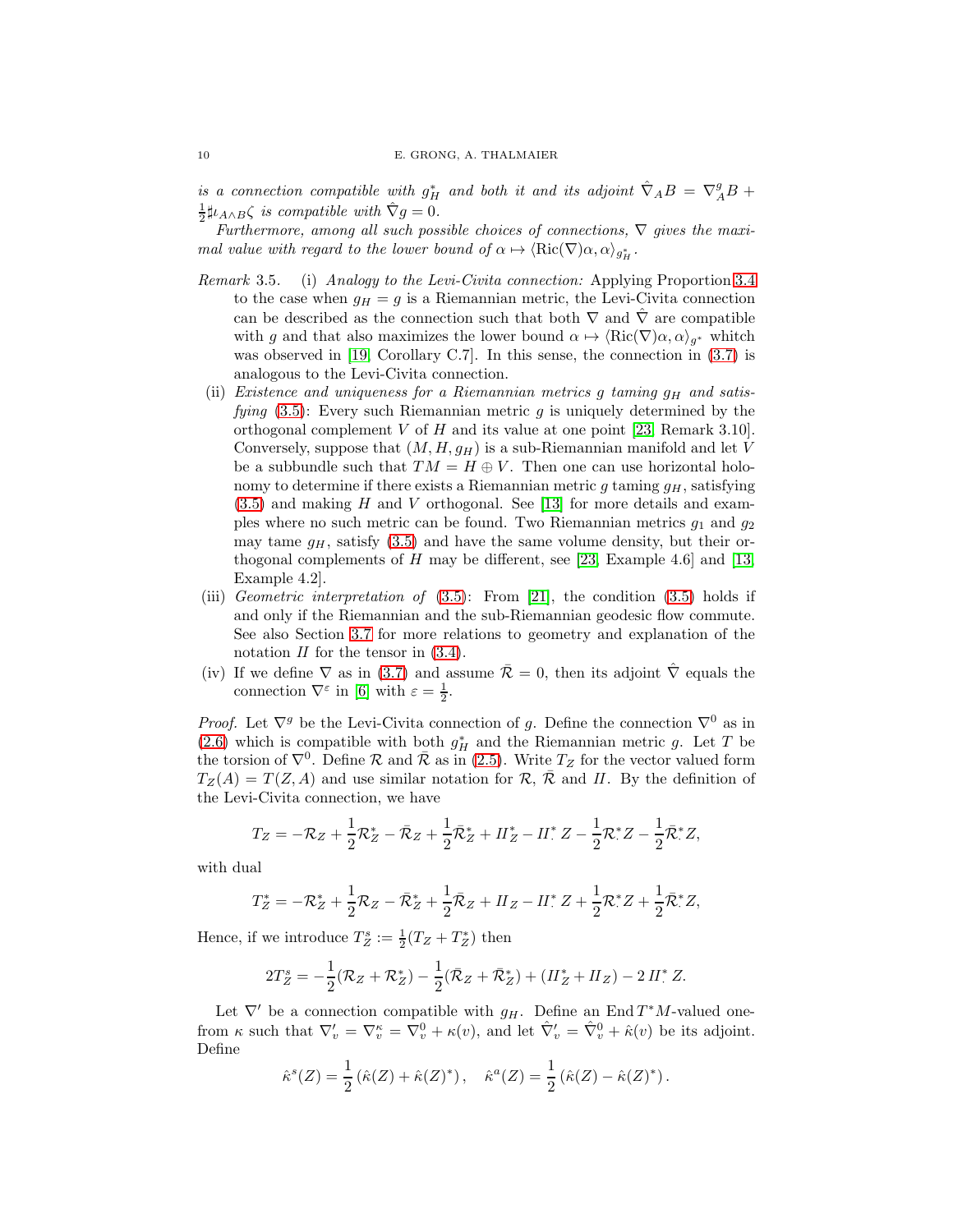In order for the adjoint to be compatible with  $g$ , we must have

$$
(\hat{\nabla}_Z^{\kappa} g)(A, A) = 2\langle (T_Z + \hat{\kappa}(Z)^{\mathsf{T}})A, A \rangle_g = 0,
$$

giving us the requirement  $\hat{\kappa}^s(Z)^{\mathsf{T}} = -T_Z^s$ . However, since  $\nabla^{\kappa}$  is compatible with  $g_H$ , we also have  $\hat{\kappa}(\sharp^H \alpha) \alpha = 0$  by Lemma [3.3.](#page-6-4) The latter condition is equivalent to  $\hat{\kappa}(A)^{\mathsf{T} *} (A + B) = 0$  for any  $A \in \Gamma(H)$  and  $B \in \Gamma(V)$ . This means that

$$
0 = \langle \hat{\kappa}(A)^{\mathsf{T}*}(A+B), A+B \rangle_g = \langle \hat{\kappa}^s(A)^{\mathsf{T}}(A+B), A+B \rangle_g
$$
  
= -\langle T\_A^s(A+B), A+B \rangle\_g = -\langle II(A,A), B \rangle\_g + \langle A, I(B,B) \rangle\_g.

This holds for any  $A \in \Gamma(H)$  and  $B \in \Gamma(V)$  if and only if  $II = 0$ . It follows that  $4\hat{\kappa}^{s}(Z)^{\mathsf{T}} = \mathcal{R}_{Z} + \mathcal{R}_{Z}^{*} + \bar{\mathcal{R}}_{Z} + \bar{\mathcal{R}}_{Z}^{*}.$ 

For the anti-symmetric part,

$$
0 = -4\hat{\kappa}(A)^{\mathsf{T} *}(A + B) = 4\hat{\kappa}^{a}(A)^{\mathsf{T}}(A + B) - 4\hat{\kappa}^{s}(A)^{\mathsf{T}}(A + B)
$$
  
=  $4\hat{\kappa}^{a}(A)^{\mathsf{T}}(A + B) - \mathcal{R}_{A}^{*}B$ 

for any  $A \in \Gamma(H)$ ,  $B \in \Gamma(V)$ . This relation and anti-symmetry gives us

$$
\hat{\kappa}^a(Z)^{\mathsf{T}}(A+B) = \hat{\kappa}^a(\text{pr}_V Z)(A+B) - \frac{1}{4}(\mathcal{R}_Z - \mathcal{R}_Z^*)(A+B) + \sharp \iota_{Z \wedge A} \beta,
$$

where  $\beta$  is a three-form vanishing on V.

In conclusion, for any  $Z_1, Z_2 \in \Gamma(TM)$ ,

$$
\nabla_{Z_1}^{\kappa} Z_2 = \nabla_{Z_1}^0 Z_2 - \hat{\kappa}(Z_2)^{\mathsf{T}}(Z_1)
$$
  
= 
$$
\nabla_{Z_1}^0 Z_2 - \frac{1}{4} (2\mathcal{R}_{Z_2}^* + \bar{\mathcal{R}}_{Z_2} + \bar{\mathcal{R}}_{Z_2}^*) Z_1 + \hat{\kappa}^a(\text{pr}_V Z_2)(Z_1) + \mu_{Z_1 \wedge Z_2} \beta.
$$

Furthermore, since

$$
\nabla_Z^0 = \nabla_Z^g + \frac{1}{2} T_Z - \frac{1}{2} T_Z^* - \frac{1}{2} T^* Z
$$
  
\n
$$
= \nabla_Z^g + \frac{1}{2} \left( -\mathcal{R}_Z + \frac{1}{2} \mathcal{R}_Z^* - \bar{\mathcal{R}}_Z + \frac{1}{2} \bar{\mathcal{R}}_Z^* - \frac{1}{2} \mathcal{R}_Z^* Z - \frac{1}{2} \bar{\mathcal{R}}_Z^* Z \right)
$$
  
\n
$$
- \frac{1}{2} \left( -\mathcal{R}_Z^* + \frac{1}{2} \mathcal{R}_Z - \bar{\mathcal{R}}_Z^* + \frac{1}{2} \bar{\mathcal{R}}_Z + \frac{1}{2} \mathcal{R}_Z^* Z + \frac{1}{2} \bar{\mathcal{R}}_Z^* Z \right)
$$
  
\n
$$
- \frac{1}{2} \left( -\mathcal{R}_Z^* Z - \frac{1}{2} \mathcal{R}_Z - \bar{\mathcal{R}}_Z^* Z - \frac{1}{2} \bar{\mathcal{R}}_Z + \frac{1}{2} \mathcal{R}_Z^* + \frac{1}{2} \bar{\mathcal{R}}_Z^* \right)
$$
  
\n
$$
= \nabla_Z^g + \frac{1}{2} \left( -\mathcal{R}_Z + \mathcal{R}_Z^* - \bar{\mathcal{R}}_Z + \bar{\mathcal{R}}_Z^* \right),
$$

we get

$$
\nabla_Z^{\kappa} = \nabla_Z^g + \frac{1}{2} \left( -\mathcal{R}_Z + \mathcal{R}_Z^* - \bar{\mathcal{R}}_Z + \bar{\mathcal{R}}_Z^* - \mathcal{R}^* Z_1 - \bar{\mathcal{R}}^* Z_1 \right) Z_2 + \lambda(Z_2) Z_1 + \sharp^H \iota_{Z_1 \wedge Z_2} \beta
$$
  
where  $\lambda(Z)A = \frac{1}{4} (\bar{\mathcal{R}}_Z - \bar{\mathcal{R}}_Z^*) A - \hat{\kappa}^a (\text{pr}_V Z) A.$ 

In conclusion, if  $\nabla'$  and  $\hat{\nabla'}$  are compatible with  $g_H^*$  and g respectively, and  $\nabla$  is defined as in [\(3.7\)](#page-8-1), then  $II = 0$  and

<span id="page-10-0"></span>(3.8) 
$$
\nabla'_{Z_1} Z_2 = \nabla_{Z_1}^{\lambda,\beta} Z_2 := \nabla_{Z_1} Z_2 + \lambda(Z_2) Z_1 + \sharp^H \iota_{Z_1 \wedge Z_2} \beta,
$$

for some three-form  $\beta$  vanishing on V and some End TM-valued one-form  $\lambda$  vanishing on H and satisfying  $\lambda(v)^* = -\lambda(v)$ ,  $v \in TM$ . It is simple to verify that  $\text{tr } T^{\nabla^{\lambda,\beta}}(v,\,\cdot\,)\;=\;0\;\text{ for any }\;v\;\in\;H,\;\text{and hence }\;L(\nabla')f\;=\;L(\hat{\nabla}')f\;=\;\Delta_Hf\;\text{ by }\;$ Lemma 2.1.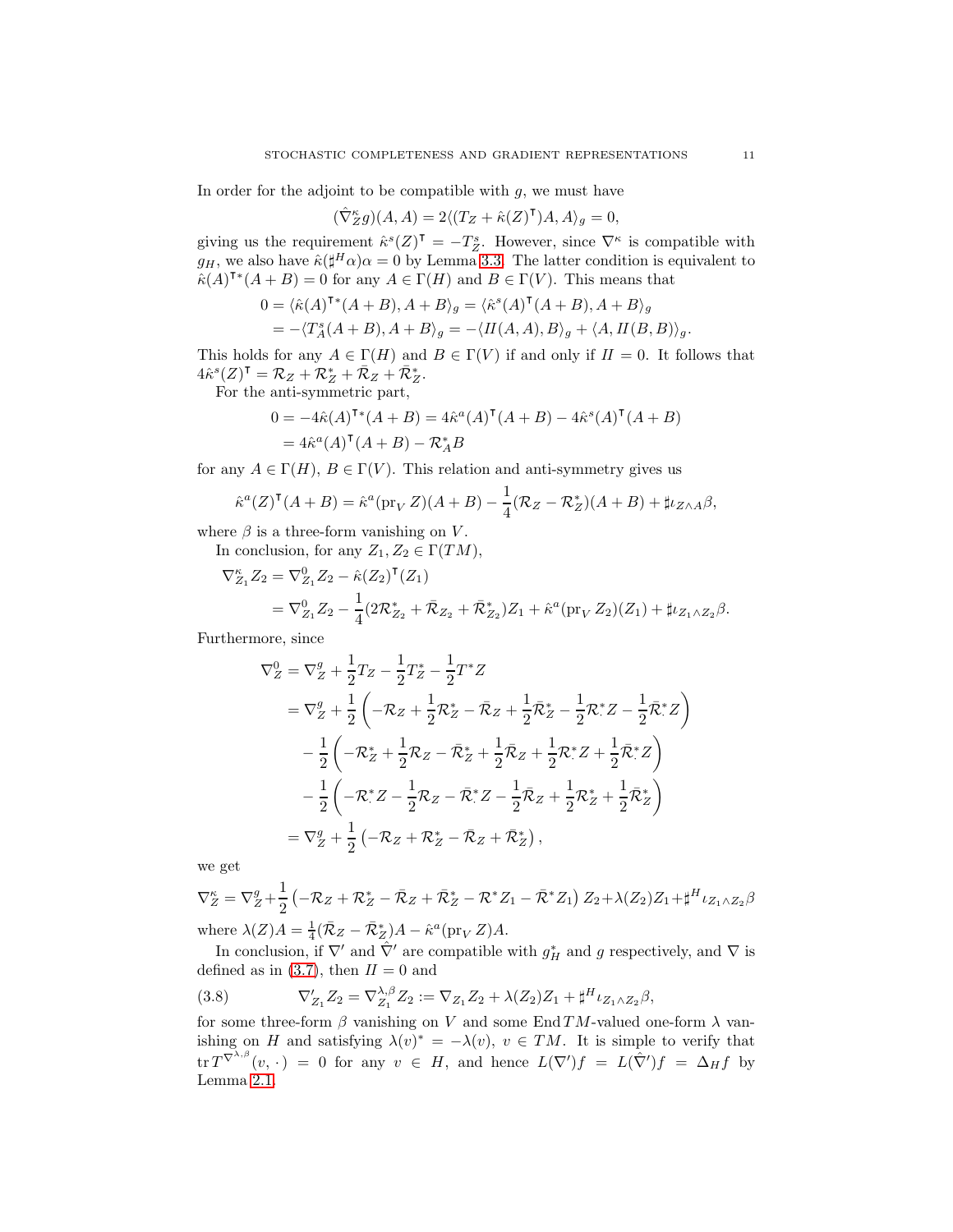All that remains to be proven is that

$$
\langle \alpha, \text{Ric}(\nabla^{\lambda,\beta})\alpha \rangle_{g_H^*} \leq \langle \alpha, \text{Ric}(\nabla)\alpha \rangle_{g_H^*}.
$$

If  $\nabla^{\beta} = \nabla^{0,\beta}$  then  $\hat{L}^{\beta} := L(\hat{\nabla}^{\beta}) = L(\hat{\nabla}^{\lambda,\beta})$  since  $\lambda$  vanishes on H. If we define  $\hat{L} = L(\hat{\nabla})$ , then for any smooth function f and local orthonormal basis  $A_1, \ldots, A_n$ of  $H$ ,

$$
\hat{L}^{\beta}df(Z) = \hat{L}df(Z) + 2\sum_{i=1}^{n} \hat{\nabla}_{A_i} df(\sharp \iota_{A_i \wedge Z} \beta)
$$
  
+ 
$$
\sum_{i=1}^{n} df(\sharp \iota_{A_i \wedge Z}(\hat{\nabla}_{A_i} \beta)) + \sum_{i=1}^{n} df(\sharp_{A_i \wedge \sharp \iota_{A_i \wedge Z} \beta} \beta)
$$
  
= 
$$
\hat{L}df(Z) + \sum_{i=1}^{n} df(T^{\nabla}(A_i, \sharp \iota_{A_i \wedge Z} \beta)) + \sum_{i=1}^{n} (\hat{\nabla}_{A_i} \beta)(\sharp df, A_i, Z) - 2\langle \iota_{\sharp df} \beta, \iota_{Z} \beta \rangle_{\wedge^2 g_H^*}
$$
  
= 
$$
\hat{L}df(Z) + 2\langle \iota_{R}df, \iota_{Z} \beta \rangle_{\wedge^2 g_H^*} - \text{tr}_{H}(\hat{\nabla}_{\times} \beta)(\times, \sharp df, Z) - 2\langle \iota_{\sharp df} \beta, \iota_{Z} \beta \rangle_{\wedge^2 g_H^*}.
$$

We use that

$$
\langle (\hat{L}^{\beta} - \hat{L})df, \alpha \rangle_{g} = \langle (\text{Ric}(\nabla^{\beta}) - \text{Ric}(\nabla))df, \alpha \rangle_{g} = \langle (\text{Ric}(\nabla^{\lambda,\beta}) - \text{Ric}(\nabla))df, \alpha \rangle_{g}.
$$

As a consequence, for any  $\alpha \in T^*M$ ,

$$
\langle \alpha, \text{Ric}(\nabla^{\lambda,\beta})\alpha \rangle_{g^*} = \langle \alpha, \text{Ric}(\nabla)\alpha \rangle_{g^*} + 2\langle \iota_{\mathcal{R}}\alpha, \iota_{\sharp\alpha}\beta \rangle_{\wedge^2 g^*_{H}} - 2\langle \iota_{\sharp\alpha}\beta, \iota_{\sharp\alpha}\beta \rangle_{\wedge^2 g^*_{H}}.
$$

Denoting  $\alpha_H = \text{pr}_H^* \alpha$ , we get

$$
\langle \alpha, \text{Ric}(\nabla^{\lambda,\beta})\alpha \rangle_{g_H^*} = \langle \alpha_H, \text{Ric}(\nabla)\alpha_H \rangle_{g^*} - 2|\iota_{\sharp \alpha_H} \beta|_{\wedge^2 g_H^*}^2.
$$

<span id="page-11-0"></span>The result follows.  $\Box$ 

3.3. Infinite lifetime of the sub-Riemannian Laplacian. Assume now that the taming g is a complete Riemannian metric. Then both the sub-Laplacian  $\Delta_H$ of  $\mu = \mu_g$  and the Laplacian  $\Delta_g$  are essentially self-adjoint on compactly supported functions. We denote their unique self-adjoint extension by the same symbol.

Let  $\nabla$  be a connection compatible with  $g_H^*$  and let  $X_t(\cdot)$  be the stochastic flow of  $\frac{1}{2}L(\nabla)$  with explosion time  $\tau(\cdot)$ . For any  $x \in M$ , let  $\frac{1}{t} = \frac{1}{t}(x) : T_xM \to$  $T_{X_t(x)}M$  be parallel transport along  $X_t(x)$  with respect to  $\nabla$ . Using arguments similar to [\[23,](#page-32-2) Section 2.5], we know that the anti-development  $W_t(x)$  at x determined by

$$
dW_t(x) = / \ell_t^{-1} \circ dX_t(x), \quad W_t(0) = 0 \in T_xM,
$$

is a Brownian motion in the inner product space  $(H_x,\langle\cdot,\cdot\rangle_{g_H(x)})$  with lifetime  $\tau(x)$ . Consider the semigroup  $P_t$  on bounded Borel measurable functions corresponding to  $X_t(\cdot)$ 

$$
P_t f(x) = \mathbb{E}[1_{t < \tau(x)} f(X_t(x))].
$$

We want to make statements regarding the explosion time  $\tau(\cdot)$  using connections that are compatible with  $g_H^*$ . Let  $C_b^{\infty}(M)$  denote the space of smooth bounded functions. For vector bundle endomorphism  $\mathscr A$  of  $T^*M$  write  $\mathscr A_{\bigwedge^t}(x)$  $\sqrt{\frac{t}{t}}\mathscr{A}(X_t(x))/t_t$  and let  $\hat{y}_t$  denote the parallel transport along  $X_t$  with respect to  $\hat{\nabla}$ .

<span id="page-11-1"></span>We make the following two assumptions

(A) If II is defined as in  $(3.4)$ , then  $II = 0$ .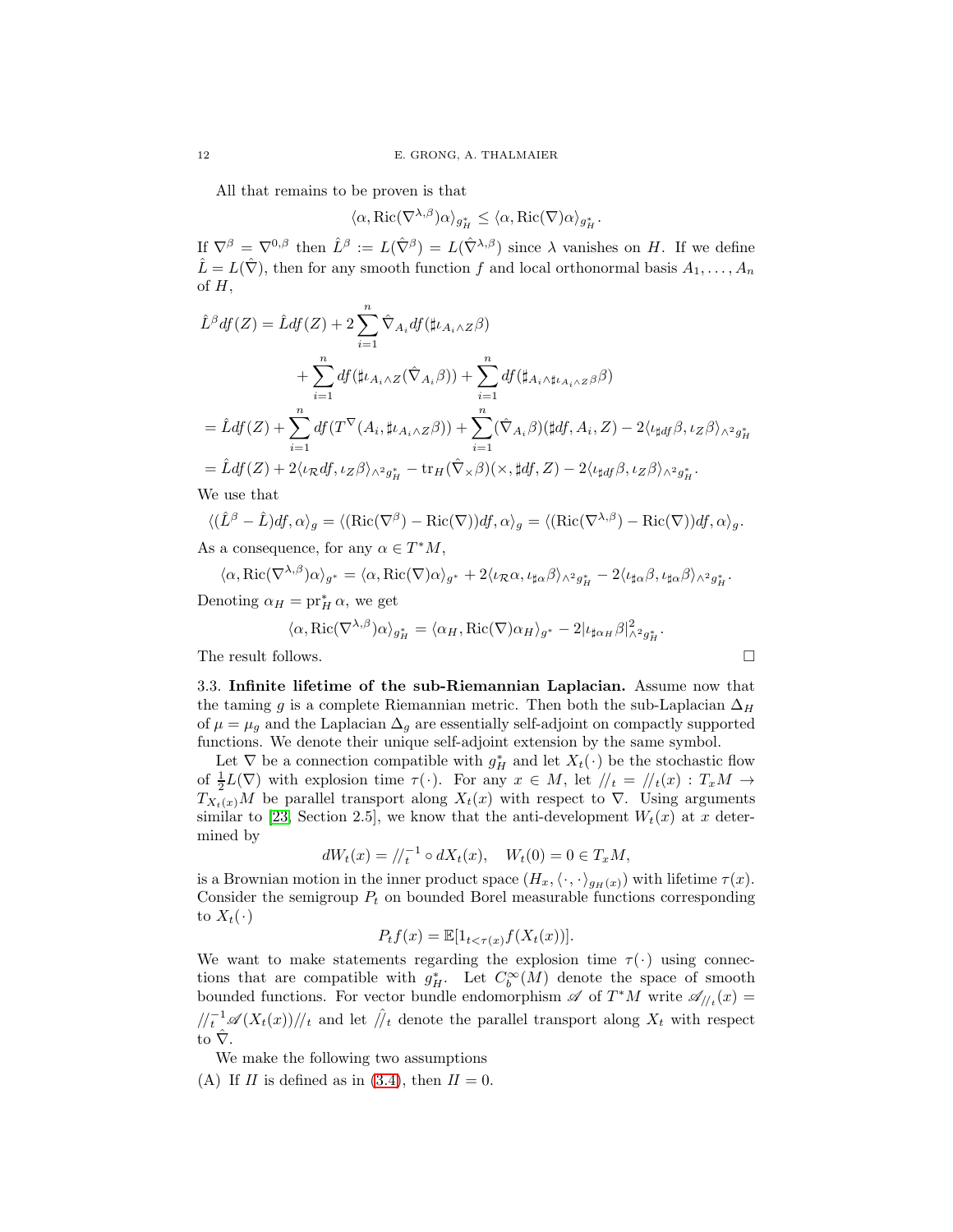<span id="page-12-0"></span>(B) Consider the two-form  $C \in \Gamma(\bigwedge^2 T^*M)$  defined by

(3.9) 
$$
\mathcal{C}(v, w) = \text{tr}\,\bar{\mathcal{R}}(v, \mathcal{R}(w, \cdot)) - \text{tr}\,\bar{\mathcal{R}}(w, \mathcal{R}(v, \cdot)), \quad v, w \in TM.
$$

<span id="page-12-3"></span>Suppose that  $\delta C = 0$  where  $\delta$  is the codifferential with respect to g.

<span id="page-12-1"></span>(C) Let  $\nabla$  be defined as in [\(3.7\)](#page-8-1). Assume that here exists a constant  $K \geq 0$  such that for  $Ric = Ric(\nabla)$ ,

$$
\langle \operatorname{Ric} \alpha, \alpha \rangle_{g^*} \ge -K |\alpha|_{g^*}^2.
$$

<span id="page-12-2"></span>**Theorem 3.6.** Assume that  $(A)$ ,  $(B)$  and  $(C)$  hold. Then we have the following results.

- (a)  $\Delta_q$  and  $\Delta_H$  spectrally commute.
- (b)  $\tau(x) = \infty$  a.s. for any  $x \in M$ .
- (c) Define  $\hat{Q}_t = \hat{Q}_t(x) \in \text{End } T_x^*M$  as solution to the ordinary differential equation

$$
\frac{d}{dt}\hat{Q}_t = -\frac{1}{2}\hat{Q}_t \operatorname{Ric}_{\hat{U}_t}, \quad \hat{Q}_0 = \operatorname{id}.
$$

Then, for any  $f \in C_b^{\infty}(M)$  with  $||df||_{L^{\infty}(g^*)} < \infty$ , we have

$$
dP_t f(x) = \mathbb{E}[\hat{Q}_t / \hat{I}_t^{-1} df(X_t(x))]
$$

and

$$
||dP_tf||_{L^{\infty}(g^*)} \leq e^{Kt}||df||_{L^{\infty}(g^*)}.
$$

In particular,

$$
\sup_{t \in [0,t_1]} \|dP_t f\|_{L^\infty(g^*)} \le e^{Kt_1} \|df\|_{L^\infty(g^*)} < \infty
$$

whenever  $||df||_{L^{\infty}(g^*)} < \infty$ .

Remark that since  $\nabla$  preserves H under parallel transport, and hence also Ann(H), we have Ric  $\alpha = 0$  for any  $\alpha \in Ann(H)$ . For this reason it is not possible to have a positive lower bound of  $\langle \text{Ric }\alpha, \alpha \rangle_{q^*}$  unless  $H = TM$ . The results of Theorem [3.6](#page-12-2) appear as necessary conditions for the  $\Gamma_2$ -calculus on sub-Riemannian manifolds, see e.g. [\[10,](#page-31-5) [11,](#page-31-4) [24\]](#page-32-3) . We will use the remainder of this section to prove this statement.

3.4. Anti-symmetric part of Ricci curvature. Let  $\zeta$  and  $\nabla$  be as in [\(3.6\)](#page-8-4) and [\(3.7\)](#page-8-1). The operator Ric( $\nabla$ ) is not in general symmetric. We consider the antisymmetric part. Define Ric =  $Ric(\nabla)$  and

(3.10) 
$$
Ric^{s} = \frac{1}{2} (Ric + Ric^{*}), \quad Ric^{a} = \frac{1}{2} (Ric - Ric^{*}).
$$

<span id="page-12-4"></span>**Lemma 3.7.** For any  $\alpha, \beta \in T^*M$ ,

$$
2\langle \operatorname{Ric}^a \alpha, \beta \rangle_{g^*} = \operatorname{tr}_H(\nabla \times \zeta)(\times, \sharp \alpha, \sharp \beta).
$$

In particular,

$$
\langle \beta, \text{Ric}^a \, \alpha \rangle_{g^*} = \langle \text{pr}_{V}^* \, \beta, \text{Ric}^s \, \alpha \rangle_{g^*} - \langle \beta, \text{Ric}^s \, \text{pr}_{V}^* \, \alpha \rangle_{g^*},
$$

so if  $Ric^s$  has a lower bound then  $Ric^a$  is a bounded operator. Furthermore, if we define  $C$  by [\(3.9\)](#page-12-3), then whenever the  $L^2$  inner product is finite

$$
\langle \text{Ric}^a \, df, d\phi \rangle_{L^2(g^*)} = \langle \mathcal{C}, df \wedge d\phi \rangle_{L^2(g^*)} \quad \text{for any } f, \phi \in C^\infty(M).
$$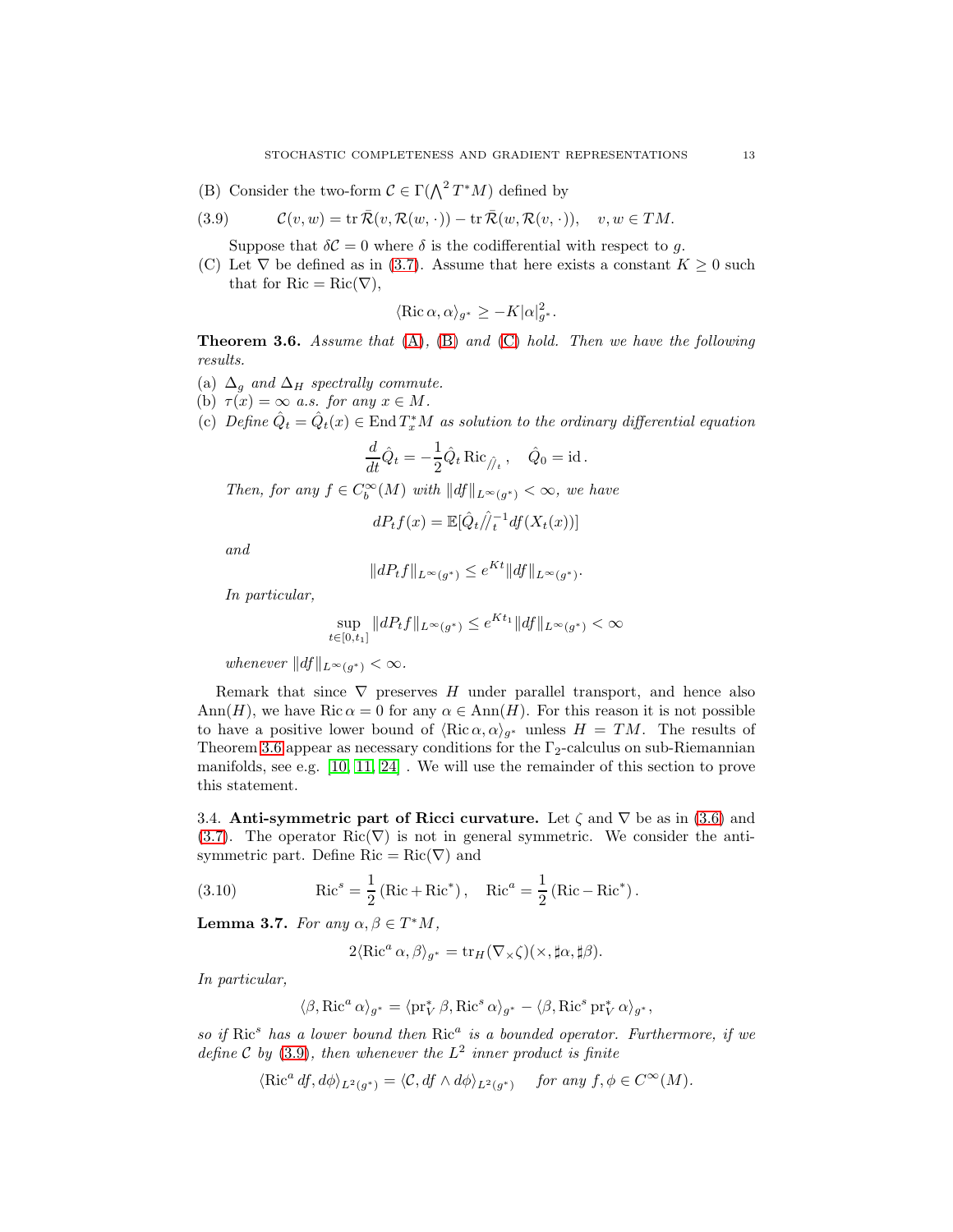The first part of this result is also found in [\[19,](#page-32-11) Proposition C.6]. The condition  $Ric^a = 0$  is called the Yang-Mills condition when  $\mathcal{R} = 0$ . For more details, see Remark 3.15.

*Proof of Lemma [3.7.](#page-12-4)* Write  $\circlearrowright$  for the cyclic sum. By the first Bianchi identity

$$
2\langle \text{Ric}^a \alpha, \beta \rangle_{g^*} = \sum_{i=1}^n \langle A_i, R^{\nabla} (A_i, \sharp \beta) \sharp \alpha - R^{\nabla} (A_i, \sharp \alpha) \sharp \beta \rangle_g
$$
  
= 
$$
- \sum_{i=1}^n \langle A_i, \circlearrowright R^{\nabla} (A_i, \sharp \alpha) \sharp \beta \rangle_g = - \sum_{i=1}^n \langle A_i, \circlearrowright (\nabla_{A_i} T) (\sharp \alpha, \sharp \beta) + \circlearrowright T (T (A_i, \sharp \alpha), \sharp \beta) \rangle_g
$$
  
= 
$$
\sum_{i=1}^n (\nabla_{A_i} \zeta) (A_i, \sharp \alpha, \sharp \beta) - \sum_{i=1}^n \langle T (A_i, \sharp \alpha), T (\sharp \beta, A_i) \rangle_g - \sum_{i=1}^n \langle T (\sharp \beta, A_i), T (\sharp \alpha, A_i) \rangle_g
$$
  
= 
$$
\text{tr}_H (\nabla \times \zeta) (\times, \sharp \alpha, \sharp \beta).
$$

Write  $\zeta = \zeta_H + \zeta_V$ , where  $\zeta_H(v_1, v_2, v_3) = \circlearrowright \langle v_1, \mathcal{R}(v_2, v_3)\rangle$  and  $\zeta_V(v_1, v_2, v_3) = \circlearrowright$  $\langle v_1, \overline{\mathcal{R}}(v_2, v_3) \rangle$ . Since for  $\alpha, \beta \in \text{Ann}(H)$ 

$$
2\langle \text{Ric}^a \alpha, \beta \rangle_g = 0 = \text{tr}_H(\nabla \times \zeta)(\times, \sharp \alpha, \sharp \beta) = \text{tr}_H(\nabla \times \zeta_V)(\times, \sharp \alpha, \sharp \beta),
$$

we can write  $\langle \text{Ric}_a \alpha, \beta \rangle = \text{tr}_H(\nabla_\times \zeta_H)(\times, \sharp \alpha, \sharp \beta)$ . Observe also that by reversing the place of V and H and writing  $g_V = g|V$ , we have also  $\text{tr}_{g_V}(\nabla \times \zeta_H)(\times, \sharp \alpha, \sharp \beta) =$ 0.

Continuing, if  $A_1, \ldots, A_n$  and  $Z_1, \ldots, Z_{\nu}$  are local orthonormal bases of H and V, respectively, observe that since  $\nabla$  preserves the metric g, for any one-from  $\eta$ , we have

$$
d\eta = \sum_{i=1}^n \flat A_i \wedge \nabla_{A_i} \eta + \sum_{i=1}^\nu \flat Z_\nu \wedge \nabla_{Z_\nu} \eta + \iota_T \eta,
$$

where  $\iota_T \eta = \eta(T(\cdot, \cdot))$ . The formula above becomes valid for arbitrary forms  $\eta$  if we extend  $\iota_T$  by rule  $\iota_T(\alpha \wedge \beta) = (\iota_T \alpha) \wedge \beta + (-1)^k \alpha \wedge \iota_T \beta$  for any k-form  $\alpha$  and form  $\beta$ . Observe that for any  $v \in TM$ ,  $\text{tr } T(v, \cdot) = 0$ . Using similar arguments to the proof of Lemma 2.1 (b), we obtain a local formula for the codifferential

$$
\delta \eta = -\sum_{i=1}^n \iota_{A_i} \nabla_{A_i} \eta - \sum_{i=1}^\nu \iota_{Z_\nu} \nabla_{Z_\nu} \eta + \iota_T^* \eta.
$$

This means that

$$
\operatorname{tr}_H(\nabla_\times \zeta_H)(\times, \sharp \alpha, \sharp \beta) = (\iota_T^* \zeta_H)(\sharp \alpha, \sharp \beta) - (\delta \zeta_H)(\sharp \alpha, \sharp \beta)
$$
  
=  $\langle C - \delta \zeta_H, \alpha \wedge \beta \rangle_{g^*}$ 

Inserting  $\alpha \wedge \beta = df \wedge d\phi = d(f d\phi)$  and integrating over the manifold, we have the result. result.  $\Box$ 

3.5. Commutation relations with between the Laplacian and the sub-**Laplacian.** Let  $(M, H, g_H)$  be a sub-Riemannian manifold and let g be a taming Riemannian metric with  $II = 0$ . Define  $\Delta_g$  as the Laplacian of g and let  $\Delta_H$  be defined relative to the volume form of g.

<span id="page-13-0"></span>**Proposition 3.8.** Define C as in  $(3.9)$ .

- (a) We have  $\Delta_g \Delta_H f = \Delta_H \Delta_g f$ , for all  $f \in C^{\infty}(M)$  if and only if  $\delta C = 0$ .
- (b) Assume  $\delta C = 0$  and that Ric( $\nabla$ ) is bounded from below by a constant  $-K$ . Then  $\Delta_g$  and  $\Delta_H$  spectrally commute.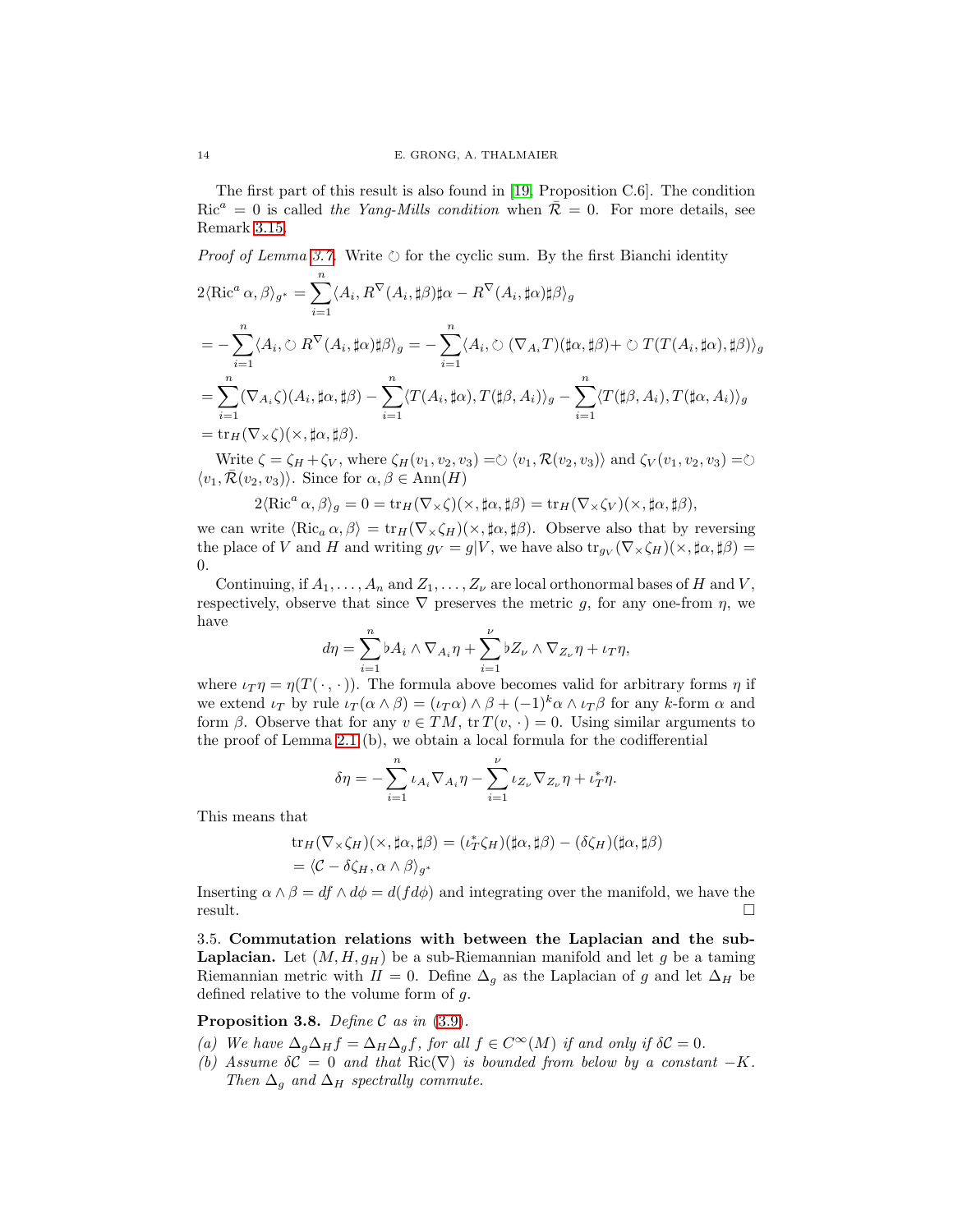Before stating the proof, we will need the following lemmas.

<span id="page-14-1"></span>**Lemma 3.9** ([\[30,](#page-32-14) Proposition], [\[10,](#page-31-5) Proposition 4.1]). Let A be equal to the Laplacian  $\Delta_g$  or sub-Laplacian  $\Delta_H$  defined relative to a complete Riemannian or sub-Riemannian metric, respectively. Let  $M \times [0, \infty)$ ,  $(x, t) \mapsto u_t(x)$  be a function in  $L^2$  of the solving the heat equation

$$
(\partial_t - A)u_t = 0, \quad u_0 = f,
$$

for an  $L^2$ -function f. Then  $u_t(x)$  is the unique solution to this equation in  $L^2$ .

<span id="page-14-0"></span>**Lemma 3.10.** Let  $(M, H, g_H)$  be a sub-Riemannian manifold and define  $\Delta_H$  as the sub-Laplacian with respect to a volume form  $\mu$ . Let g be a taming metric of  $g_H$ with volume form  $\mu$ . Assume that  $\nabla$  and its adjoint  $\hat{\nabla}$  are compatible with  $g_H^*$  and g, respectively. If  $\hat{L} = L(\hat{\nabla})$ , then with respect to g,  $\hat{L}^* = \hat{L} = -(\hat{\nabla}_{\text{pr}_H})^* \hat{\nabla}_{\text{pr}_H}$ . In particular,  $\hat{L}f = \Delta_H f$  for any  $f \in C^{\infty}(M)$ .

*Proof.* Define  $\hat{F}(A \otimes B) = \flat A \otimes \hat{\nabla}_B$  and extend it by linearity to all sections of  $TM^{\otimes 2}$ . Again we know that for any point x, there exists a basis  $A_1, \ldots, A_n$  such that  $\nabla A_i(x) = 0$ . This means that  $\hat{\nabla}_Z A_i(x) = T^{\nabla}(A_i, Z)(x)$  for the same basis, and hence locally

$$
\hat{F}(g_H^*)^* = -\iota_{\sharp^H\hat{\beta}} - \sum_{i=1}^n \iota_{A_i}\hat{\nabla}_{A_i}, \quad \hat{\beta}(v) = \operatorname{tr} T^{\hat{\nabla}}(v, \cdot).
$$

However, since  $\hat{\nabla}$  is the adjoint of a connection compatible with  $g^*_{\vec{H}}$  we have  $\hat{\beta} = 0$ since  $\hat{\nabla}$  has to be on the form [\(3.8\)](#page-10-0). Hence  $\hat{F}(g_H^*)^* \hat{F}(g_H^*) = -\hat{L}$  and the result follows.  $\Box$ 

Proof of the Proposition [3.8.](#page-13-0)

(a) It is sufficient to prove the statement for compactly supported functions. Note that for  $f, \phi \in C_c^{\infty}(M)$ ,  $\langle \Delta_H \Delta_g f, \phi \rangle_{L^2} = \langle f, \Delta_g \Delta_H \phi \rangle_{L^2}$ . Hence, we need to show that  $\Delta_g \Delta_H$  is its own dual on compact supported forms.

Let  $\nabla$  be as in [\(3.7\)](#page-8-1) with adjoint  $\nabla$ . Define  $L = L(\nabla)$ ,  $\hat{L} = L(\nabla)$ , Ric =  $Ric(\nabla)$  and introduce  $Ric^a = \frac{1}{2} (Ric - Ric^*)$ . By Lemma [3.10](#page-14-0) we have  $\hat{L}^* = \hat{L}$ . In addition,

$$
\langle \Delta_g \Delta_H f, \phi \rangle_{L^2(g^*)} = -\langle dLf, d\phi \rangle_{L^2(g^*)} = -\langle (\hat{L} - \text{Ric})df, d\phi \rangle_{L^2(g^*)}
$$
  
=  $-\langle df, (\hat{L} - \text{Ric})d\phi \rangle_{L^2(g^*)} + 2\langle \text{Ric}^a df, d\phi \rangle_{L^2(g^*)}$   
=  $\langle f, \Delta_g \Delta_H \phi \rangle_{L^2} + 2\langle \text{Ric}^a df, d\phi \rangle_{L^2(g^*)}.$ 

Furthermore,  $2\langle \text{Ric}^a \, df, d\phi \rangle_{L^2} = \langle C, df \wedge d\phi \rangle_{L^2} = \langle \delta \mathcal{C}, f d\phi \rangle_{L^2}$ . Since all oneforms can we written as sums of one-forms of the type  $fd\phi$ , it follows that  $(\Delta_g \Delta_H)^* f = \Delta_g \Delta_H f$  for  $f \in C_c^{\infty}(M)$  if and only if  $\delta \mathcal{C} = 0$ .

(b) Write  $\Delta_g = \Delta_H + \Delta_V$  and  $df = d_H f + d_V f$ , with  $d_H f = \text{pr}_H^* df$  and  $d_V f =$  $\operatorname{pr}_{V}^{*} df$ . Then  $\langle \Delta_{H} f, \phi \rangle_{L^{2}(g^{*})} = -\langle d_{H} f, d_{H} \phi \rangle$  and similarly for  $\Delta_{V}$ .

Observe that for any compactly supported  $f$ ,

$$
\|\Delta_g f\|_{L^2} \|\Delta_H f\|_{L^2} \ge \langle \Delta_g f, \Delta_H f \rangle_{L^2} = -\langle df, (\hat{L} - \text{Ric})df \rangle_{L^2(g^*)}
$$
  
=  $\|\hat{\nabla} df\|_{L^2(g^*)}^2 + \langle df, \text{Ric } d_H f \rangle_{L^2(g^*)} \ge \frac{1}{n} \|\Delta_H f\|_{L^2}^2 - K \|df\|_{L^2(g^*)} \|d_H f\|_{L^2(g^*)}.$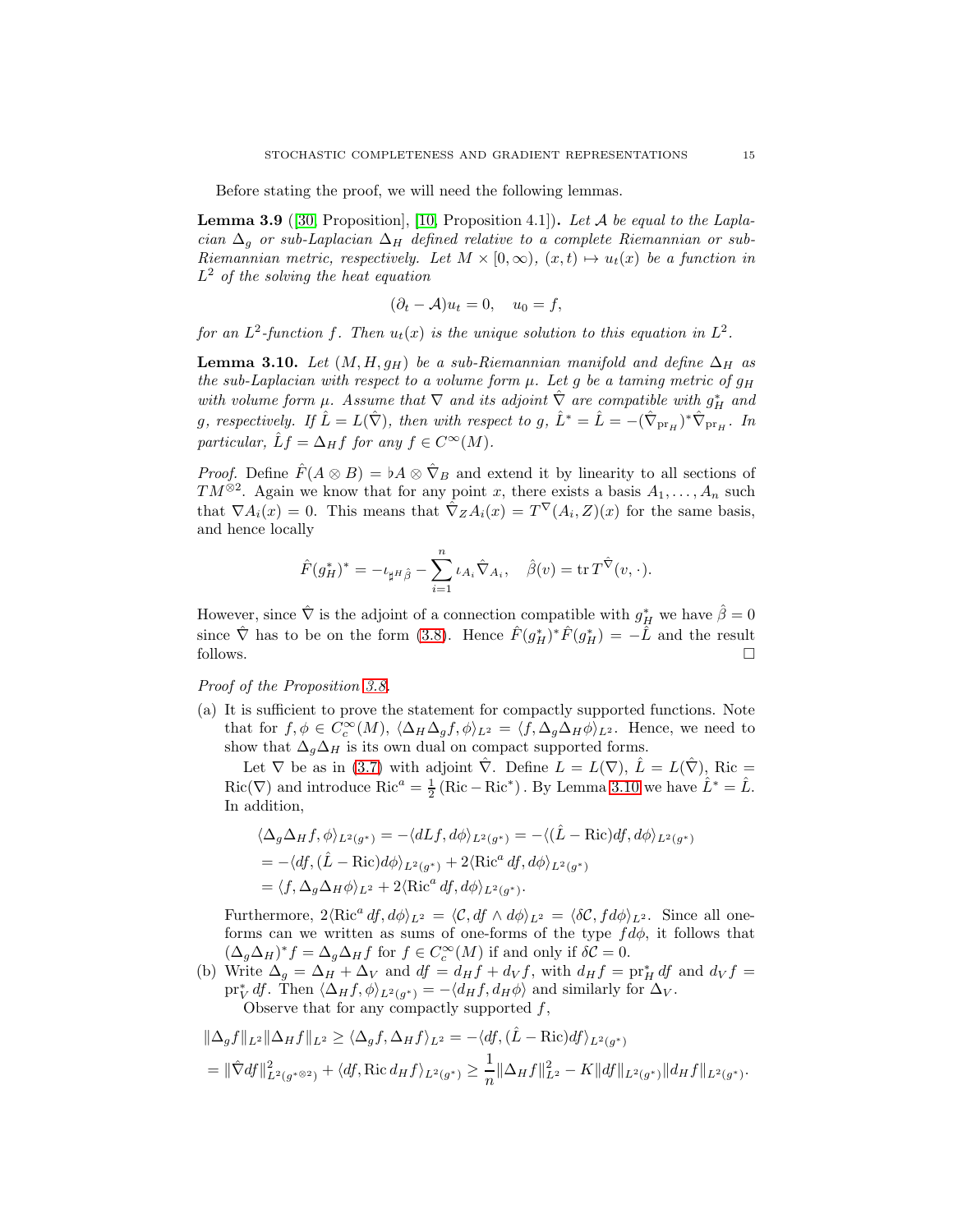<span id="page-15-0"></span>and ultimately

$$
(3.11) \qquad \|\Delta_H f\|_{L^2}^2 \leq n \sqrt{\|\Delta_g f\|_{L^2} \|\Delta_H f\|_{L^2}} (\sqrt{\|\Delta_g f\|_{L^2} \|\Delta_H f\|_{L^2}} + K \|f\|_{L^2}).
$$

By approaching any  $f \in \text{Dom}(\Delta_q)$  by compactly supported functions, we con-clude from [\(3.11\)](#page-15-0) that any such function must satisfy  $\|\Delta_H f\|_{L^2} < \infty$ . As a consequence,  $Dom(\Delta_g) \subseteq Dom(\Delta_H)$ .

Let  $Q_t = e^{t\Delta_g/2}$  and  $P_t = e^{t\Delta_H/2}$  be the semigroups of  $\Delta_g$  and  $\Delta_H$ , which exists by the spectral theorem. For any  $f \in \text{Dom}(\Delta_H)$ ,  $u_t = \Delta_H Q_t f$  is an  $L^2$ solution of

$$
\left(\frac{\partial}{\partial t} - \frac{1}{2}\Delta_g\right)u_t = 0, \quad u_0 = \Delta_H f.
$$

By Lemma [3.9](#page-14-1) we obtain  $\Delta_H Q_t f = Q_t \Delta_H f$ . Furthermore, for any  $s > 0$  and  $f \in L^2$ , we know that  $Q_s f \in \text{Dom}(\Delta_g) \subseteq \text{Dom}(\Delta_H)$ , and since

$$
\left(\frac{\partial}{\partial t} - \frac{1}{2}\Delta_H\right) Q_s P_t f = 0,
$$

it again follows from Lemma [3.9](#page-14-1) that  $P_tQ_sf=Q_sP_tf$  for any  $s,t\geq 0$  and  $f \in L^2$ . The operators consequently spectrally commute, see [\[35,](#page-32-15) Chapter VIII.5].

 $\Box$ 

Remark 3.11. The results of Lemma 2.1 and Lemma [3.10](#page-14-0) do not need the bracket generating assumptions. The result of  $\tilde{L}$  being symmetric is also found in [\[19,](#page-32-11) Theorem 2.5.1] for the case when  $\nabla$  and  $\hat{\nabla}$  preserves the metric.

3.6. Proof of Theorem [3.6.](#page-12-2) We consider the assumptions that  $\delta\mathcal{C}=0$  and that the symmetric part  $Ric^s$  of the Ric is bounded from below. By Lemma [3.7,](#page-12-4) the anti-symmetric part Ric<sup>a</sup> is a bounded operator. Furthermore, the operators  $\Delta_g$ and  $\Delta_H$  spectrally commute by Proposition [3.8.](#page-13-0)

Let  $X_t(x)$ ,  $\hat{y}_t$  and  $\hat{Q}_t$  be as in the statement of the theorem. If

$$
N_t = \hat{Q}_t / \hat{l}_t^{-1} \alpha(X_t(x))
$$

for an arbitrary  $\alpha \in \Gamma(T^*M)$ , then by Itô's formula

$$
dN_t \stackrel{\text{loc.m.}}{=} \hat{Q}_t / \hat{j}_t^{-1} (\hat{L} - \text{Ric}) \alpha(X_t(x)) dt
$$

where  $\stackrel{\text{loc.m.}}{=}$  denotes equivalence modulo differential of local martingales. Consider  $L^2(T^*M)$  as the space of  $L^2$ -one-forms on M with respect to g. Since g is complete and Ric<sup>s</sup> bounded from below, the operator  $\hat{L} - \text{Ric}^s$  is essentially self-adjoint by Lemma [3.10](#page-14-0) and Lemma [A.1.](#page-29-1) Hence, by Lemma [A.4,](#page-30-0) there is a strongly continuous semigroup  $P_t^{(1)}$  on  $L^2(TM)$  with generator  $(\hat{L} - \text{Ric}, \text{Dom}(\hat{L} - \text{Ric}^s))$  such that

$$
P_t^{(1)}\alpha(x) = \mathbb{E}[1_{t < \tau(x)}N_t] = \mathbb{E}[1_{t < \tau(x)}\hat{Q}_t/\hat{I}_t^{-1}\alpha(X_t(x))].
$$

We want to show that for any compactly supported function f,  $P_t^{(1)}$  df =  $dP_t$  f where  $P_t f(x) = \mathbb{E}[f(X_t(x))1_{t < \tau(x)}].$  Following the arguments in [\[16,](#page-32-16) Appendix B.1], we have  $P_t f = e^{t\Delta_H/2} f$  where the latter semigroup is the  $L^2$ -semigroup defined by the spectral theorem and the fact that  $\Delta_H$  is essentially self-adjoint on compactly supported functions. To this end, we want to show that  $dP_tf$  is contained in the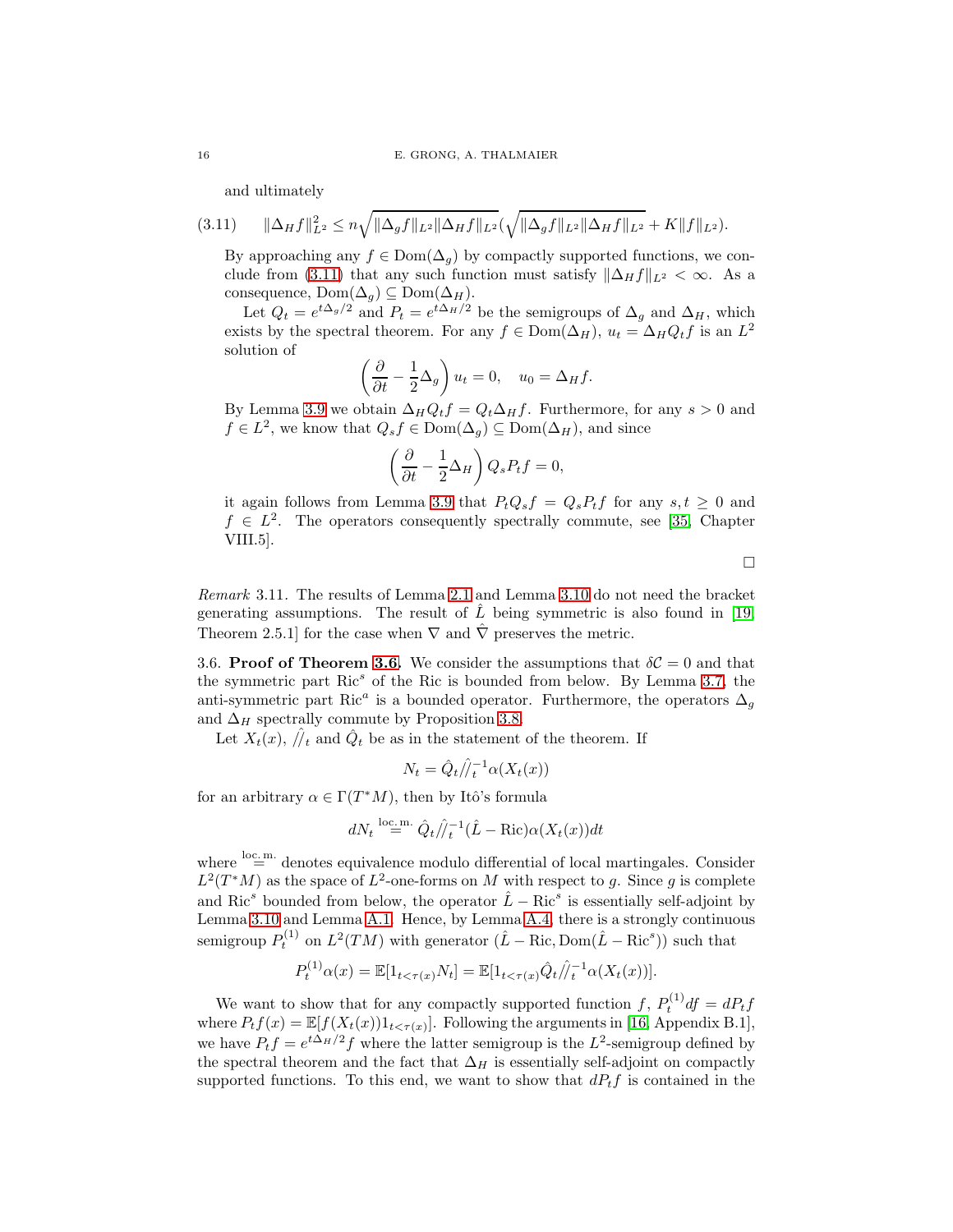domain of the generator of  $P_t^{(1)}$ . This observation will then imply that  $P_t^{(1)}$  df =  $dP_tf$ , since  $P_t^{(1)}df$  is the unique solution to

$$
\frac{\partial}{\partial t}\alpha_t = \frac{1}{2}L\alpha_t, \quad \alpha_0 = df,
$$

with values in  $Dom(\hat{L} - Ric^s)$  by strong continuity, [\[20,](#page-32-17) Chapter II.6].

We will first need to show that  $dP_t f$  is indeed in  $L^2$ . Let  $\Delta_g$  denote the Laplace-Beltrami operator of  $g$ , which will also be essentially self-adjoint on compactly supported functions since  $g$  is complete. Denote its unique self-adjoint extension by the same symbol. Since the operators spectrally commute,  $e^{s\Delta_g}e^{t\Delta_H}=e^{t\Delta_H}e^{s\Delta_g}$ for any  $s, t \geq 0$  which implies  $\Delta_g e^{t\Delta_H} f = e^{t\Delta_H} \Delta_g f$  for any f in the domain of  $\Delta_g$ . In particular,

$$
\langle dP_tf, dP_tf\rangle_{L^2(g^*)}=-\langle \Delta_gP_tf, P_tf\rangle_{L^2(g^*)}=-\langle P_t\Delta_gf, P_tf\rangle_{L^2(g^*)}<\infty.
$$

Next, since  $\langle (\hat{L} - \text{Ric}^s) \alpha, \alpha \rangle_{L^2(g^*)} \ge -K \|\alpha\|_{L^2(g^*)}^2$ , the domain  $\text{Dom}(\hat{L} - \text{Ric}^s)$ equals the completion of compactly supported one-forms  $\Gamma_c(T^*M)$  with respect to the quadratic form

$$
q(\alpha, \alpha) = (K+1)\langle \alpha, \alpha \rangle_{L^2(g^*)} - \langle (\hat{L} - \text{Ric}^s) \alpha, \alpha \rangle_{L^2(g^*)}
$$
  
= 
$$
(K+1)\langle \alpha, \alpha \rangle_{L^2(g)} - \langle (\hat{L} - \text{Ric}) \alpha, \alpha \rangle_{L^2(g^*)}.
$$

Since  $P_t f$  is in the domain of both  $\Delta_g$  and  $\Delta_H$  for any compactly supported f, we have that for any fixed t, there is a sequence of compactly supported functions  $h_n$ such that  $h_n \to P_t f$ ,  $\Delta_H h_n \to \Delta_H P_t f$  and  $\Delta_g h_n \to \Delta_g P_t f$  in  $L^2$ . From the latter fact, it follows that  $dh_n$  converges to  $dP_tf$  in  $L^2$  as well. Furthermore,

$$
q(dh_n, dh_n) = (K+1)\langle dh_n, dh_n \rangle_{L^2(g)} - \langle (\hat{L} - \text{Ric})dh_n, dh_n \rangle_{L^2(g)}
$$
  
= -(K+1)\langle h\_n, \Delta\_g h\_n \rangle\_{L^2(g)} - \langle d\Delta\_H h\_n, dh\_n \rangle\_{L^2(g)}  
= -(K+1)\langle h\_n, \Delta\_g h\_n \rangle\_{L^2(g)} + \langle \Delta\_H h\_n, \Delta\_g h\_n \rangle\_{L^2(g)},

which has a finite limit as  $n \to \infty$ . Hence,  $dP_t f \in \text{Dom}(\hat{L} - \text{Ric}^s)$  and  $P_t^{(1)}df =$  $dP_tf.$ 

Using that  $\langle \text{Ric }\alpha, \alpha \rangle_{g^*} \ge -K|\alpha|^2_{g^*}$ , Gronwall's lemma and the fact that  $\hat{\nabla}$  preserves the metric means that

<span id="page-16-0"></span>
$$
|1_{t<\tau(x)}\hat{Q}_t/\hat{I}_t^{-1}\alpha(X_t(x))|_{g^*} \leq e^{Kt/2}1_{t<\tau(x)}|\alpha|_{g^*}(X_t(x)).
$$

Hence,

(3.12) 
$$
|P_t^{(1)}\alpha(x)|_{g^*} \leq e^{Kt/2}P_t|\alpha|_{g^*}(x).
$$

We assumed that  $g$  was complete, so we know that there exists a sequence of compactly supported functions  $g_n$  such that  $g_n \uparrow 1$  and such that  $||dg_n||_{L^{\infty}(g^*)}^2 \to 0$ . Since  $|dP_t g_n|_{g^*} \to 0$  uniformly by [\(3.12\)](#page-16-0) and we know that  $P_t g_n \to P_t 1$ , we obtain  $dP_t1 = 0$ . Hence, we know that  $P_t1 = 1$ , which is equivalent to  $\tau(x) = \infty$  almost surely.

It is a standard argument to extend the formulas from functions of compact support to bounded functions with  $||df||_{L^{\infty}(g^*)} < \infty$ .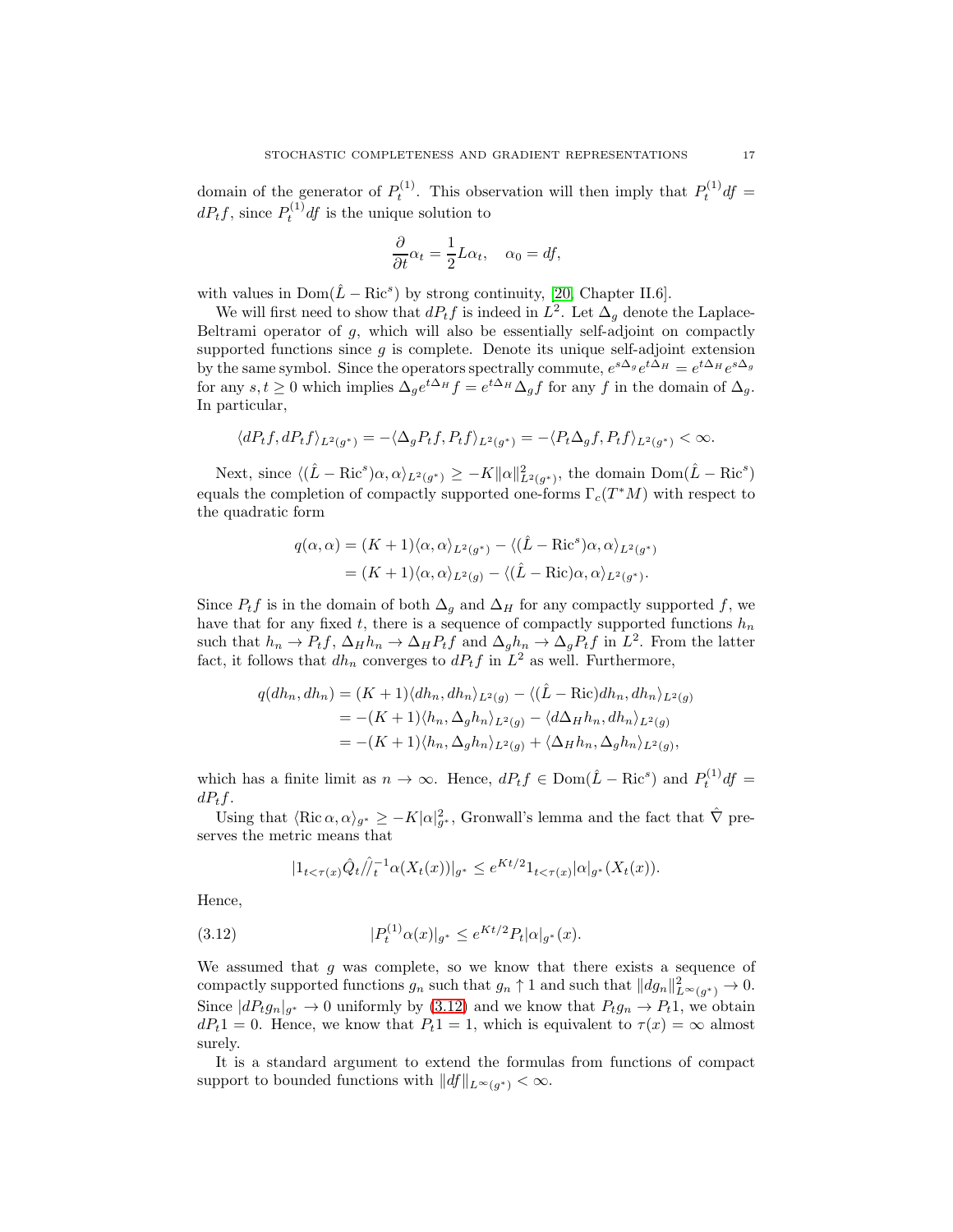<span id="page-17-0"></span>3.7. Foliations and a counter-example. Let  $(M, H, g_H)$  be a sub-Riemannian manifold and let g be a Riemannian metric taming  $g_H$  and satisfying  $II = 0$  with II as in  $(3.4)$ . Write V for the orthogonal complement of H. Define the Bott connection, by

<span id="page-17-2"></span>(3.13) 
$$
\tilde{\nabla}_{Z_1} Z_2 = \text{pr}_H \nabla_{\text{pr}_H Z_1}^g \text{pr}_H Z_2 + \text{pr}_V \nabla_{\text{pr}_V Z_1}^g \text{pr}_V Z_2 + \text{pr}_V [\text{pr}_H Z_1, \text{pr}_V Z_2] + \text{pr}_V [\text{pr}_H Z_1, \text{pr}_V Z_2]
$$

where  $\nabla^g$  denote the Levi-Civita connection. Its torsion  $\mathring{T} := T^{\mathring{\nabla}}$  equals  $\mathring{T} =$  $-{\cal R}-\bar{\cal R}$  and  $\mathring{\nabla} g=0$  is equivalent to requiring  $II=0$ . Since  $\mathring{\nabla}$  is compatible with the metric, we have

$$
\mathring{\nabla}_Z = \nabla_Z^g + \frac{1}{2}\mathring{T}_Z - \frac{1}{2}\mathring{T}_Z^* - \frac{1}{2}\mathring{T}_Z^*Z, \quad T_Z(A) = T(Z, A).
$$

If  $\zeta$  and  $\nabla$  are as in [\(3.6\)](#page-8-4) and [\(3.7\)](#page-8-1), respectively, then

 $\zeta(v_1, v_2, v_2) = - \circlearrowright \langle \mathring{T}(v_1, v_2), v_3 \rangle_g, \text{ and } \nabla_Z = \mathring{\nabla}_Z + \mathring{T}^*Z.$ 

The connection  $\check{\nabla}$  does not have skew-symmetric torsion, however, it does have the advantage that  $\tilde{\nabla}_A B$  is independent of g|V if either A or B takes its values in H, see [\[23,](#page-32-2) Section 3.1].

<span id="page-17-1"></span>3.7.1. Totally geodesic, Riemannian foliations. Assume that  $\overline{\mathcal{R}} = 0$ , i.e. assume that the orthogonal complement V of H is integrable. Let  $\mathcal F$  be the corresponding foliation of V that exists from the Frobenius theorem. We have the following way of interpreting the condition  $II = 0$ . The tensor  $II(\text{pr}_V \cdot, \text{pr}_V \cdot)$  equals the second fundamental form of the leaves, i.e.  $pr_H \nabla_Z^g W = II(Z, W)$  for any  $Z, W \in \Gamma(V)$ . Hence,  $H(\text{pr}_V, \text{pr}_V) = 0$  is equivalent to the leaves of  $\mathcal F$  being totally geodesic immersed submanifolds. On the other hand, the condition  $0 = -2\langle H(A, A), Z\rangle = (\mathcal{L}_Z g)(A, A)$  for any  $A \in \Gamma(H), Z \in \Gamma(V)$  is the definition of  $\mathcal F$  being a Riemannian foliations. Locally, such a foliation  $\mathcal F$  consists of the fibers of a Riemannian submersion. In other words, every  $x_0 \in M$  has a neighborhood U such that there exists a surjective submersion between two Riemannian manifolds,

(3.14) 
$$
\pi: (U, g|_U) \to (\check{M}_U, \check{g}_U),
$$

satisfying

$$
TU = H|U \oplus \perp \ker \pi_*, \quad \mathcal{F}|U = \{ \pi^{-1}(\check{x}) \colon \check{x} \in \check{M}_U \}
$$

and that  $\pi_* : H_x \to T_{\pi(x)} \check{M}_U$  is an isometry for every  $x \in U$ .

The following result is found in [\[17\]](#page-32-5) for totally geodesic Riemannian foliations. Let  $X_t(\cdot)$  be a stochastic flow with generator  $\frac{1}{2}\Delta_H$  where the latter is define relative to the volume density of g.

**Theorem 3.12.** If  $(M, g)$  is a stochastically complete Riemannian manifold, then  $X_t(x)$  has infinite lifetime.

In particular, if the Riemannian Ricci curvature  $Ric_q$  is bounded from below,  $X_t(x)$  has infinite lifetime. We want to compare this result using the entire Riemannian geometry with our result using  $\text{Ric}(\nabla)$ , an operator only defined by taking the trace over horizontal vectors. For this special case, it turns out that  $\text{Ric}_g$  being bounded from below is actually a weaker condition than  $\text{Ric}(\nabla)$  being bounded from below.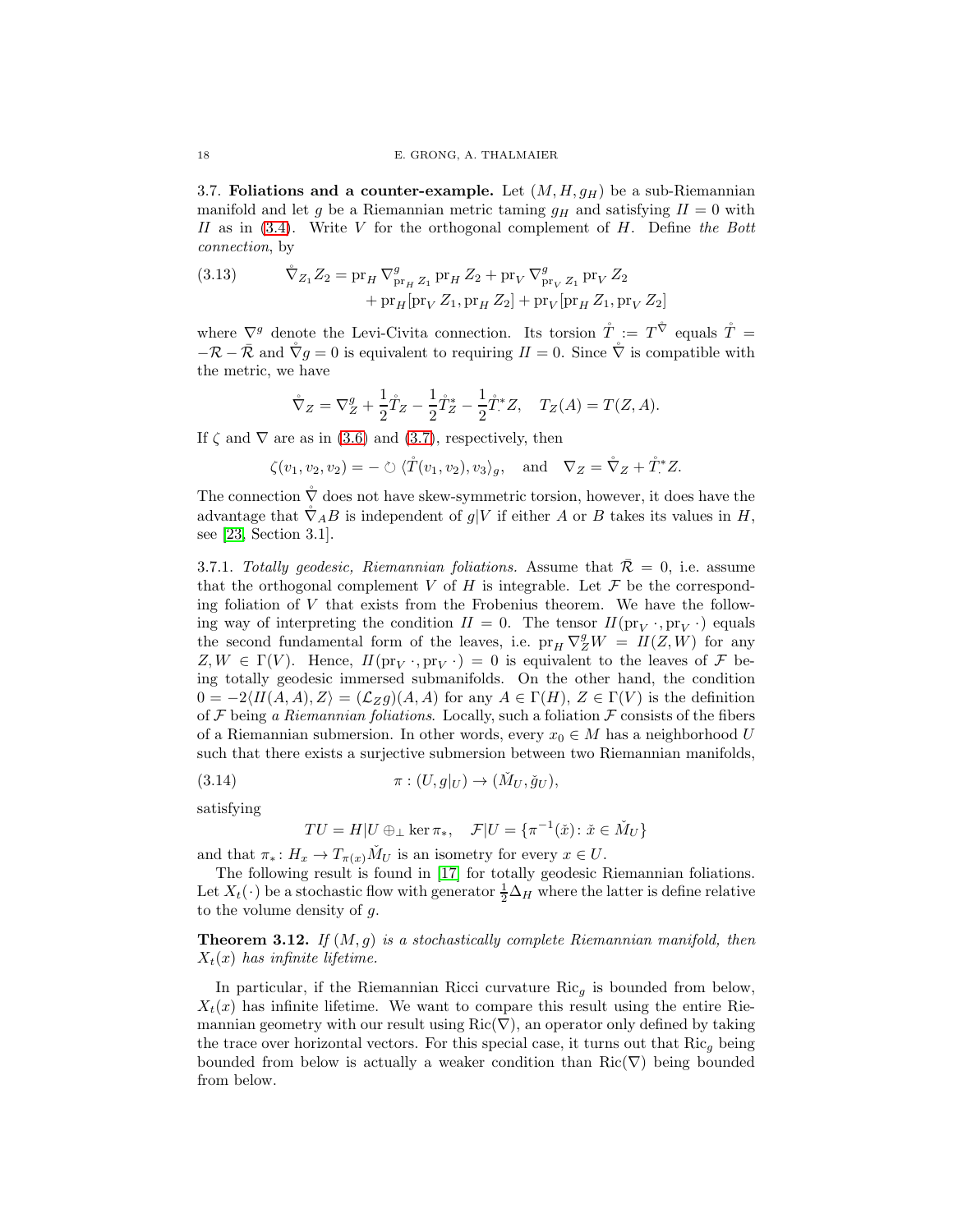<span id="page-18-0"></span>**Proposition 3.13.** Let  $(M, H, g_H)$  be a sub-Riemannian manifold with H is bracketgenerating. Let  $\mathcal F$  be a foliation of M corresponding to an integrable subbundle V such that  $TM = H \oplus V$ . Let g be any Riemannian metric taming  $g_H$  such that  $II = 0$ , making  $F$  a totally geodesic Riemannnian foliation. Assume finally that g is complete. For  $x \in M$ , let  $F_x$  denote the leaf of the foliation F containing x. Write  $\text{Ric}_{F_x}$  for the Ricci curvature tensor of  $F_x$ .

(a) For any  $x, y \in M$ , there exist neighborhoods  $x \in U_x \subseteq F_x$  and  $y \in U_y \subseteq F_y$ , and an isometry

$$
\Phi: U_x \to U_y, \quad \Phi(x) = y.
$$

As a consequence, if we define  $\text{Ric}_{\mathcal{F}}$  such that

$$
Ric_{\mathcal{F}}(v, w) = Ric_{F_x}(\text{pr}_V v, \text{pr}_V w), \quad \text{for any } v, w \in T_xM,
$$

then  $Ric_{\mathcal{F}}$  is bounded.

(b) Let Ric<sub>g</sub> be the Ricci curvature of the Riemannian metric g. Let  $\nabla$  be defined as in  $(3.7)$ . Then

<span id="page-18-1"></span>(3.15) 
$$
Ric_g(v, v) = Ric(\nabla)(bv)(v) + \frac{1}{2} \sum_{i=1}^n ||\mathcal{R}(A_i, v)||_g^2 + Ric_{\mathcal{F}}(\text{pr}_V v, \text{pr}_V v).
$$

In particular, Ric<sub>g</sub> has a lower bound if Ric( $\nabla$ ) has a lower bound.

Before presenting the proof we need the next lemma. Let  $(M, g)$  be a complete Riemannian manifold and let  $\mathcal F$  be a Riemannian foliation with totally geodesic leaves. Let V be the integrable subbundle of TM corresponding to  $\mathcal F$  and define H as its orthogonal complement. Write n for the rank of H and  $\nu$  for the rank of V. Define

$$
\mathrm{O}(n) \to \mathrm{O}(H) \overset{p}{\to} M
$$

as the orthonormal frame bundle of  $H$ . Introduce the principal connection  $E$  on  $p$ corresponding to the restriction of  $\tilde{\nabla}$  to H. In other words, E is the subbundle of  $TO(H)$  satisfying  $TO(H) = E \oplus \ker p_*, E_{\phi} \cdot a = E_{\phi \cdot a}, \phi \in O(H), a \in O(n)$  and defined such that a curve  $\phi(t)$  in  $O(H)$  is tangent to E if and only if the frame is  $\hat{\nabla}$ -parallel along  $p(\phi(t))$ . For any  $u = (u_1, \ldots, u_n) \in \mathbb{R}^n$ , define  $\hat{A}_u$  as the vector field on  $O(H)$  taking values in E uniquely determined by the property

$$
p_*\hat{A}_u(\phi) = \sum_{j=1}^n u_j \phi_j
$$
, for any  $\phi = (\phi_1, \dots, \phi_n) \in O(H)$ .

For any  $\phi \in O(H)_x$ , define  $\hat{F}_{\phi}$  as all points that can be reached from  $\phi$  by an E-horizontal lift of a curve in  $F_x$  starting in x. We then have the following result, found in  $[17]$ , see also  $[40,$  Chapter 10 and  $[32]$ .

**Lemma 3.14.** The collection  $\hat{\mathcal{F}} = {\hat{F}_{\phi}: \phi \in O(H)}$  gives a foliation of  $O(H)$  with  $\nu$ -dimensional leaves such that for each  $\phi \in O(n)$  the map

$$
p|\hat{F}_{\phi} \colon \hat{F}_{\phi} \to F_{p(\phi)}
$$

is a cover map. Furthermore, giving each leaf of  $\hat{\mathcal{F}}$  a Riemannian structure by pulling back the metric from the leaves of F, then for any  $u \in \mathbb{R}^n$  and  $t \in \mathbb{R}$ , the  $flow \Psi_u(t) = e^{t\hat{A}_u}$  maps  $\hat{F}_{\phi}$  onto  $\hat{F}_{\Psi_u(t)(\phi)}$  isometrically for each  $\phi \in O(H)$ .

Note that the reason for using the connection  $\tilde{\nabla}$  in the definition of  $\tilde{\mathcal{F}}$ , is that  $R^{\hat{\nabla}}(Z, W)A = 0$  for any  $Z, W \in \Gamma(V)$  and  $A \in \Gamma(H)$ .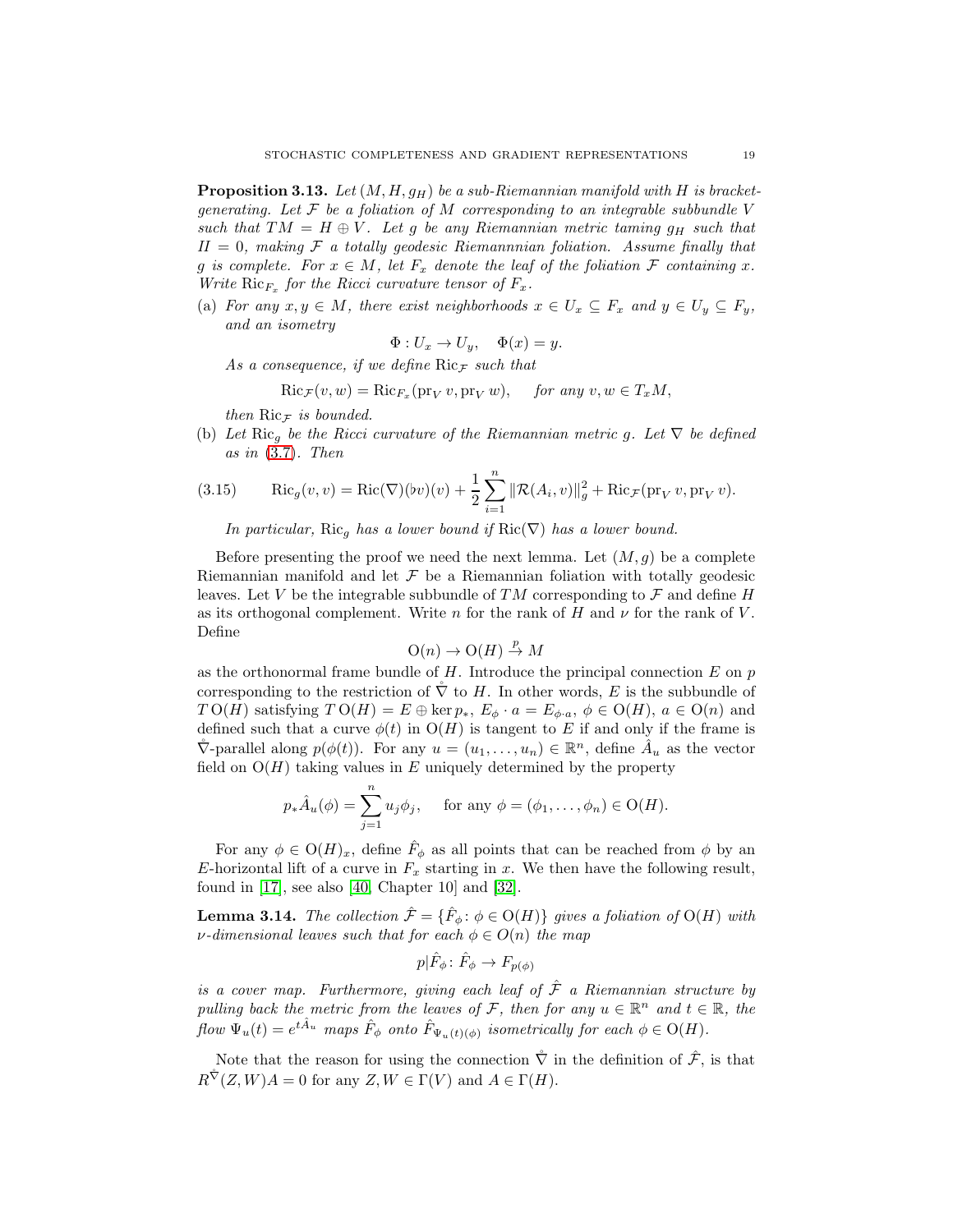*Proof of Proposition* [3.13](#page-18-0). (a) For any  $x \in M$ , choose a fixed element  $\phi_0$  in  $O(H)_x$ . Define

$$
\mathcal{O}_{\phi_0} = \{ \Psi_{u_k}(t_k) \circ \cdots \circ \Psi_{u_1}(t_1)(\phi) : t_j \in \mathbb{R}, u_j \in \mathbb{R}^n, k \in \mathbb{N} \}.
$$

Clearly, by definition, for any  $\phi \in \mathcal{O}_{\phi_0}$ , there is an isometry  $\hat{\Phi} : \hat{F}_{\phi_0} \to \hat{F}_{\phi}$  such that  $\hat{\Phi}(\phi_0) = \phi$ .

Consider the vector bundle  $\hat{H} = \text{span}\{\hat{A}_u : u \in \mathbb{R}^n\}$  and define

Lie<sub>φ</sub> 
$$
\hat{H}
$$
 := span  $\{ [B_1, [B_2, \cdots, [B_{k-1}, B_k]] \cdots] |_{φ} : B_j \in \Gamma(\hat{H}), k \in \mathbb{R} \}$   
= span  $\{ [\hat{A}_{u_1}, [\hat{A}_{u_2}, \cdots, [\hat{A}_{u_{k-1}}, \hat{A}_{u_k}]] \cdots] |_{φ} : u_j \in \mathbb{R}^n, k \in \mathbb{R} \}$ ,

for any  $\phi \in O(H)$ . By the Orbit Theorem, see e.g. [\[2,](#page-31-10) Chapter 5],  $\mathcal{O}_{\phi_0}$  is an immersed submanifold of  $O(H)$ , and furthermore,

 $\text{Lie}_{\phi} \hat{H} \subseteq T_{\phi} \mathcal{O}_{\phi_0}, \quad \text{ for any } \phi \in \mathcal{O}_{\phi_0}.$ 

Furthermore, since  $p_*\hat{H} = H$  and since H is bracket-generating, we have that  $p_* \operatorname{Lie}_{\phi} \hat{H} = T_{p(\phi)}M$ . It follows that  $p(\mathcal{O}_{\phi_0}) = M$ . Hence, for any  $y \in M$ , there is an isometry  $\hat{\Phi} : \hat{F}_{\phi_0} \to \hat{F}_{\phi}$  with  $\hat{\Phi}(\phi_0) = \phi$  for some  $\phi \in O(H)_y$ . As a consequence, there is a local isometry  $\Phi$  taking x to y.

(b) Note that if  $R<sup>g</sup>$  is the curvature of the Levi-Civita connection, then

$$
\langle R^{g}(Z_1, Z_2)B_1, B_2 \rangle_g = \langle R^{\nabla}(Z_1, Z_2)B_1, B_2 \rangle_g + \frac{1}{2} (\nabla_{Z_1} \zeta)(Z_2, B_1, B_2) - \frac{1}{2} (\nabla_{Z_2} \zeta)(Z_1, B_1, B_2) - \frac{1}{2} \langle T(Z_1, Z_2), T(B_1, B_2) \rangle_g - \frac{1}{4} \langle T(Z_1, B_2), T(Z_2, B_1) \rangle + \frac{1}{4} \langle T(Z_1, B_1), T(Z_2, B_2) \rangle
$$

for  $Z_i, B_i \in \Gamma(TM)$ . Since all the leaves of the foliation are totally geodesic, if  $R^{\mathcal{F}}$  denotes the curvature tensor along the leaves, then  $\langle R^g(Z_1, Z_2)B_1, B_2 \rangle =$  $\langle R^{\mathcal{F}}(Z_1, Z_2)B_1, B_2 \rangle$  whenever all vector fields take values in V. We compute using any local orthonormal bases  $A_1, \ldots, A_n$  and  $Z_1, \ldots, Z_{\nu}$  of H and V, respectively,

$$
\operatorname{Ric}_{g}(v, v) = \sum_{i=1}^{n} \langle R^{g}(A_{i}, v)v, A_{i} \rangle_{g} + \sum_{s=1}^{\nu} \langle R^{g}(Z_{s}, \operatorname{pr}_{H} v) \operatorname{pr}_{H} v, Z_{s} \rangle_{g}
$$
  
+ 
$$
2 \sum_{s=1}^{\nu} \langle R^{g}(Z_{s}, \operatorname{pr}_{V} v) \operatorname{pr}_{H} v, Z_{s} \rangle_{g} + \sum_{s=1}^{\nu} \langle R^{g}(Z_{s}, \operatorname{pr}_{V} v) \operatorname{pr}_{V} v, Z_{s} \rangle_{g}
$$
  
= 
$$
\operatorname{Ric}(\nabla)(bv)(v) + \frac{1}{2} \sum_{i=1}^{n} ||\mathcal{R}(A_{i}, v)||_{g}^{2} + \operatorname{Ric}_{\mathcal{F}}(\operatorname{pr}_{V} v, \operatorname{pr}_{V} v).
$$

The result now follows from (a).  $\Box$ 

Remark 3.15. (a) Let g be any metric taming  $g_H$  such that  $H = 0$ . Write V for the orthogonal complement of H. Then for any  $\varepsilon > 0$ , the scaled Riemannian metric

$$
g_{\varepsilon}(v, w) = g(\operatorname{pr}_{H} v, \operatorname{pr}_{H}) + \frac{1}{\varepsilon} g(\operatorname{pr}_{V} v, \operatorname{pr}_{V} w),
$$

also tames  $g_H$  and satisfies  $II = 0$ . Since  $\tilde{\nabla}_A B$  is independent of  $g|V$  whenever at least one of the vector fields takes values only in  $H$ , it behaves better with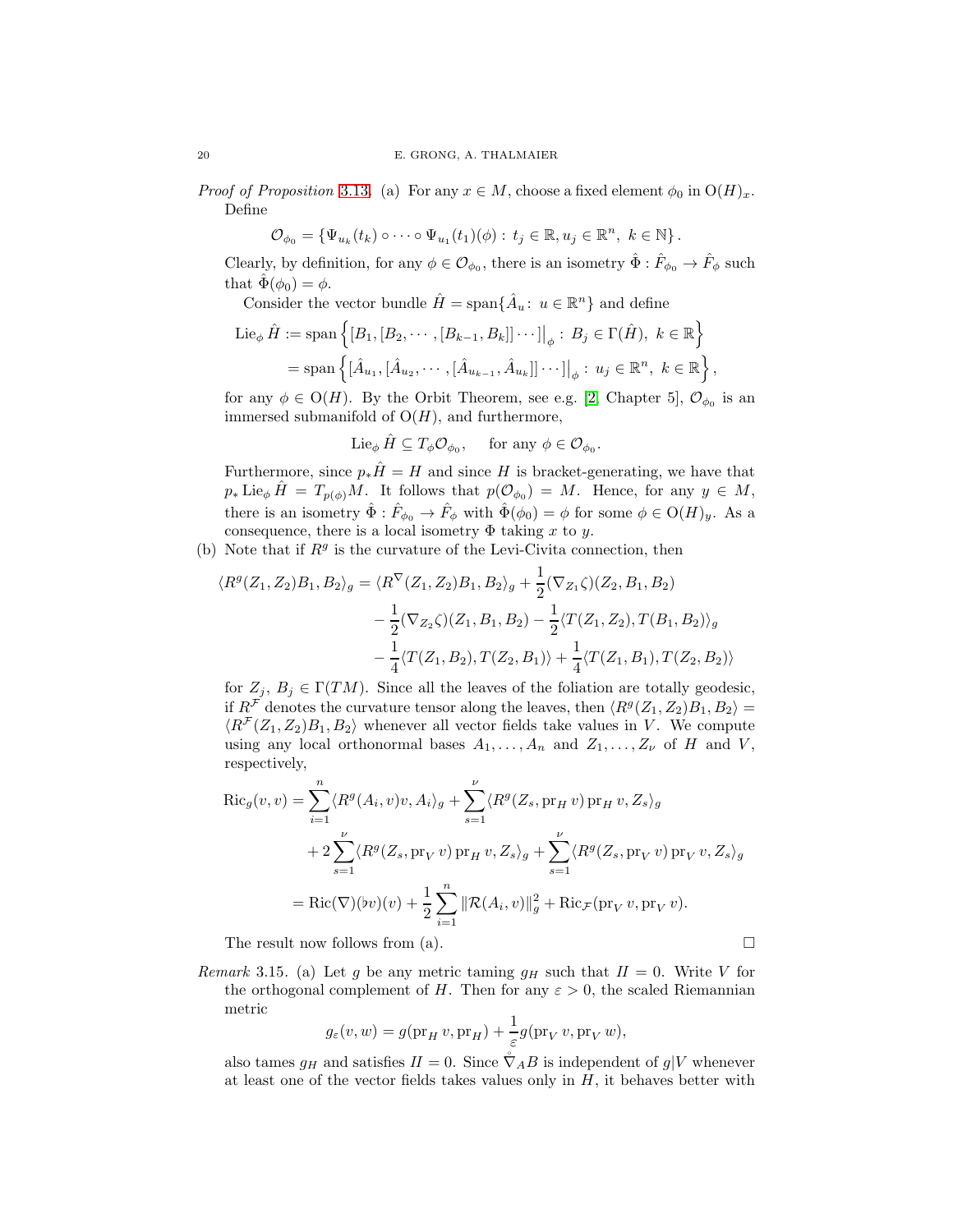respect to the scaled metric. Such scalings of the extended metric are important for the sub-Riemannian curvature-dimension inequality, see [\[10,](#page-31-5) [7,](#page-31-2) [9,](#page-31-3) [11,](#page-31-4) [23,](#page-32-2) [24\]](#page-32-3).

(b) If  $\overline{\mathcal{R}} = 0$  then we have that  $tr_H(\nabla_\times \mathcal{R})(\times, \cdot) = tr_H(\nabla_\times \mathcal{R})(\times, \cdot)$ . If this map vanishes, i.e. if Ric( $\nabla$ ) is a symmetric operator, then H is said to satisfy the Yang-Mills condition. One may consider subbundles H satisfying this condition as locally minimizing the curvature  $\mathcal{R}$ . See [\[24,](#page-32-3) Appendix A.4] for details.

3.7.2. Regular foliations. We will give a short remark on the case in Section [3.7.1](#page-17-1) when the foliation is also regular, i.e. when there is a global Riemannian submersion  $\pi$  :  $(M, g) \to (\check{M}, \check{g})$  with the foliation  $\mathcal{F} = \{F_y = \pi^{-1}(y) : y \in \check{M}\}\)$ . We can rewrite [\(3.15\)](#page-18-1) as

$$
\operatorname{Ric}_g(v,v) = \operatorname{Ric}(\mathring{\nabla})(bv)v - \frac{3}{2} \|\mathcal{R}(v,\cdot)\|_{g^{*\otimes 2}}^2 + \operatorname{Ric}_{\mathcal{F}}(\operatorname{pr}_V v, \operatorname{pr}_V v).
$$

Hence, requiring that  $\text{Ric}(\nabla)$  is bounded from below is even weaker than requiring this for  $Ric_q$ . This weaker condition is a sufficient requirement for infinite lifetime for the case of regular foliations.

To prove this, we need a result in [\[27\]](#page-32-20). Fix a point  $y_0 \in M$  and let  $\sigma : [0, 1] \to M$ be a smooth curve with  $\sigma(0) = y_0$ . Define  $F = F_{y_0}$  and write  $\sigma^x$  for the Hhorizontal lift of  $\sigma$  starting at  $x \in F$ . Then the map

$$
\Psi_{\sigma(t)}: F \to F_{\sigma(t)}, \quad \Psi_{\sigma(t)}(x) = \sigma^x(t),
$$

is an isometry, so all leaves of  $\mathcal F$  are isometric. Write  $G$  for the isometry group of  $F$ and  $Q_y$  for the space of isometries  $q : F \to F_y$ . Then  $Q = \coprod_{y \in \tilde{M}} Q_y$  can be given a structure of a principal bundle, such that

$$
p: Q \times F \to M \cong (Q \times F)/G, \quad (q, z) \mapsto q(z).
$$

In the above formula,  $\phi \in G$  acts on F on the right by  $z \cdot \phi = \phi^{-1}(z)$ . Finally, if we define

$$
E = \left\{ \frac{d}{dt} \Psi_{\sigma(t)} \circ \phi \; : \; \begin{array}{c} \sigma \in C^{\infty}([0,1], \check{M}) \\ \sigma(0) = y_0, \; \phi \in G, \; t \in [0,1] \end{array} \right\} \subseteq TQ,
$$

then E is a principal connection on Q and  $p_*E = H$ .

One can verify that if  $Y_t(y)$  is the Brownian motion in M starting at  $y \in M$ with horizontal lift  $\tilde{Y}_t(q)$  to  $q \in Q_y$  with respect to E, then  $X_t(x) = p(\tilde{Y}_t(q), z)$  is a diffusion in M with infinitesimal generator  $\frac{1}{2}\Delta_H$  starting at  $x = p(q, z)$ . Hence, if  $Y_t(y)$  has infinite lifetime, so does  $X_t(x)$  as a process and its horizontal lifts to principal bundles have the same lifetime by [\[36\]](#page-32-21). Since a lower bound of Ric( $\hat{\nabla}$ ) is equivalent to a lower bound of the Ricci curvature of  $M$  by [\[23,](#page-32-2) Section 2], this is a sufficient condition for infinite lifetime of  $X_t(x)$ .

The above argument does not depend on  $H$  being bracket-generating. However, in the case of  $H$  bracket-generating,  $F$  is a homogeneous space by a similar argument to that of the proof of Proposition [3.13.](#page-18-0)

3.7.3. A counter-example. We will give an example showing that the assumption  $\mathcal{R} = 0$  is essential for the conclusion of Proposition [3.13.](#page-18-0)

*Example* 3.16. Consider  $\mathfrak{su}(2)$  as the Lie algebra spanned by elements  $A_1$ ,  $A_2$  and  $A_3$  with bracket-relations

$$
[A_1, A_2] = A_3, \quad [A_3, A_1] = A_2, \quad [A_2, A_3] = A_1.
$$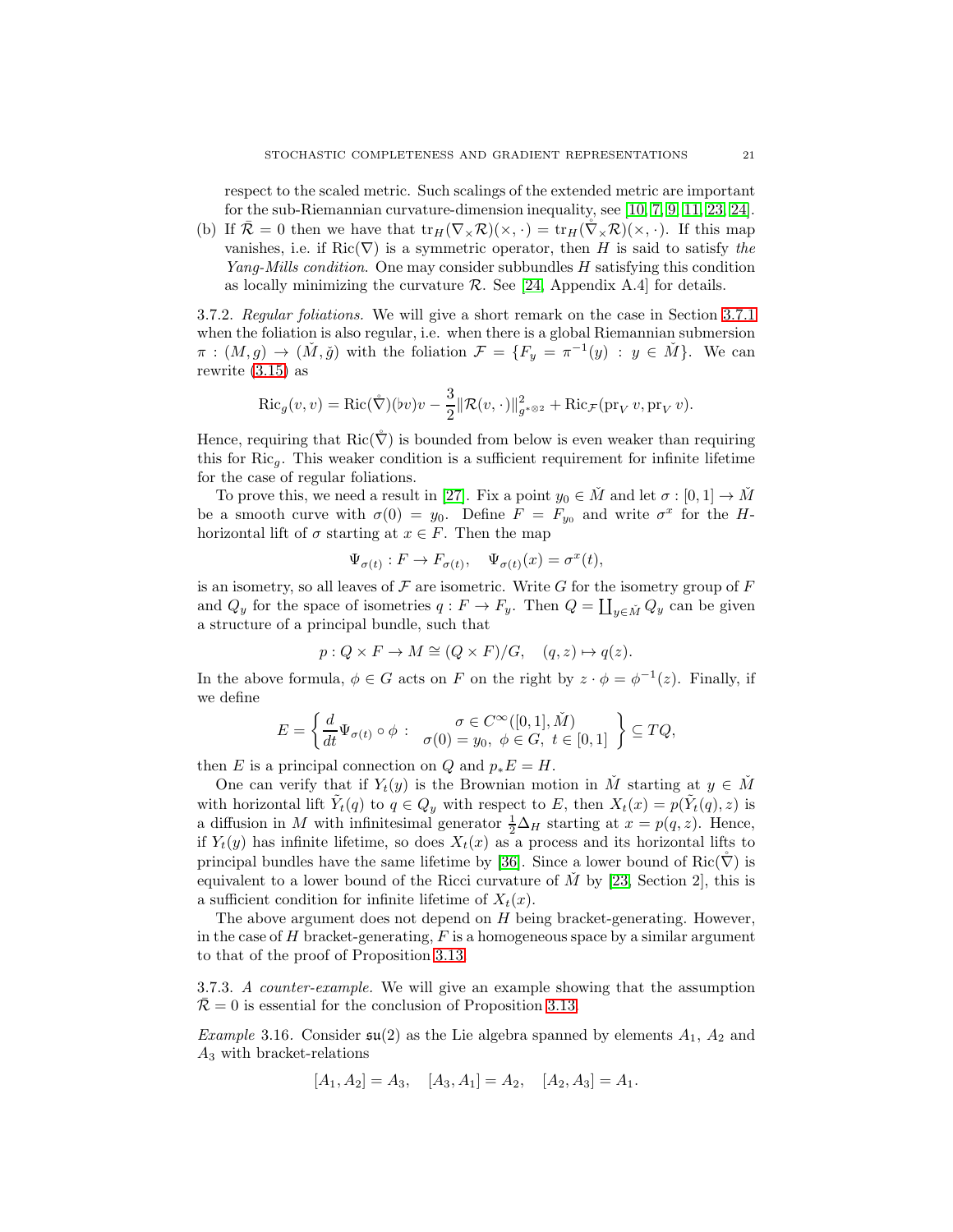Let G be any connected Lie group with Lie algebra  $\mathfrak{su}(2)$ . Denote the left invariant vector fields and their corresponding elements in the Lie algebra by the same symbol. Let  $\varphi : G \to \tilde{G}$  be a Lie group isomorphism to another copy  $\tilde{G}$  of G. Use this to define vector fields on  $G \times \tilde{G}$  by

$$
A_k^s(x, y) = A_k(x) + \varphi_* A_k(\varphi^{-1}(y)), \quad A_k^a(x, y) = A_k(x) - \varphi_* A_k(\varphi^{-1}(y)),
$$

for any  $(x, y) \in G \times \tilde{G}$ . Observe that  $[A_i, A_j] = A_k$  implies that

$$
[A_i^s, A_j^s] = A_k^s, \quad [A_i^s, A_j^a] = A_k^a, \quad [A_i^a, A_j^a] = A_k^s.
$$

Consider R with coordinate c. Define a manifold  $M = G \times \tilde{G} \times \mathbb{R}$ . Let f be an arbitrary smooth function on M that factors through the projection to  $\mathbb{R}$ , i.e.  $f(x, y, c) = f(c)$  for  $(x, y, c) \in G \times \tilde{G} \times \mathbb{R}$ . Write  $\partial_c f$  simply as f'. Introduce the vector fields  $Z_j$ ,  $j = 1, 2, 3$  on M such that

$$
Z_1 = e^f A_1^s, \quad Z_2 = e^f A_2^s, \quad Z_3 = e^f A_1^a.
$$

Define a Riemannian metric g on M such that  $Z_1$ ,  $Z_2$ ,  $Z_3$ ,  $A_3^s$ ,  $A_2^a$ ,  $A_3^a$ ,  $\partial_c$  form an orthonormal basis. Define a sub-Riemannian manifold  $(M, H, g_H)$  such that H is the span of  $Z_1$ ,  $Z_2$ ,  $Z_3$  and  $\partial_c$  with  $g_H$  as the restriction of g to this bundle. If we define II and C as in respectively [\(3.4\)](#page-8-3) and [\(3.9\)](#page-12-3), then we have  $II = 0$  and  $C = 0$ , even though  $\mathcal{R} \neq 0$ . If  $\nabla$  is as in [\(3.7\)](#page-8-1), then Ric( $\nabla$ ) is given by

$$
\text{Ric}(\nabla): \begin{cases} \n bZ_1 \mapsto (f'' - e^{2f}(e^{2f} - 1) - 3(f')^2) \, bZ_1, \\ \n bZ_2 \mapsto (f'' - 2e^{2f}(e^{2f} - 1) - 3(f')^2) \, bZ_2, \\ \n bZ_3 \mapsto (f'' - e^{2f}(e^{2f} - 1) - 3(f')^2) \, bZ_3, \\ \n b\partial_c \mapsto 2\left(f'' - (f')^2\right) \, b\partial_c. \n\end{cases}
$$

However, one can also verify that if  $Ric<sub>g</sub>$  is the Ricci curvature of g, then

$$
\operatorname{Ric}_g(A_2^a, A_2^a) = 2 - e^{-f}.
$$

Hence, if  $f'$  and  $f''$  are bounded and f is bounded from above but not from below, then Ric( $\nabla$ ) has a lower bound, but not Ric<sub>g</sub>. We may for example take  $f(c)$  $-c \tan^{-1} c$ .

## 4. Torsion and integration by parts

<span id="page-21-0"></span>4.1. Torsion and integration by parts. For a function  $f \in C^{\infty}(M)$  on a sub-Riemannian manifold define the horizontal gradient  $\nabla^H f = \sharp^H df$ . The fact that the parallel transport  $\hat{N}_t$  in Theorem [3.6](#page-12-2) does not preserve the horizontal bundle, makes it difficult to bound  $\nabla^H P_t f$  by terms only involving the horizontal part of the gradient of  $f$  and not the full gradient. We therefore give the following alternative stochastic representation of the gradient.

Let  $(M, g^*_H)$  be a sub-Riemannian manifold and let  $\nabla$  be compatible with  $g^*_H$ . Let g be a Riemannian metric taming  $g_H$  and assume that  $\nabla$  is compatible with g as well. Introduce a zero order operator

(4.1) 
$$
\mathscr{A}(\alpha) := \text{Ric}(\nabla)\alpha - \alpha(\text{tr}_H(\nabla_\times T^\nabla)(\times, \cdot)) - \alpha(\text{tr}_H T^\nabla(\times, T^\nabla(\times, \cdot)))
$$

$$
= \text{Ric}(\hat{\nabla})\alpha - \alpha(\text{tr}_H T^\nabla(\times, T^\nabla(\times, \cdot))).
$$

Let  $X_t(\cdot)$  be the stochastic flow of  $\frac{1}{2}L(\nabla)$  with explosion time  $\tau(\cdot)$ . Write  $\frac{1}{t} =$  $/ \! /_t(x) : T_xM \to T_{X_t(x)}M$  for parallel transport with respect to  $\nabla$  along  $X_t(x)$ .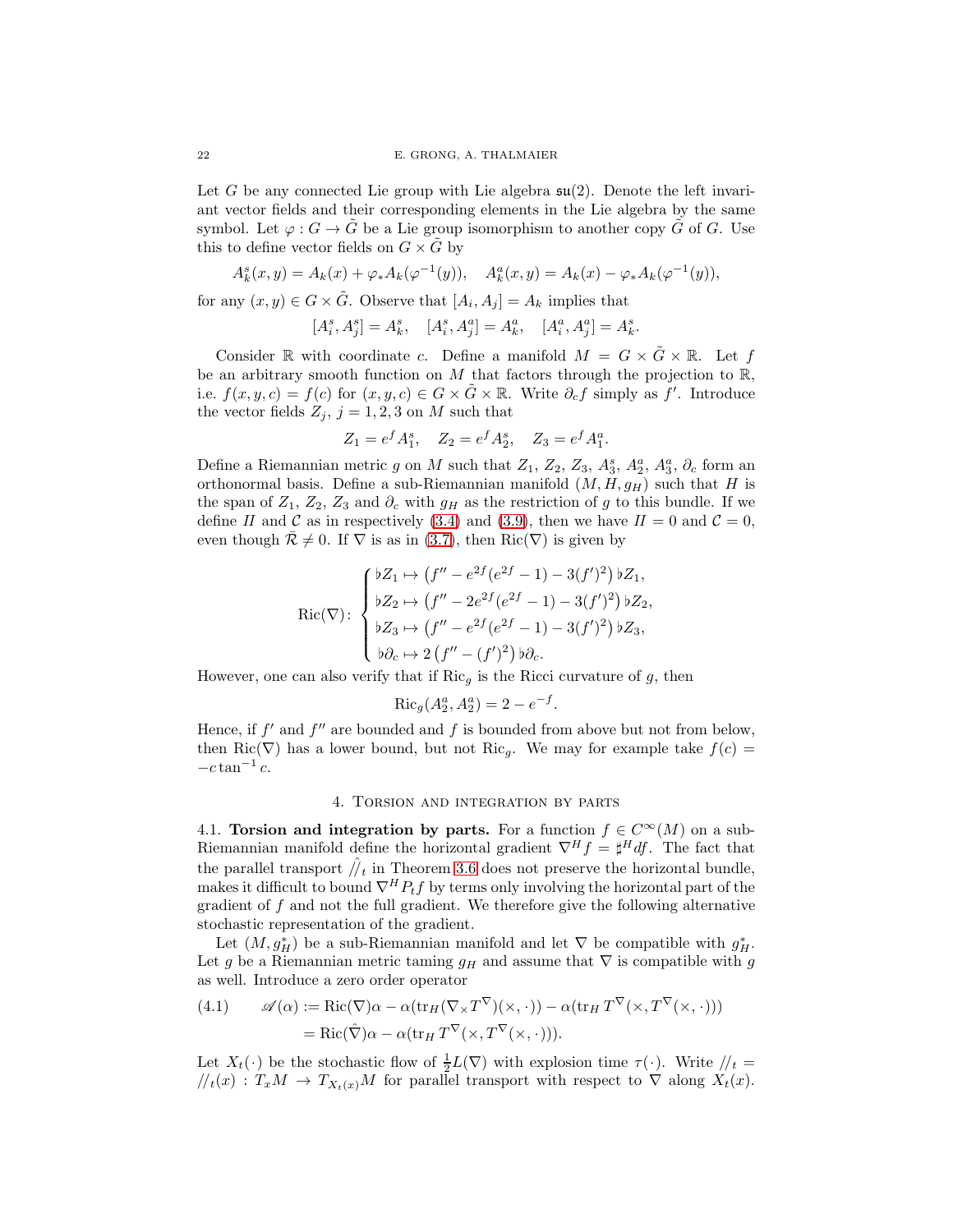Observe that this parallel transport along  $\nabla$  preserves H and its orthogonal complement. Let  $W_t = W_t(x)$  denote the anti-development of  $X_t(x)$  with respect to  $\nabla$ which is a Brownian motion in  $(H_x,\langle \cdot,\cdot \rangle_{g_H(x)})$ .

<span id="page-22-1"></span>**Theorem 4.1.** Assume that  $\tau(x) = \infty$  a.s. for any  $x \in M$  and that for any  $f \in C_b^{\infty}(M)$  with bounded gradient, we have  $\sup_{t \in [0,t_1]} ||dP_tf||_{L^{\infty}(g^*)} < \infty$ . Furthermore, assume that  $|T^{\nabla}|_{\wedge^2 g^*\otimes g} < \infty$  and that  $\mathscr A$  is bounded from below. Define stochastic processes  $Q_t = Q_t(x)$  and  $U_t = U_t(x)$  taking values in End  $T_x^*M$  as follows:

<span id="page-22-0"></span>
$$
\frac{d}{dt}Q_t = -\frac{1}{2}Q_t \mathscr{A}_{/\!/t} \quad Q_0 = \mathrm{id},
$$

resp.

$$
U_t \alpha(v) = \int_0^t \alpha T_{//s}^{\nabla} (dW_s, Q_s^{\mathsf{T}} v), \quad T_{//t}^{\nabla} (v, w) = //_t^{-1} T(//_t v, //_t w).
$$

Then for any  $f \in C_b^{\infty}(M)$ ,

(4.2) 
$$
dP_t f(x) = \mathbb{E} \left[ (Q_t + U_t) / \frac{1}{t} df(X_t(x)) \right].
$$

For a geometric interpretation of  $\mathscr A$  for different choices of  $\nabla$ , see Section [4.2.](#page-23-0) The equality [\(4.2\)](#page-22-0) allows us to choose the connection  $\nabla$  convenient for our purposes and gives us a bound for the horizontal gradient on Carnot groups in Section [4.3.](#page-24-0)

For the proof of this result, we rely on ideas from [\[16\]](#page-32-16). A multiplication m of  $T^*M$  is a map  $m: T^*M \otimes T^*M \to T^*M$ . Corresponding to a multiplication and a connection  $\nabla$ , we have a corresponding first order operator

$$
D^m \alpha = m(\nabla \cdot \alpha).
$$

<span id="page-22-2"></span>**Lemma 4.2.** Let  $\nabla$  be a connection compatible with  $g_H^*$  and with torsion T. Define  $L = L(\nabla)$ , Ric = Ric( $\nabla$ ) and  $T = T^{\vee}$ . Then for any  $f \in C^{\infty}(M)$ ,

$$
Ldf - dLf = -2D^m df + \mathscr{A}(df),
$$

where  $m(\beta \otimes \alpha) = \alpha(T(\sharp^H \beta, \cdot))$  and

<span id="page-22-3"></span>(4.3) 
$$
\mathscr{A}(\alpha) = \text{Ric}(\alpha) - \alpha(\text{tr}_H(\nabla_\times T)(\times, \cdot)) - \alpha(\text{tr}_H T(\times, T(\times, \cdot))).
$$

*Proof.* Recall that if  $\hat{\nabla}$  is the adjoint of  $\nabla$  and  $\hat{L} = L(\hat{\nabla})$ , then

$$
(\hat{L}df - dLf) = \text{Ric}\,df.
$$

The result now follows from Lemma [3.3](#page-6-4) and the fact that for any  $A \in \Gamma(H)$ ,

$$
\hat{\nabla}_A = \nabla_A + \kappa(A),
$$

where  $\kappa(A)\alpha = \alpha(T(A,\cdot)) = m(\flat A \otimes \alpha)$ .

*Proof of Theorem [4.1.](#page-22-1)* Let  $x \in M$  be fixed. To simplify notation, we shall write  $X_t(x)$  simply as  $X_t$ . Define  $\frac{1}{t}$  as parallel transport with respect to  $\nabla$  along  $X_t$ . Define  $Q_t$  as in Theorem [4.1.](#page-22-1) For any  $S > 0$ , consider the stochastic process on [0, S] with values in  $T_x^*M$ ,

$$
N_t = / \langle t^{-1} dP_{S-t} f(X_t).
$$

By Lemma [4.2](#page-22-2) and Itô's formula

$$
dN_t = ||t_1|^{-1} \nabla_{//_t} dW_t dP_{S-t} f(X_t) - ||t_1|^{-1} D^m dP_{S-t} f(X_t) dt + \frac{1}{2} ||t_1|^{-1} \mathscr{A} (dP_{S-t} f(X_t)) dt,
$$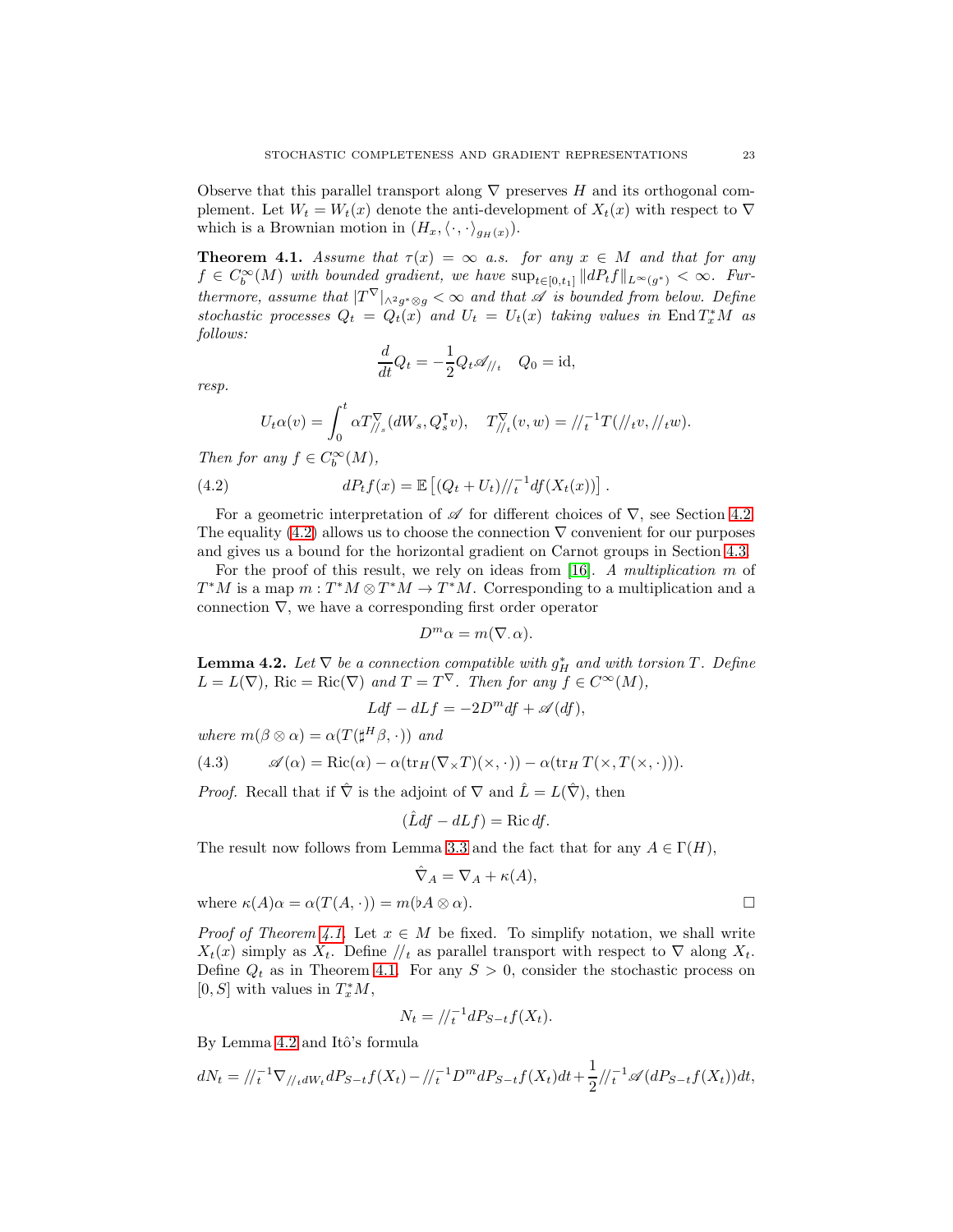and so

$$
dQ_t N_t = Q_t / \langle l_t^{-1} \nabla_{/l_t} dW_t dP_{S-t} f(X_t) - Q_t / \langle l_t^{-1} D^m dP_{S-t}(X_t) dt.
$$

Since  $W_t$  is a Brownian motion in  $H_x$  and  $\mu$  preserves H and its inner product, the differential of the quadratic covariation equals

$$
d[U_t, N_t] = Q_t/\!/_{t}^{-1} D^m dP_{S-t} f(X_t) dt.
$$

Hence,  $(Q_t + U_t)N_t$  is a local martingale which is a true martingale from our assumptions. The result follows.  $\hfill \square$ 

<span id="page-23-0"></span>4.2. Geometric interpretation. We will look at some specific examples to inter-pret Theorem [4.1](#page-22-1) and the zero order operator  $\mathscr A$  in [\(4.3\)](#page-22-3).

4.2.1. Totally geodesic Riemannian foliation and its generalizations. Assume that condition [\(3.5\)](#page-8-2) holds, so that we are in the case of Section [3.2.](#page-8-5) Define  $\nabla$  as in [\(3.7\)](#page-8-1) and let  $\tilde{\nabla}$  be as in [\(3.13\)](#page-17-2). Recall that its torsion  $\tilde{T}$  equals  $\tilde{T} = -\mathcal{R} - \bar{\mathcal{R}}$  and that  $\nabla_Z = \mathring{\nabla}_Z + \mathring{T}^*Z$ . Using Lemma [3.7,](#page-12-4) we obtain

$$
\langle \mathscr{A}\alpha, \beta \rangle = \langle \text{Ric}(\nabla) \text{ pr}_H^* \alpha, \text{pr}_V^* \beta \rangle_{g^*} + \langle \text{Ric}(\nabla) \text{ pr}_H^* \alpha, \text{pr}_H^* \beta \rangle_{g^*} \n- \alpha(\text{tr}_H(\nabla_\times T)(\times, \sharp \beta)) - \langle \sharp \alpha, \text{tr}_H T(\times, T(\times, \sharp \beta)) \rangle_g \n= \langle \text{Ric}(\nabla) \text{ pr}_H^* \alpha, \text{pr}_H^* \beta \rangle_{g^*} + 2 \langle \iota_T \alpha, \iota_T \beta \rangle_{\wedge^2 g_H^*} \n= \langle \text{Ric}(\nabla) \text{ pr}_H^* \alpha, \text{pr}_H^* \beta \rangle_{g^*} + 2 \langle \iota_{\hat{T}} \alpha, \iota_{\hat{T}} \beta \rangle_{\wedge^2 g_H^*} = \langle \text{Ric}(\mathring{\nabla}) \text{ pr}_H^* \alpha, \text{pr}_H^* \beta \rangle_{g^*}.
$$

In particular,  $\mathscr A$  does not depend on  $q|V$ .

4.2.2. Lie groups of polynomial growth. Let G be a connected Lie group with unit  $\mathbf 1$ of polynomal growth. Consider a subspace  $\mathfrak h$  that generates all of  $\mathfrak g$ . Equip  $\mathfrak h$  with an inner product and define a sub-Riemannian structure  $(H, g_H)$  by left translation of h and its inner product. Let g be any left invariant metric taming  $g_H$ . Let  $\nabla$  be the connection defined such that any left invariant vector field on  $G$  is  $\nabla$ -parallel. Then  $\nabla$  is compatible with  $g_H^*$  and g. Let  $X_t(\cdot)$  be the stochastic flow of  $\frac{1}{2}L(\nabla)$ , which has infinite lifetime by [\[25\]](#page-32-22). Furthermore,  $||dP_tf||_{L^{\infty}(g^*)} < \infty$  for any bounded  $f \in C_b^{\infty}(M)$  by [\[39\]](#page-32-23). Hence we can use Theorem [4.1.](#page-22-1)

Let  $l_x : G \to G$  denote left multiplication on G and write  $x \cdot v := dl_x v$ . Notice that since we have a left invariant system,  $X_t(x) = x \cdot X_t(1) =: x \cdot X_t$ . Furthermore, parallel transport with respect to  $\nabla$  is simply left translation so

$$
/\!/_{t}(x)v = (x \cdot X_{t} \cdot x^{-1}) \cdot v.
$$

If  $W_t(x)$  is the anti-development of  $X_t(x)$  with respect to  $\nabla$  then

$$
W_t(x) = x \cdot W_t(\mathbf{1}) =: x \cdot W_t.
$$

As  $\nabla$  is a flat connection and since

$$
T^{\nabla}(A_1, A_2) = -[A_1, A_2],
$$

for any pair of left invariant vector fields  $A_1$  and  $A_2$ , we have that  $\mathscr A$  in [\(4.3\)](#page-22-3) equals

$$
\mathscr{A} = -\alpha(\operatorname{tr}_H T(\times, T(\times, \cdot))).
$$

In other words, if we define a map  $\psi : \mathfrak{g} \to \mathfrak{g}$ , by

(4.4) 
$$
\psi = \text{tr}_{H_1} \text{ ad}(\times) \text{ ad}(\times),
$$

then

<span id="page-23-1"></span>
$$
\mathscr{A}\alpha = -l_{x^{-1}}^*\psi^*l_x^*\alpha, \quad \alpha \in T_x^*M.
$$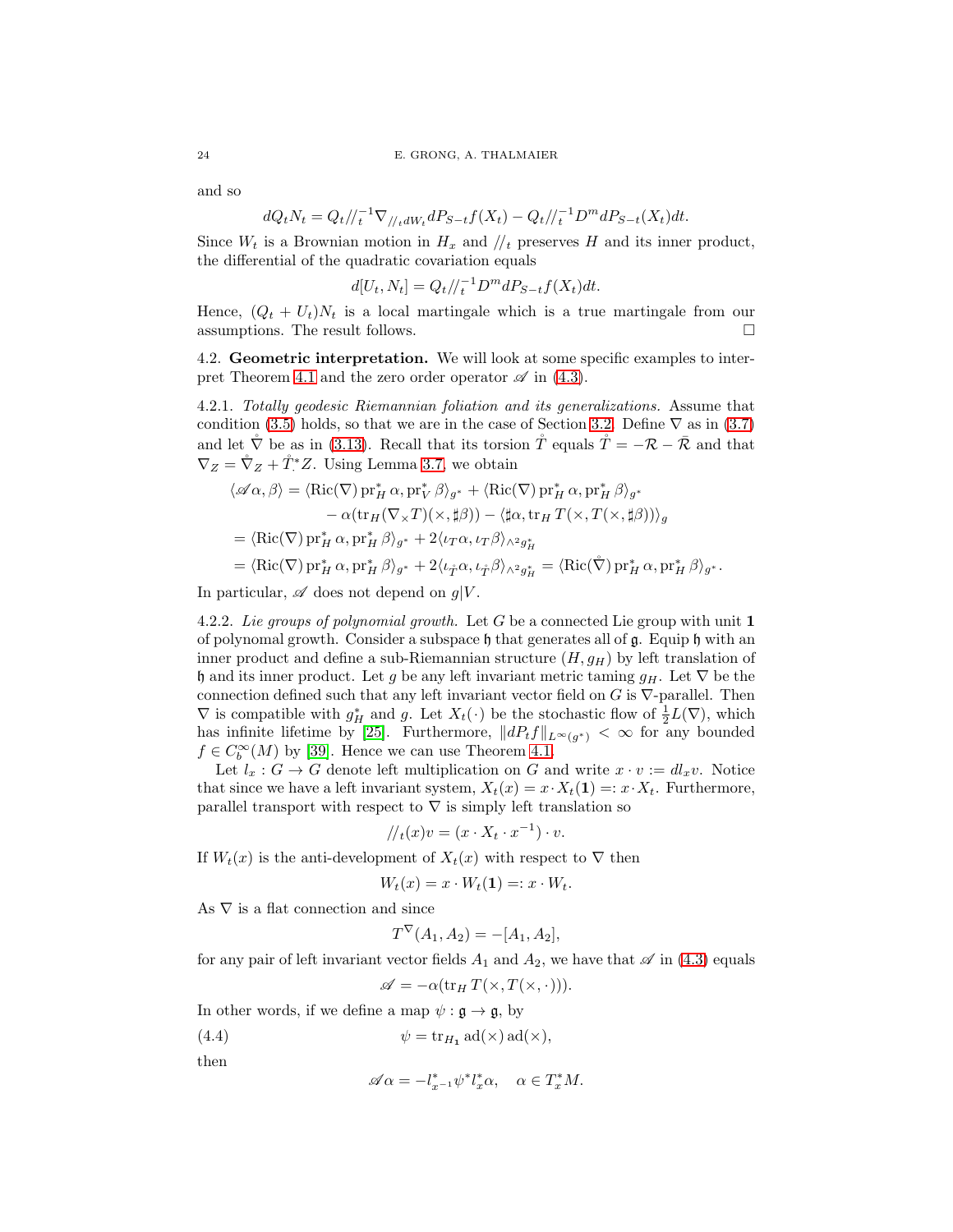Both  $\mathscr A$  and  $T^{\nabla}$  are bounded in g. Hence, we can conclude that for any  $v \in \mathfrak g$  and  $x \in G$ ,

$$
dP_t f(x \cdot v) = \mathbb{E}\left[ df \left( (x \cdot X_t) \cdot \left( Q_t^\mathsf{T} v + \int_0^t \mathrm{ad}(Q_s^\mathsf{T} v) dW_s \right) \right) \right]
$$

where

$$
Q_t = \exp(-t\psi^*/2).
$$

Note that  $Q_t$  is deterministic in this case.

<span id="page-24-0"></span>4.3. Carnot groups and a gradient bound. Let  $G$  be a simply connected nilpotent Lie group with Lie algebra  $\mathfrak g$  and identity 1. Assume that there exists a stratification  $\mathfrak{g} = \mathfrak{g}_1 \oplus \cdots \oplus \mathfrak{g}_k$  into subspaces, each of strictly positive dimension, such that  $[\mathfrak{g}_1, \mathfrak{g}_j] = \mathfrak{g}_{1+j}$  for any  $j \geq 1$  with convention  $\mathfrak{g}_{k+1} = 0$ . Write  $\mathfrak{h} = \mathfrak{g}_1$  and choose an inner product on this vector space. Define the sub-Riemannian structure  $(H, g_H)$  on G by left translation of h and its inner product. Then  $(G, H, g_H)$  is called a Carnot *group of step k.* Carnot groups are important as they are the analogue of Euclidean space in Riemannian geometry, in the sense that any sub-Riemannian manifold has a Carnot group as its metric tangent cone at points where the horizontal bundle is equiregular. See [\[12\]](#page-31-11) for details and the definition of equiregular.

Let  $(G, H, g_H)$  be a Carnot group with  $n = \text{rank } H$ . Let  $\Delta_H$  be defined with respect to left Haar measure on  $G$ , which equals the right Haar measure since nilpotent groups are unimodular. Consider the commutator ideal  $\mathfrak{k} = [\mathfrak{g}, \mathfrak{g}] =$  $\mathfrak{g}_2 \oplus \cdots \oplus \mathfrak{g}_k$  with corresponding normal subgroup K. Define the corresponding quotient map

$$
\pi: G \to G/K \cong \mathfrak{h},
$$

and write  $|\pi|: x \mapsto |\pi(x)|_{g_H(\mathbf{1})}.$ 

It is known from [\[15\]](#page-32-7) and [\[31\]](#page-32-6) that for each  $p \in (1,\infty)$ , there exists a constant  $C_p$  such that  $|\nabla^H P_t f|_{g_H} \leq C_p (P_t |\nabla^H f|_{g_H})^{1/p}$  pointwise for any  $f \in C^{\infty}(M)$ . We want to give a more explicit form of constants satisfying this inequality.

<span id="page-24-3"></span>**Theorem 4.3.** Let  $\psi$  be defined as in [\(4.4\)](#page-23-1) and assume that  $\psi$ |**h** = 0. Let  $p_t(x, y)$ denote the heat kernel of  $\Delta_H$  and define  $\rho(x) = p_1(1, x)$ . Define a probability measure  $\mathbb P$  on M by  $d\mathbb P = \varrho d\mu$ .

(a) Consider the function  $\vartheta(x) = n + |\pi|(x) \cdot |\nabla^H \log \varrho|_{g_H}(x)$  and for any  $p \in (1, \infty)$ ,

(4.5) 
$$
C_p = \left( \int_G \varrho(y) \cdot \vartheta^q(y) \, d\mu(y) \right)^{1/q}, \quad \frac{1}{p} + \frac{1}{q} = 1.
$$

Then the constants  $C_p$  are all finite and for any  $x \in G$  and  $t \geq 0$ , we have

<span id="page-24-2"></span><span id="page-24-1"></span>
$$
|\nabla^H P_t f|_{g_H}(x) \le C_p (P_t |\nabla^H f|_{g_H}^p(x))^{1/p}, \quad f \in C^\infty(M).
$$

Furthermore,  $C_2 < n+(nQ-2 \text{Cov}_{\mathbb{P}}[|\pi|^2, \log \rho])^{1/2}$  where  $\text{Cov}_{\mathbb{P}}$  is the covariance is with respect to P.

(b) Let  $Q$  be the homogeneous dimension of  $G$ ,

(4.6) 
$$
Q = \sum_{j=1}^{k} j(\text{rank } \mathfrak{g}_j).
$$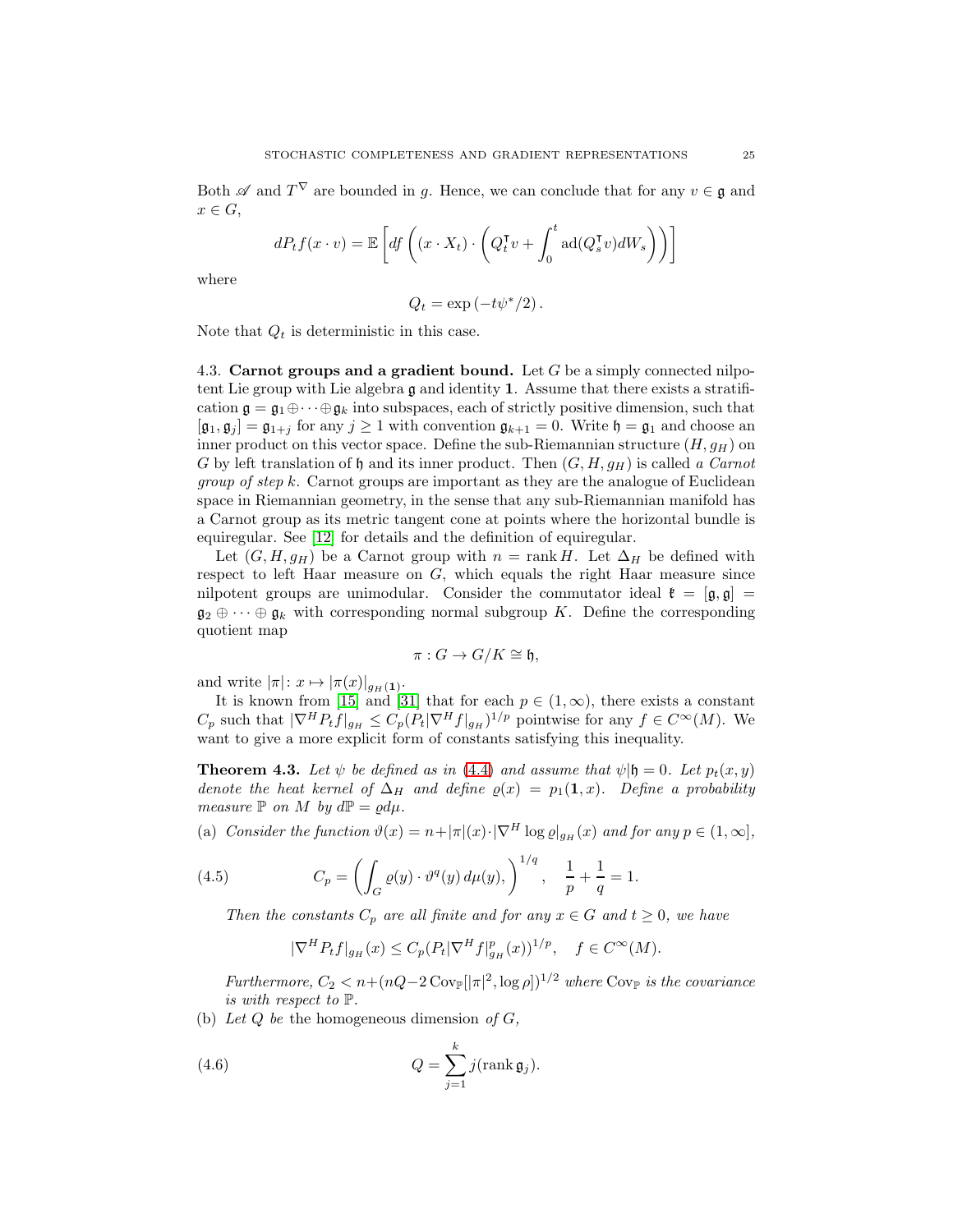For any n and  $q \in [2,\infty)$ , define

$$
c_{n,q} = \left(\frac{2^{(q+n+1)/2}\pi^{(n-1)/2}}{\sqrt{n}} \frac{\Gamma(\frac{n+q}{2})}{\Gamma(\frac{n}{2})}\right)^{1/q}.
$$

Then for  $p \in (2,\infty)$ , we have

$$
|\nabla^H P_t f| \le (n + c_{n,q} \sqrt{Q}) (P_t |df|^p)^{1/p}, \quad \frac{1}{q} + \frac{1}{p} = \frac{1}{2}.
$$

The condition  $\psi$ |h = 0 is actually equal to the Yang-Mills condition in the case of Carnot groups, see Remark [4.6.](#page-28-0) In the definition of  $\rho$ , the choices of  $t = 1$  and  $x = 1$  in the definition are arbitrary. For any fixed t and x, if we replace  $\varrho$  by  $\rho_{t,x}(y) := p_t(x, y)$  in [\(4.5\)](#page-24-1), we would still obtain the same bounds. Taking into account [\[31,](#page-32-6) Cor 3.17], we get the following immediate corollary.

**Corollary 4.4.** For any smooth function  $f \in C^{\infty}(G)$  and  $t \geq 0$ , we have

$$
P_t f^2 - (P_t f)^2 \le t C_2^2 P_t |\nabla^H f|_{g_H}^2
$$

with  $C_2$  as in Eq. [\(4.5\)](#page-24-1).

Let g be a left invariant metric on G taming  $g_H$ . Let  $\nabla$  be the connection on M defined such that all left invariant vector fields are parallel. As

$$
\beta(v) = \operatorname{tr} T^{\vee}(v, \cdot) = 0,
$$

we have that  $L(\nabla)^* = L(\nabla)$  by Lemma 2.1. Furthermore, if  $A_1, \ldots, A_n$  is a basis of **g**, then  $L(\nabla)f = \sum_{i=1}^{n} A_i^2 f$  by [\[1\]](#page-31-12). Before passing to our desired inequalities, we review some facts about Carnot groups.

Let  $X_t := X_t(1)$  be a  $\frac{1}{2}\Delta_H$ -diffusion starting at the identity 1 and let  $\frac{1}{t}$  denote the corresponding parallel transport along  $X_t$  with respect to  $\nabla$ . Let  $\pi: G \to \mathfrak{h}$ denote the quotient map.

(i) For any  $v, w \in H$  we have  $\langle v, w \rangle_{g_H} = \langle \pi_* v, \pi_* w \rangle_{g_H(1)}$ . Hence we can consider our sub-Riemannian structure as having been obtained by choosing a principal Ehresmann connection H on  $\pi$  and lifting the metric on h. It follows by [\[23,](#page-32-2) Section 2] that  $\Delta_H$  is the horizontal lift of the Laplacian of  $(\mathfrak{h}, \langle \cdot, \cdot \rangle_{g_H(1)})$ and so we have that  $W_t = \pi(X_t)$  is a Brownian motion in the inner product space h. Since

$$
\pi_* v = \operatorname{pr}_{\mathfrak{h}} x^{-1} \cdot v, \quad v \in T_x G,
$$

we can identify  $W_t$  with the anti-development of  $X_t$ .

(ii) Since  $\Delta_H$  is left invariant,  $X_t(x) := x \cdot X_t$  is a  $\frac{1}{2}\Delta_H$ -diffusion starting at x, and  $P_t f(x) = P_t(f \circ l_x)(1)$  where  $l_x$  denotes left translation. In particular, if  $\rho_t(x) := p_t(1, x)$  then

$$
p_t(x, y) = \varrho_t(x^{-1}y).
$$

<span id="page-25-0"></span>(iii) Since the Lie algebra g has a stratification, for any  $s > 0$ , the map  $(\text{Dil}_s)_*$ :  $\mathfrak{g} \mapsto \mathfrak{g}$  is given by

(4.7) 
$$
(\text{Dil}_s)_*A \in \mathfrak{g}_j \mapsto s^j A.
$$

is a Lie algebra automorphism. It correspond to a Lie group automorphism  $Dil<sub>s</sub>$  of G since G is simply connected. These automorphisms are called *dila*tions. It can be verified that if  $A \in \mathfrak{g}_i$  and we use the same symbol for the corresponding left invariant vector field then

$$
A(f \circ \text{Dil}_s) = s^j(Af) \circ \text{Dil}_s.
$$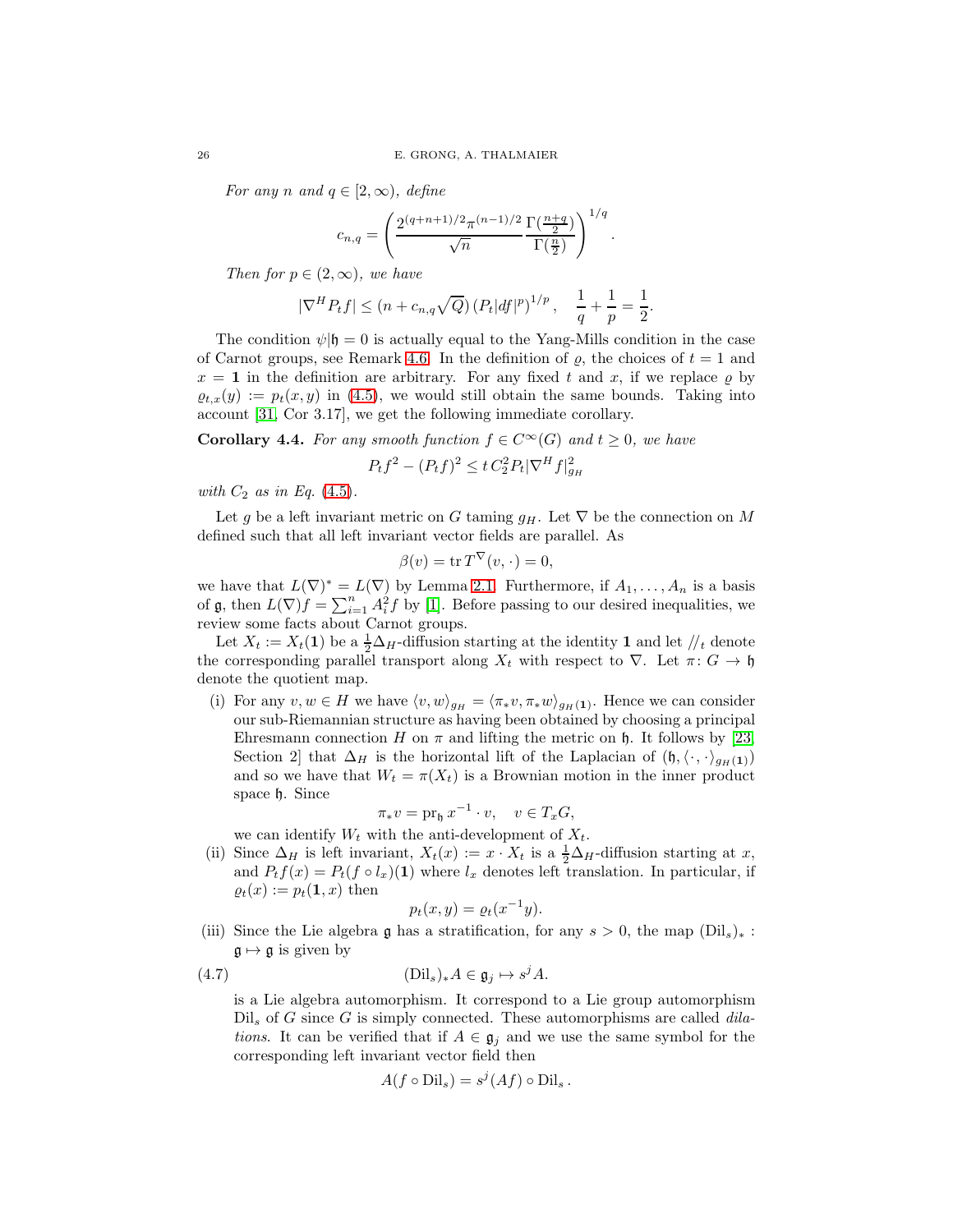<span id="page-26-0"></span>(iv) As a consequence of Item [\(iii\)](#page-25-0) we have

$$
\Delta_H(f \circ \text{Dil}_s) = s^2(\Delta_H f) \circ \text{Dil}_s,
$$

and hence

$$
P_t(f \circ \text{Dil}_s) = (P_{s^2t}f) \circ \text{Dil}_s.
$$

Also, for any function f, we have  $|df|_{g_H^*} \circ \text{Dil}_s = s^{-1} |d(f \circ \text{Dil}_s)|_{g_H^*}$ .

<span id="page-26-1"></span>(v) Let Q be the homogeneous dimension of G as in [\(4.6\)](#page-24-2). By definition  $\text{Dil}_s^*\mu =$  $s^{Q}\mu$ , and considering [\(iv\)](#page-26-0) the heat kernel has the behavior

$$
\varrho_{s^2t}(\text{Dil}_s(x)) = s^{-Q} \varrho_t(x).
$$

<span id="page-26-2"></span>(vi) Clearly  $R^{\nabla} = 0$  and  $\nabla T = 0$  since the torsion takes left invariant vector fields to left invariant vector fields. Hence, for any left invariant vector field A, we have  $\mathscr{A}^{\mathsf{T}}A = \psi A$  with  $\psi$  as in [\(4.4\)](#page-23-1). If  $\psi | \mathfrak{h} = 0$ , we can apply Theorem [4.1.](#page-22-1) We obtain that for any  $v \in \mathfrak{h}$ , then

$$
dP_tf(v) = \mathbb{E}\left[\frac{1}{t} \cdot d f(X_t)(v + \mathrm{ad}(W_t)v)\right].
$$

Theorem [4.3](#page-24-3) now follows as a result of the next Lemma. Note that for any function  $f \in C^{\infty}(M)$ , we have  $|\nabla^H f|_{g_H} = |df|_{g_H^*}$ .

**Lemma 4.5.** Assume that  $\psi|\mathfrak{h} = 0$ . For every  $t > 0$ , define

$$
\vartheta_t = n + |\pi||d\log \varrho_t|_{g_H^*}.
$$

.

For any  $p \in (1,\infty]$ , let  $q \in [1,\infty)$  be such that  $\frac{1}{p} + \frac{1}{q} = 1$  and define

(4.8) 
$$
C_{t,p} = \mathbb{E}\left[\vartheta_t(X_t)^q\right]^{1/q}
$$

Then

- (a)  $C_{t,p} = C_{1,p} = C_p$  for any  $t > 0$ .
- (b) The constants  $C_p$  are finite. Furthermore, we have the inequality

$$
C_2 \le n + \left( nQ + 2 \int_G (n - |\pi|^2) \varrho \log \varrho d\mu \right)^{1/2} = n + (nQ - 2 \operatorname{Cov}_{\mathbb{P}}[|\pi|^2, \log \rho])^{1/2}.
$$

*Proof.* To simplify notation, we write  $\langle \cdot, \cdot \rangle_{L^2(\wedge^j g^*)}$  simply as  $\langle \cdot, \cdot \rangle$  and  $r = |\pi|^2$ .

(a) We use dilations to prove the statement. Observe that  $r \circ \text{Dil}_s = s^2 r$  and that  $|d \log \varrho_t| \circ \text{Dil}_s = s^{-1}|d \log \varrho_{t/s^2}|$ , and so  $\vartheta_t \circ \text{Dil}_s = \vartheta_{t/s^2}$ . It follows that

$$
(C_{t,p})^q = \int_G \varrho_t \vartheta_t^q d\mu \stackrel{\text{Dil}_{\sqrt{t}}^*}{=} \int_G (\varrho_t \circ \text{Dil}_{\sqrt{t}}) (\vartheta_t \circ \text{Dil}_{\sqrt{t}})^q t^{Q/2} d\mu
$$

$$
= \int_G \varrho_1 \vartheta_1^q d\mu = (C_p)^q.
$$

(b) We only need to show that for any  $1 < q < \infty$ ,

$$
\int_G \varrho (r^{1/2} |d\log \rho|_{g^*_H})^q d\mu = \int_G r^{q/2} \varrho^{1-q} |d\varrho|_{g^*_H}^q d\mu < \infty.
$$

Define  $d(x) = d_{g_H}(1, x)$ . Then  $\pi$  is distance decreasing, so  $r(x) \leq d(x)^2$ . By [\[41,](#page-33-2) Theorem 1], for any  $0 < \varepsilon < \frac{1}{2}$  there is a constant  $k_{\varepsilon}$  such that

$$
\frac{1}{\varrho(x)}\leq k_\varepsilon\exp\left(\frac{\mathsf{d}^2(x)}{2-\varepsilon}\right).
$$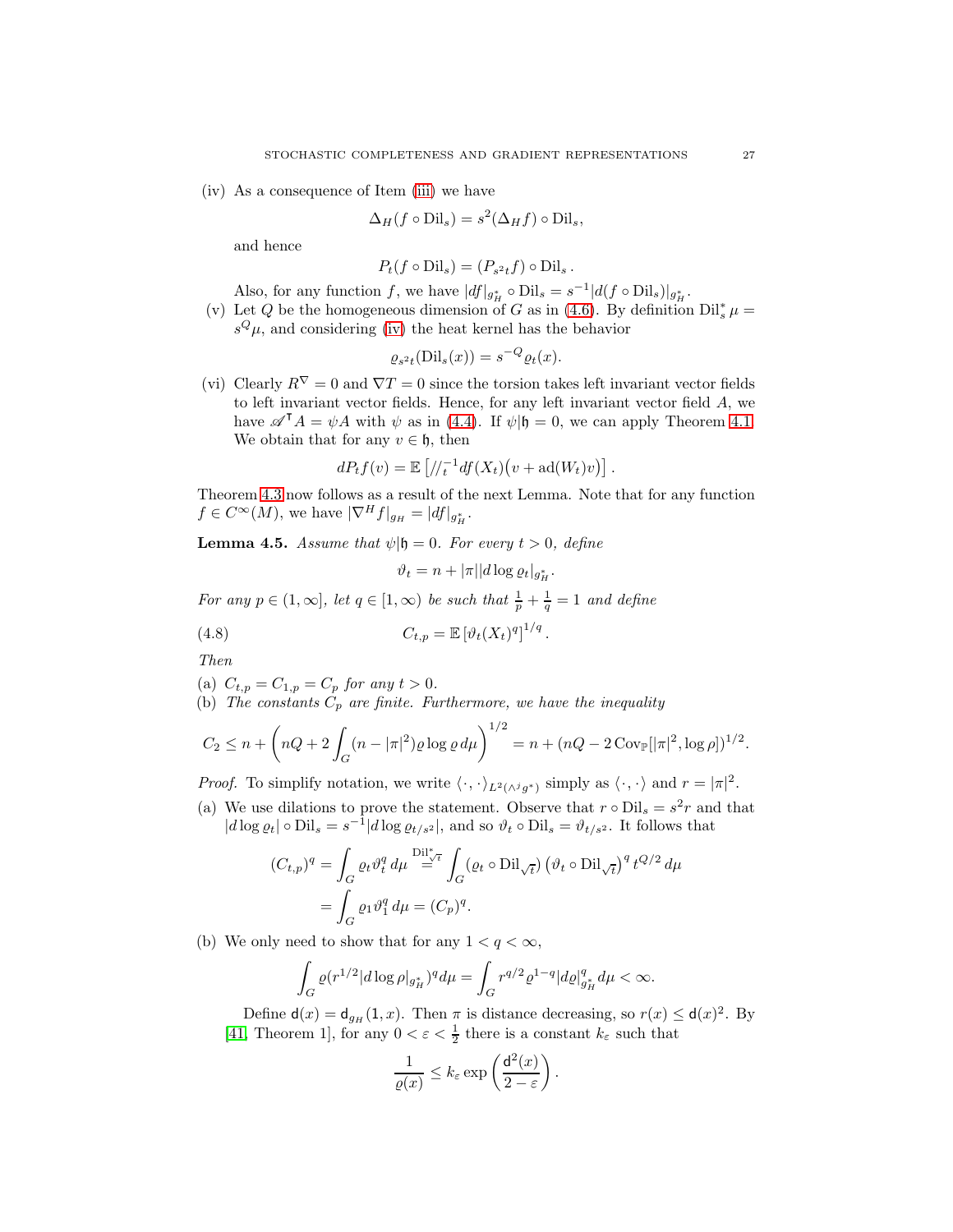Furthermore, by [\[42,](#page-33-3) Theorem IV.4.2], for every  $\varepsilon' > 0$  there are constants  $k_{\varepsilon'}$ such that

$$
|d\varrho|_{g^*_H}(x) \leq k_{\varepsilon'} \exp\left(-\frac{\mathsf{d}^2(x)}{2+\varepsilon'}\right).
$$

Since we can always find the appropriate values of  $\varepsilon$  and  $\varepsilon'$  such that

$$
\frac{q-1}{q} \le \frac{2-\varepsilon}{2+\varepsilon'},
$$

it follows that  $\int_G r^{q/2} \varrho^{1-q} |d\varrho|_{g_H^*}^q d\mu < \infty$ .

Next, define the vector field D by  $Df = \frac{d}{ds}(gf \circ \text{Dil}_{1+s})|_{s=0}$  for any function f. If f satisfies  $f \circ \text{Dil}_{\varepsilon} = \varepsilon^k f$ , then by definition  $Dg = kg$ . By Item [\(v\)](#page-26-1), we have

$$
\text{div } D = Q, \quad (t\Delta_H + D + Q)p_t = (t\Delta_H - D^*)p_t = 0.
$$

The observation

$$
\Delta_H(\varrho_t \log \varrho_t) = (\log \varrho_t + 1)\Delta_H \varrho_t + \varrho_t |\log \varrho_t|_{g_H^2}^2
$$

allows us to compute

$$
(C_2 - n)^2 \leq \langle r, \varrho | \log \varrho |_{g_H^*}^2 \rangle = \langle r, \Delta_H(\varrho \log \varrho) - (\log \varrho + 1) \Delta_H \varrho \rangle
$$
  
=  $\langle \Delta_H r, \varrho \log \varrho \rangle + \langle r, (\log \varrho + 1) D \varrho \rangle + Q \langle r, (\log \varrho + 1) \varrho \rangle$   
=  $2n \langle \varrho, \log \varrho \rangle - \langle Dr, \varrho \log \varrho \rangle + Qn$   
=  $2 \langle (n - r), \varrho \log \varrho \rangle + Qn$ 

which equals the covariance, since  $\int_M r \rho d\mu = n$ .

$$
\Box
$$

*Proof of Theorem [4.3.](#page-24-3)* Again, we write  $\langle \cdot, \cdot \rangle_{L^2(\wedge^j g^*)}$  simply as  $\langle \cdot, \cdot \rangle$  and  $r = |\pi|^2$ . (a) By left invariance, it is sufficient to prove the inequality in the point  $x = 1$ .

Let  $v \in H_1 = \mathfrak{h}$  be arbitrary. We will use Theorem [4.1](#page-22-1) and Item [\(vi\)](#page-26-2). For every  $x \in G$  we have  $\sharp dr(x) = 2x \cdot \pi(x)$ . Let us consider the form  $\alpha^v$  defined by  $\alpha^v(x) = \flat(x \cdot v)$ . Then

$$
dP_t f(v) = \mathbb{E}\left[\frac{1}{t} \frac{df(X_t)(v - \mathcal{R}(W_t, v))}{dt}\right]
$$
  
=  $\mathbb{E}[\frac{1}{t} \frac{df(X_t)(v)}{dt}] - \mathbb{E}\left[\frac{df(X_t)\mathcal{R}(\frac{1}{t}(\pi(X_t) \wedge v))}{dt}\right]$   
=  $\mathbb{E}[\frac{1}{t} \frac{df(X_t)(v)}{dt}] - \frac{1}{2} \mathbb{E}\left[\frac{df \mathcal{R}(\sharp dr, \sharp \alpha^v)(X_t)}{dt}\right].$ 

Define  $F(A, B) = \mathfrak{b}A \wedge \nabla_B$  and extend F to general sections of  $TM^{\otimes 2}$  by  $C^{\infty}(M)$ -linearity. Consider  $F_H = F(g_H^*)$  and notice that

$$
F_H f = d_H f = \operatorname{pr}_H^* df, \quad F_H^2 f = df \mathcal{R}(\cdot, \cdot).
$$

Hence

$$
\mathbb{E}\left[\langle df\mathcal{R}(\sharp dr, \sharp \alpha^v)(X_t)\right] = \langle F_H^2 f, \varrho_t dr \wedge \alpha^v \rangle
$$
  
=  $\langle F_H f, F_H^*(\varrho_t dr \wedge \alpha^v)\rangle$   
=  $-\langle d_H f, \iota_{\sharp^H d\varrho_t} dr \wedge \alpha^v \rangle - \langle d_H f, \varrho_t (\Delta_{g_H^*} r) \alpha^v \rangle + \langle d_H f, \varrho_t \nabla_{\sharp^H \alpha} dr \rangle$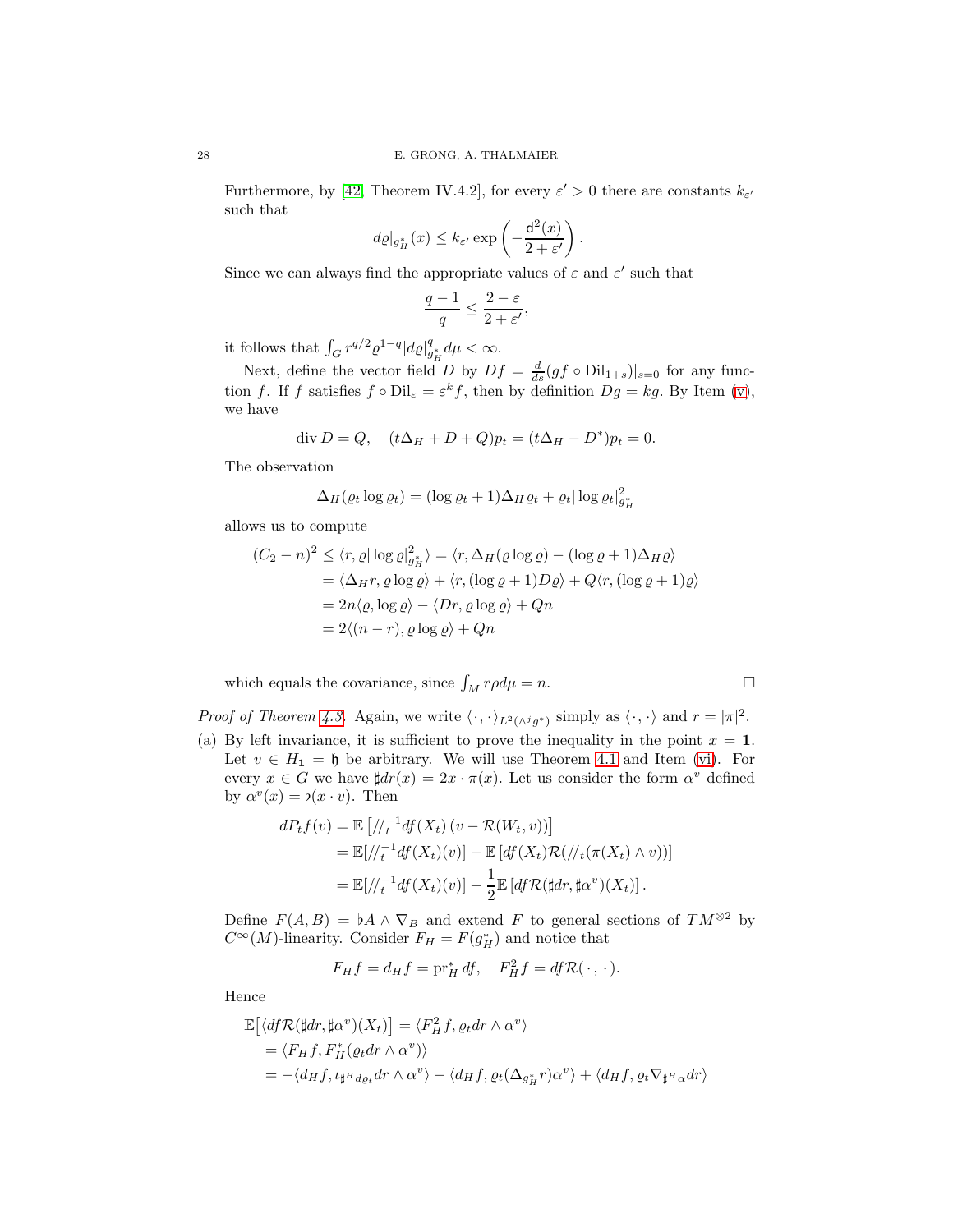since  $\nabla \alpha^v = 0$ . We use the identities  $\Delta_H r = 2n$  and  $\nabla_A dr = 2\nabla_H A$  to obtain

$$
\mathbb{E}\left[\left\langle F_H^2 f, dr \wedge \alpha^v \right\rangle_{g^*} (X_t)\right] = -\langle d_H f, \iota_{\sharp^H d_{\varrho_t}} dr \wedge \alpha^v \rangle - 2(n-1) \langle d_H f, \varrho_t \alpha^v \rangle
$$
  
= 
$$
-\mathbb{E}\left[\langle d_H f, \iota_{\sharp^H d \log \varrho_t} dr \wedge \alpha^v \rangle_{g^*} (X_t)\right] - 2(n-1) \mathbb{E}\left[\frac{\langle \xi, \xi \rangle_{g^* d_{\varrho_t}}}{\langle \xi, \xi \rangle_{g^* d_{\varrho_t}}}\right].
$$

Hence, if we define  $\mathcal{N}_t \colon T^*_1G \to T^*_1G$  by

$$
\mathcal{N}_t \beta = n\beta + \frac{1}{2} / \langle t^{-1} \iota_{\sharp dr(X_t)}(d \log \varrho_t(X_t) \wedge / \langle t \beta \rangle),
$$

then  $dP_tf(v) = \mathbb{E}[\mathcal{N}_t/\mathcal{N}_t^{-1}df(v)]$  for any  $v \in H$ .

Observe that  $|\mathcal{N}_t \beta_t|_{g^*_H} \leq \vartheta_t |\beta|_{g^*_H}$ . Using Hölder's inequality, this leads us to the conclusion

$$
|dP_t f|_{g_H^*}(\mathbf{1}) = \sup_{v \in \mathfrak{h}, |v|_{g_H} = 1} dP_t f(v)
$$
  
= 
$$
\sup_{v \in \mathfrak{h}, |v|_{g_H} = 1} \mathbb{E}[\mathcal{N}_t //_t^{-1} df(X_t)(v)]
$$
  

$$
\leq \mathbb{E}[\vartheta_t^q \circ X_t]^{1/q} \mathbb{E}[|df|_{g_H^*}^p \circ X_t]^{1/p}
$$
  

$$
\leq C_{t,p} (P_t |df|_{g_H^*}^p(\mathbf{1}))^{1/p}.
$$

(b) Using  $dP_t(v) = \mathbb{E}[\mathcal{N}_t/\mathcal{N}_t^{-1}]$ , for  $p \in (2,\infty]$ ,  $q \in [2,\infty)$  satisfying 1  $\frac{1}{q} + \frac{1}{p}$  $\frac{1}{p} + \frac{1}{2}$  $\frac{1}{2} = 1$ ,

we have

$$
|dP_1 f|_{g_H^*}(1) \leq n \mathbb{E}[|df|_{g_H}(X_1)] + \mathbb{E}[ (|\pi| |\log \varrho|_{g_H^*}|df|_{g_H^*})(X_1)]
$$
  

$$
\leq n P_1 |df|_{g_H} + \mathbb{E}[|\pi|^q(X_1)]^{1/q} \mathbb{E}[ |\log \varrho|_{g_H^*}^2(X_1) ]^{1/2} \mathbb{E}[ |df|_{g_H^*}^p(X_1) ]^{1/p}.
$$

As was observed in [\[8,](#page-31-13) page 9],

$$
\mathbb{E}\left[\left|\log \varrho\right|_{g_H^*}^2(X_1)\right] = \int_M \rho |\log \varrho|_{g_H}^2 d\mu = \int_M \left(\Delta_H(\varrho \log \varrho) - (\log \varrho + 1)\Delta_H \varrho\right) d\mu
$$

$$
= \int_M (\log \varrho + 1)(D + Q)\varrho d\mu = \int_M D(\varrho \log \varrho) d\mu + Q \int_M (\log \varrho + 1)\varrho d\mu
$$

$$
= \int_M (D + Q)(\varrho \log \varrho) d\mu + Q \int_M \varrho d\mu = Q
$$
while
$$
\mathbb{E}[||g(Y_1)||] = \mathbb{E}[||Y_1||_g^q] = 2^{(q+n+1)/2}\pi^{(n-1)/2} \Gamma(\frac{n+q}{2})
$$

$$
\mathbb{E}[|\pi|^q(X_1)] = \mathbb{E}[|W_1|^q] = \frac{2^{(q+n+1)/2}\pi^{(n-1)/2}}{\sqrt{n}} \frac{\Gamma(\frac{n+q}{2})}{\Gamma(\frac{n}{2})}
$$

The result follows.  $\hfill \square$ 

<span id="page-28-0"></span>Remark 4.6. Consider a Carnot group  $(G, H, g_H)$  and let V be the complement of V defined by left translation of  $\mathfrak{g}_2 \oplus \cdots \oplus \mathfrak{g}_k$ . Since this is an ideal, we obtain the same subbundle using right translation. Extend the  $g_H$  to a Riemannian metric  $g$ by defining a right invariant metric on V. Then condition [\(3.5\)](#page-8-2) holds, but if  $\nabla$  is defined as in [\(3.7\)](#page-8-1), then Ric( $\nabla$ ) does not have a lower bound for  $k \geq 3$ . However, the Yang-Mills condition  $tr_H(\nabla_\times \mathcal{R})(\times, \cdot) = 0$  of Remark 3.15 equals exactly the condition  $\psi | \mathfrak{h} = 0$ .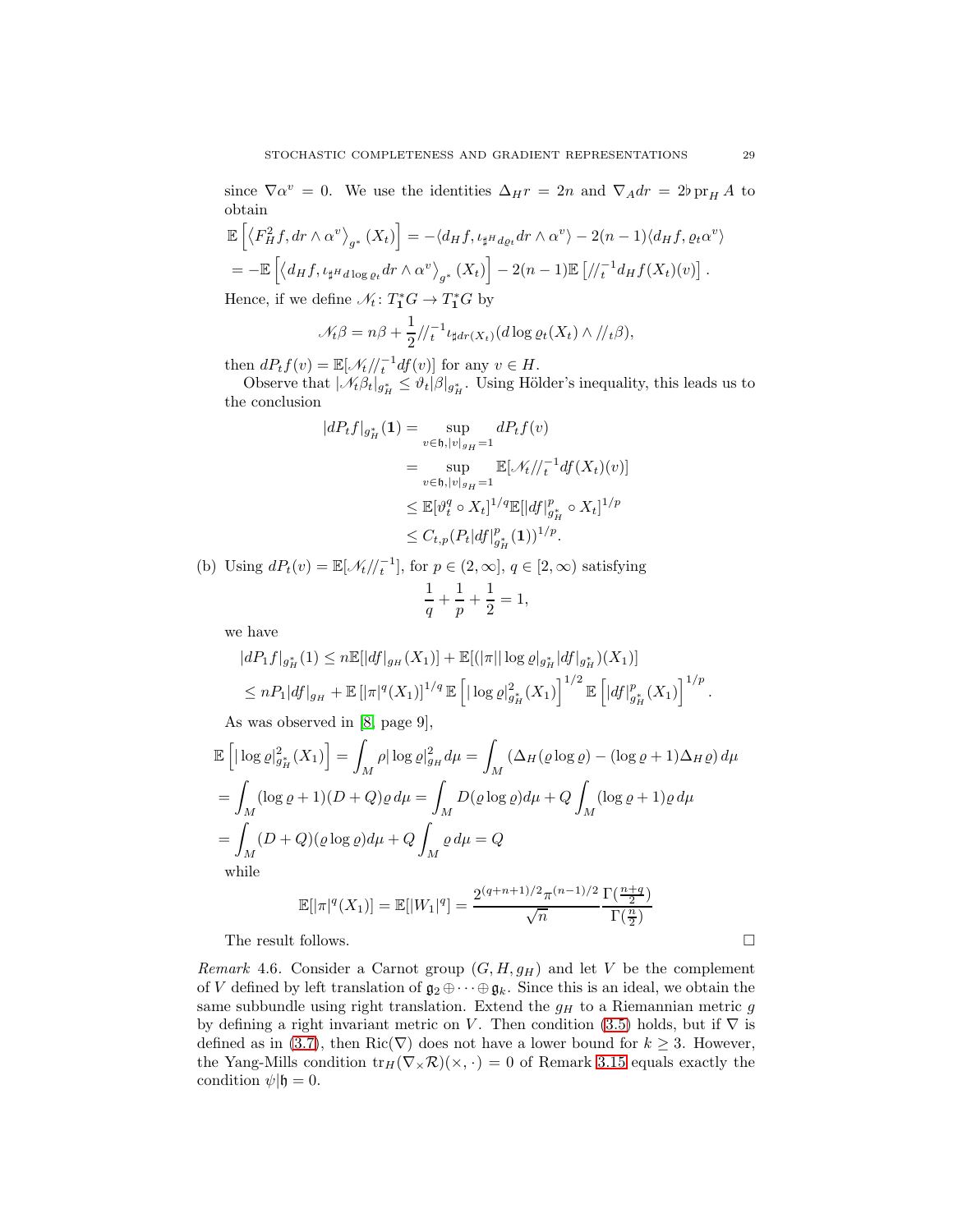<span id="page-29-0"></span>Appendix A. Feynman-Kac formula for perturbations of self-adjoint **OPERATORS** 

A.1. Essentially self-adjoint operator on forms. Let  $M$  be a manifold with a sub-Riemannian structure  $(H, g_H)$  with H bracket-generating. Consider the rough sub-Laplacian  $L = L(\nabla)$  relative to some affine connection  $\nabla$  on TM. Let g be a complete sub-Riemannian metric taming  $g_H$  such that  $\nabla g = 0$ . Assume that

$$
L^* = L = -(\nabla_{\mathrm{pr}_H})^*(\nabla_{\mathrm{pr}_H}).
$$

We can then make the following statement for operators of the type  $L - \mathscr{C}$  where  $\mathscr{C} \in \Gamma(\text{End}(T^*M)).$  To simplify notation, we denote  $\langle \cdot, \cdot \rangle_{L^2(\wedge^j g^*)}$  as simply  $\langle \cdot, \cdot \rangle$ for the rest of this section.

<span id="page-29-1"></span>**Lemma A.1.** Assume that  $\mathscr{C}^* = \mathscr{C}$ . If  $\mathcal{A} = L - \mathscr{C}$  is bounded from above on compactly supported forms, i.e. if

$$
\lambda_0 = \lambda_0(\mathcal{A}) = \sup \left\{ \frac{\langle \mathcal{A}\alpha, \alpha \rangle}{\langle \alpha, \alpha \rangle} : \ \alpha \in \Gamma_c(T^*M) \right\} < \infty,
$$

then A is essentially self-adjoint on compactly supported one-forms.

We follow the argument of [\[37,](#page-32-10) Section 2]. We begin by introducing the following lemma.

**Lemma A.2.** [\[34,](#page-32-24) Section X.1] Let A be any closed, symmetric, densely defined operator on a Hilbert space with domain  $Dom(A)$ . Assume that A is bounded from above by  $\lambda_0(\mathcal{A})$  on its domain. Then  $\mathcal{A} = \mathcal{A}^*$  if and only if there are no eigenvectors in the domain of  $\mathcal{A}^*$  with eigenvalue  $\lambda > \lambda_0(\mathcal{A})$ .

*Proof of Lemma [A.1.](#page-29-1)* Let  $pr_H$  be the orthogonal projection to H. Since  $L =$  $-(\nabla_{\text{pr}_H})^*(\nabla_{\text{pr}_H}),$  we have  $-\langle \mathscr{C}\alpha, \alpha \rangle \leq \lambda_0 \langle \alpha, \alpha \rangle$ . Denote the closure of  $\mathcal{A}|\Gamma_c(T^*M)$ by A as well. Assume that there exist a one-form  $\alpha$  in  $L^2$  satisfying  $\mathcal{A}^*\alpha = \lambda \alpha$ with  $\lambda > \lambda_0$ . By using a trivialization of the cotangent bundle, we see that L is hypoelliptic, which implies that  $\alpha$  is smooth. Let f be an arbitrary function of compact support and write  $d_H f = \text{pr}_H^* df$ . Then

$$
\lambda \langle f^2 \alpha, \alpha \rangle = \langle f^2 \alpha, \mathcal{A}^* \alpha \rangle = \langle \mathcal{A}(f^2 \alpha), \alpha \rangle
$$
  
= -\langle f^2 \nabla\_{\text{pr}\_H} . \alpha, \nabla\_{\text{pr}\_H} . \alpha \rangle - \langle f^2 \mathcal{C} \alpha, \alpha \rangle - 2 \langle f d\_H f \otimes \alpha, \nabla\_{\text{pr}\_H} . \alpha \rangle  
\le -\| f \nabla\_{\text{pr}\_H} . \alpha \|\_{L^2(g^\*)}^2 + \lambda\_0 \langle f^2 \alpha, \alpha \rangle - 2 \langle d\_H f \otimes \alpha, f \nabla\_{\text{pr}\_H} . \alpha \rangle.

Since  $(\lambda - \lambda_0) \langle f^2 \alpha, \alpha \rangle \geq 0$ , we have

<span id="page-29-2"></span>
$$
||f\nabla_{\mathrm{pr}_{H}}\cdot\alpha||_{L^{2}(g^{*})}^{2} \leq -2\langle d_{H}f \otimes \alpha, f\nabla_{\mathrm{pr}_{H}}\cdot\alpha\rangle,
$$

and hence

(A.1) 
$$
\|f\nabla_{\mathrm{pr}_{H}}\cdot\alpha\|_{L^{2}(g^{*})}^{2} \leq 2\|d_{H}f\|_{L^{\infty}(g^{*})}\|\alpha\|_{L^{2}(g^{*})}\|f\nabla_{\mathrm{pr}_{H}}\cdot\alpha\|_{L^{2}(g^{*})}.
$$

Since we assumed that  $g$  was complete, there exist a sequence of smooth functions  $f_j \uparrow 1$  of compact support satisfying  $||df_j||_{L^{\infty}(g^*)} \to 0$ . By inserting  $f_j$  in [\(A.1\)](#page-29-2) and taking the limit we obtain  $\|\nabla_{\text{pr}_H} \cdot \alpha\|_{L^2(g^*)}^2 = -\langle L\alpha, \alpha \rangle = 0$ . However, this contradicts our initial hypothesis  $\mathcal{A}^*\alpha = \lambda \alpha$  for  $\lambda > \lambda_0$ . Hence, we obtain our result. result.  $\Box$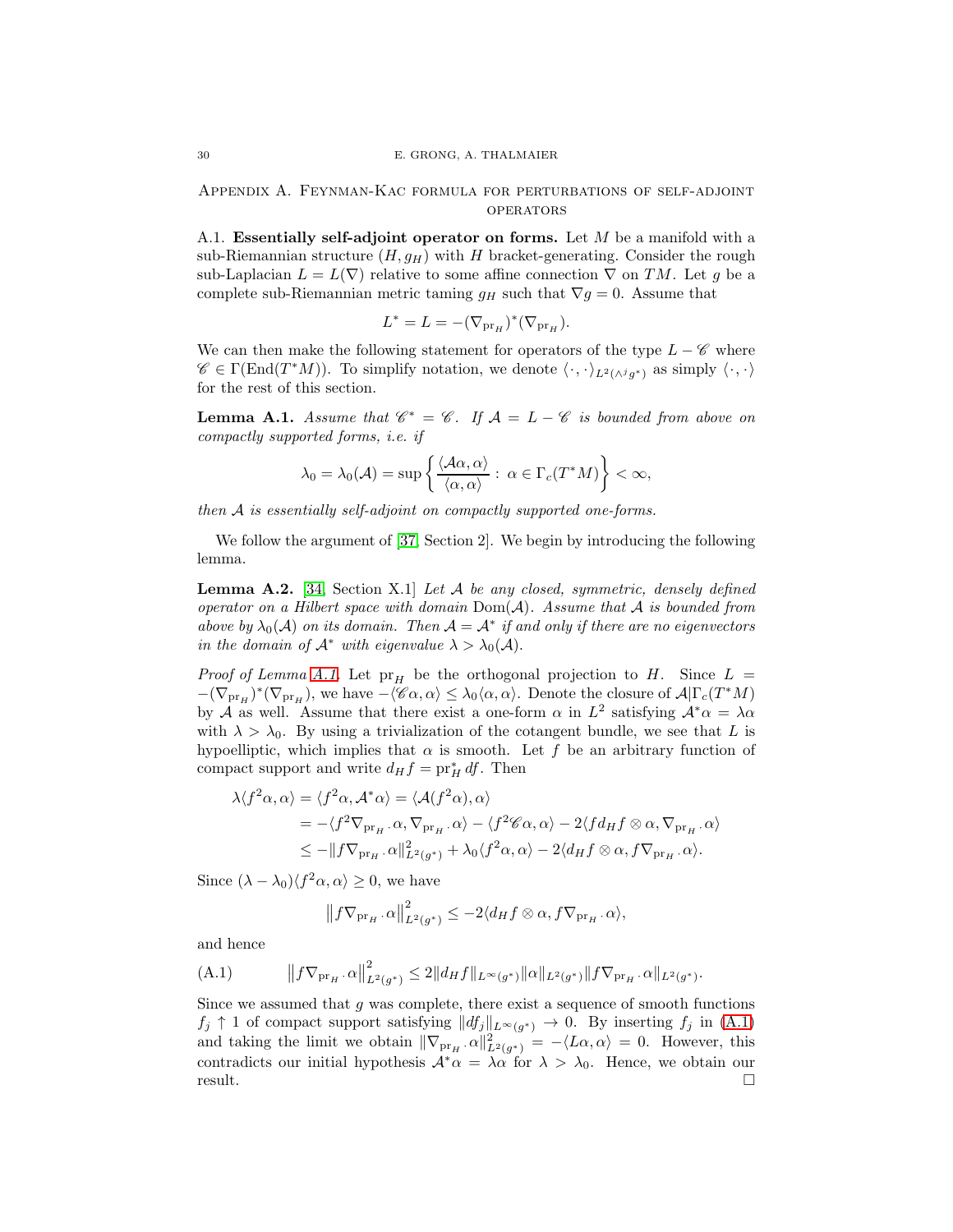*Remark* A.3. By replacing the sequence  $f_i$  in the proof of Lemma [A.1](#page-29-1) with (an appropriately smooth approximation of) the sequence found in [\[38,](#page-32-9) Theorem 7.3], we can deduce essential self-adjointness of  $L - \mathscr{C}$  just by assuming completeness of  $\mathsf{d}_{qH}$ .

A.2. Stochastic representation of a semigroup. Let  $(M, H, g_H)$  be a sub-Riemannian manifold and let g be a complete Riemannian metric taming  $g_H$ . Define  $L^2(T^*M)$  as the space of all one-forms in  $L^2$  relative to g. Let  $\nabla$  be a connection satisfying  $\nabla g = 0$  and  $L^* = L$ . Relative to  $L(\nabla)$ , consider the stochastic flow  $X_t(\cdot)$  with explosion time  $\tau(\cdot)$ . Define  $\ell_t(x)$  as parallel transport along  $X_t(x)$ with respect to  $\nabla$ .

Let  $\mathscr C$  be a zero order operator on M, with

$$
\mathscr{C}^s = \frac{1}{2}(\mathscr{C} + \mathscr{C}^*), \quad \mathscr{C}^a = \frac{1}{2}(\mathscr{C} - \mathscr{C}^*).
$$

<span id="page-30-0"></span>**Lemma A.4.** Assume that  $L - \mathscr{C}^s$  is bounded from above and assume that  $\mathscr{C}^a$  is bounded. For each x, let  $Q_t(x) \in \text{End } T_x^*M$  a continuous process adapted to the filtration of  $X_t(x)$  such that for any  $\alpha \in \Gamma_c(T^*_x M)$ , we have

$$
d\Big(Q_t(x)/\!/_{t}^{-1}\alpha(X_t(x))\Big) \stackrel{\text{loc.m.}}{=} Q_t(x)/\!/_{t}^{-1}(L-\mathscr{C})\alpha(X_t(x))dt,
$$

where  $\sum_{n=1}^{\infty}$  denotes equality modulo differentials of local martingales.

Then there exists a strongly continuous semigroup  $P_t^{(1)}$  on  $L^2(T^*M)$  such that for any  $\alpha \in L^2(T^*M)$ ,

$$
P_t^{(1)} \alpha(x) = \mathbb{E} \left[ 1_{t < \tau(x)} Q_t(x) / \tau^{-1} \alpha(X_t)(x) \right],
$$

and such that  $\lim_{t\downarrow 0} \frac{d}{dt} P_t^{(1)} \alpha = (L - \mathscr{C}) \alpha$  for any  $\alpha \in \Gamma_c(TM)$ .

For the proof, we need to consider a special class of Volterra operators. To this end, we follow the arguments of [\[20,](#page-32-17) Section III.1]. Let  $\mathfrak{B}$  be a Banach space and let  $\mathscr{L}(\mathfrak{B})$  be the space of all bounded operators on  $\mathfrak{B}$  with the strong operator topology. Consider any strongly continuous semigroup  $\mathbb{R}_{\geq 0} \to \mathscr{L}(\mathfrak{B}), t \mapsto S_t$  and let  $\mathscr{A} \colon \mathfrak{B} \to \mathfrak{B}$  be a bounded operator. We define the corresponding Volterra operator  $\mathsf{V}(S; \mathscr{A})$  on continuous functions  $\mathbb{R}_{\geq 0} \to \mathscr{L}(\mathfrak{B}), (t, \alpha) \mapsto F_t \alpha$  by

$$
(\mathsf{V}(S; \mathscr{A})F)_t \alpha = \int_0^t S_{t-r} \mathscr{A} F_r \alpha \, dr,
$$

and introduce the operator  $\mathsf{T}(S; \mathscr{A})$  by

$$
\mathsf{T}(S; \mathscr{A})F = \sum_{n=0}^{\infty} \mathsf{V}(S; \mathscr{A})^n F.
$$

The operator  $T(S; \mathscr{A})$  is well defined, and if  $S_t$  has generator  $(L, Dom(L))$  then  $\tilde{S}_t := (\mathsf{T}(S; \mathscr{A})S)_t$  defines a strongly continuous semigroup with generator  $(L +$  $\mathscr{A}, \mathrm{Dom}(L)$ .

*Proof.* By Lemma [A.1](#page-29-1) the operator  $L - \mathscr{C}^s$  is essentially self-adjoint. Let  $P_t^s$  be the corresponding semigroup on  $L^2(T^*M)$  with domain  $Dom^s = Dom(L - \mathcal{C}^s)$ .

Let  $D^n$  be an exhausting sequence of M of relative compact domains, see e.g. [\[16,](#page-32-16) Appendix B.1] for construction. Consider the Friedrichs extension  $(\Lambda^n, \text{Dom}(\Lambda^n))$ of  $L - \mathscr{C}^s$  restricted to compactly supported forms on  $D^n$  and let  $\tilde{P}_t^n$  be the corresponding semigroup defined by the spectral theorem. Since the operators  $\Lambda^n$  are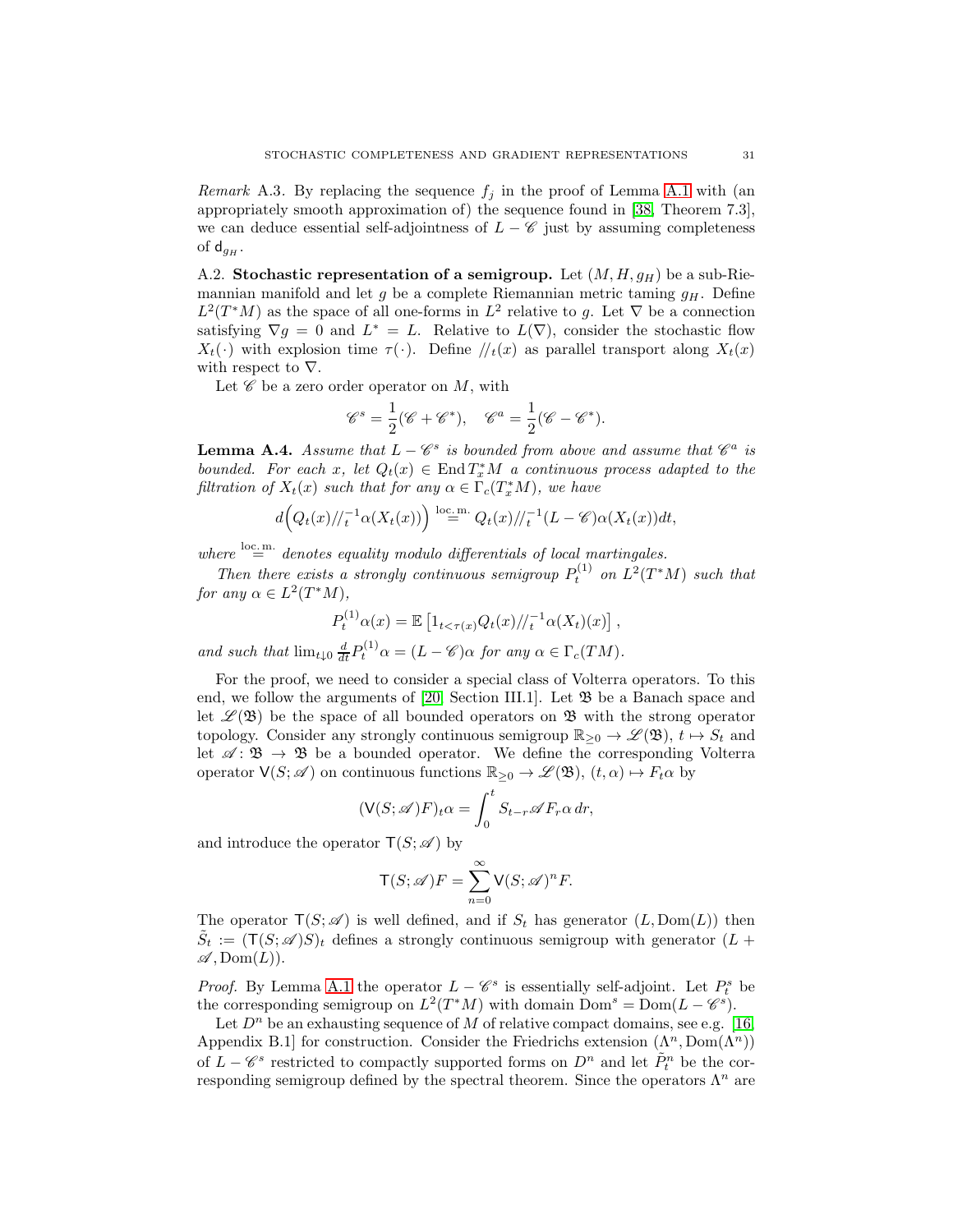bounded from above by assumption, the semigroups  $\tilde{P}^n$  are strongly continuous by [\[20,](#page-32-17) Chapter II.3 c]. Define  $P_t^s$  similarly with respect to the unique self-adjoint extension of  $L - \mathscr{C}^s$  restricted to compactly supported forms. Let  $(\Lambda, \text{Dom}(\Lambda))$ denote the generator of  $P_t^s$  and note that for any compactly supported forms  $\alpha$ , we have that  $\tilde{P}_t^n \alpha$  converge to  $P_t^s \alpha$  in  $L^2(T^*M)$ , by e.g. [\[29,](#page-32-25) Chapter VIII.3.3]. Define  $P_t^n = (\mathsf{T}(\tilde{P}^n; \mathscr{A})\tilde{P}^n)_t$  and finally  $P_t^{(1)} = (\mathsf{T}(P^s; \mathscr{C}^a)P^s)_t$ . These semigroups are strongly continuous with respective generators  $(\Lambda^n + \mathscr{C}^a, \text{Dom}(\Lambda^n))$  and  $(\Lambda + \mathscr{C}^a, \text{Dom}(\Lambda))$ . Furthermore,  $P_t^n \alpha$  converge to  $P_t^{(1)} \alpha$  in  $L^2(TM)$  by [\[29,](#page-32-25) Theorem IV.2.23 (c)].

For  $x \in M$ , let  $\tau_n(x)$  denote the first exist time for  $X_t(x)$  of the domain  $D^n$ . For any form  $\alpha$  with support in  $D^k$ , we have that for  $S > 0$  and  $n \geq k$ ,

$$
N_t^n = Q_t(x) / \frac{1}{t} \left( P_{S-t}^n \alpha \right) |_{X_t(x)}
$$

is a bounded local martingale, giving us

$$
P_t^n \alpha(x) = \mathbb{E} \left[ 1_{t < \tau^n(x)} Q_t(x) / \tau^{1} \alpha(X_t(x)) \right].
$$

Taking the limit, and using that  $P_t^n$  converges to  $P_t^{(1)}$ , we obtain

$$
P_t^{(1)} \alpha(x) = \mathbb{E} \left[ 1_{t < \tau(x)} Q_t(x) / \tau^{-1} \alpha(X_t(x)) \right].
$$

## **REFERENCES**

- <span id="page-31-12"></span>[1] A. Agrachev, U. Boscain, J.-P. Gauthier, and F. Rossi. The intrinsic hypoelliptic Laplacian and its heat kernel on unimodular Lie groups. J. Funct. Anal., 256(8):2621–2655, 2009.
- <span id="page-31-10"></span>[2] A. A. Agrachev and Y. L. Sachkov. Control theory from the geometric viewpoint, volume 87 of Encyclopaedia of Mathematical Sciences. Springer-Verlag, Berlin, 2004. Control Theory and Optimization, II.
- <span id="page-31-6"></span>[3] D. Bakry, F. Baudoin, M. Bonnefont, and D. Chafaï. On gradient bounds for the heat kernel on the Heisenberg group. J. Funct. Anal., 255(8):1905–1938, 2008.
- <span id="page-31-0"></span>[4] D. Bakry and M. Émery. Diffusions hypercontractives. In Séminaire de probabilités, XIX, 1983/84, volume 1123 of Lecture Notes in Math., pages 177–206. Springer, Berlin, 1985.
- <span id="page-31-1"></span>[5] D. Bakry and M. Ledoux. Lévy-Gromov's isoperimetric inequality for an infinite-dimensional diffusion generator. Invent. Math., 123(2):259–281, 1996.
- <span id="page-31-9"></span>[6] F. Baudoin. Stochastic analysis on sub-Riemannian manifolds with transverse symmetries. Ann. Probab., 45(1):56–81, 2017.
- <span id="page-31-2"></span>[7] F. Baudoin and M. Bonnefont. Log-Sobolev inequalities for subelliptic operators satisfying a generalized curvature dimension inequality. J. Funct. Anal., 262(6):2646–2676, 2012.
- <span id="page-31-13"></span>[8] F. Baudoin and M. Bonnefont. Reverse Poincaré inequalities, isoperimetry, and Riesz transforms in Carnot groups. Nonlinear Anal., 131:48–59, 2016.
- <span id="page-31-3"></span>[9] F. Baudoin, M. Bonnefont, and N. Garofalo. A sub-Riemannian curvature-dimension inequality, volume doubling property and the Poincaré inequality. Math. Ann., 358(3-4):833-860, 2014.
- <span id="page-31-5"></span>[10] F. Baudoin and N. Garofalo. Curvature-dimension inequalities and Ricci lower bounds for sub-Riemannian manifolds with transverse symmetries. J. Eur. Math. Soc. (JEMS), 19(1):151– 219, 2017.
- <span id="page-31-4"></span>[11] F. Baudoin, B. Kim, and J. Wang. Transverse Weitzenböck formulas and curvature dimension inequalities on Riemannian foliations with totally geodesic leaves. Comm. Anal. Geom., 24(5):913–937, 2016.
- <span id="page-31-11"></span>[12] A. Bellaïche. The tangent space in sub-Riemannian geometry. In Sub-Riemannian geometry, volume 144 of Progr. Math., pages 1–78. Birkhäuser, Basel, 1996.
- <span id="page-31-8"></span>[13] Y. Chitour, E. Grong, F. Jean, and P. Kokkonen. Horizontal holonomy and foliated manifolds. ArXiv e-prints, Nov. 2015, 1511.05830.
- <span id="page-31-7"></span>[14] B. K. Driver. A Cameron-Martin type quasi-invariance theorem for Brownian motion on a compact Riemannian manifold. J. Funct. Anal., 110(2):272–376, 1992.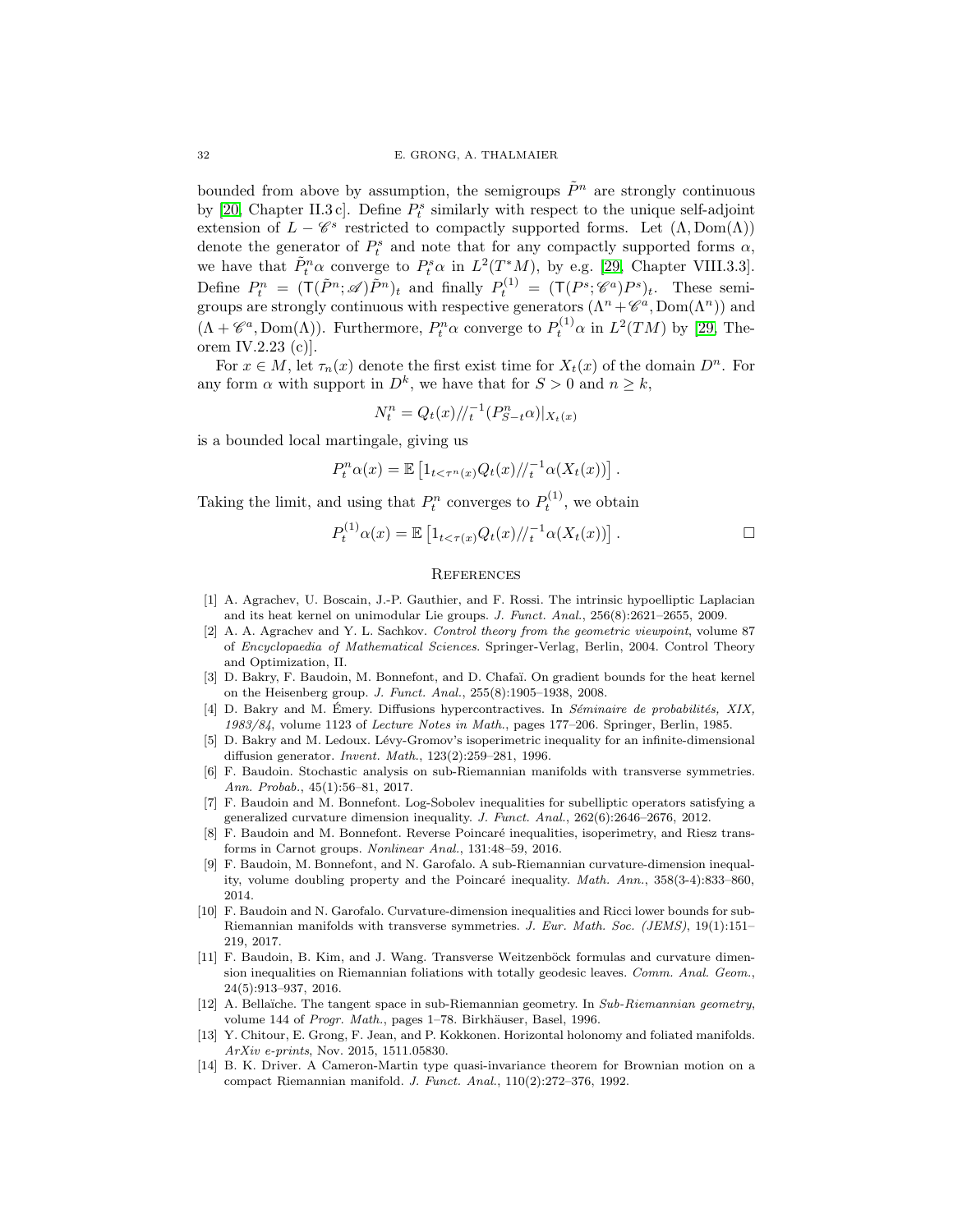- <span id="page-32-16"></span><span id="page-32-7"></span>[15] B. K. Driver and T. Melcher. Hypoelliptic heat kernel inequalities on the Heisenberg group. J. Funct. Anal., 221(2):340–365, 2005.
- [16] B. K. Driver and A. Thalmaier. Heat equation derivative formulas for vector bundles. J. Funct. Anal., 183(1):42–108, 2001.
- <span id="page-32-5"></span>[17] D. Elworthy. Decompositions of diffusion operators and related couplings. In Stochastic analysis and applications 2014, volume 100 of Springer Proc. Math. Stat., pages 283–306. Springer, Cham, 2014.
- <span id="page-32-13"></span>[18] D. Elworthy. Generalised Weitzenböck formulae for differential operators in Hörmander form. Preprint, 2017.
- <span id="page-32-11"></span>[19] K. D. Elworthy, Y. Le Jan, and X.-M. Li. On the geometry of diffusion operators and stochastic flows, volume 1720 of Lecture Notes in Mathematics. Springer-Verlag, Berlin, 1999.
- <span id="page-32-17"></span>[20] K.-J. Engel and R. Nagel. One-parameter semigroups for linear evolution equations, volume 194 of Graduate Texts in Mathematics. Springer-Verlag, New York, 2000. With contributions by S. Brendle, M. Campiti, T. Hahn, G. Metafune, G. Nickel, D. Pallara, C. Perazzoli, A. Rhandi, S. Romanelli and R. Schnaubelt.
- <span id="page-32-12"></span>[21] M. Godoy Molina and E. Grong. Riemannian and sub-Riemannian geodesic flows. J. Geom. Anal., 27(2):1260–1273, 2017.
- <span id="page-32-0"></span>[22] A. Grigor'yan. Stochastic completeness of symmetric markov processes and volume growth. Rend. Sem. Mat. Univ. Pol. Torino, 711(2):227–237, 2013.
- <span id="page-32-2"></span>[23] E. Grong and A. Thalmaier. Curvature-dimension inequalities on sub-Riemannian manifolds obtained from Riemannian foliations: part I. Math. Z., 282(1-2):99–130, 2016.
- <span id="page-32-3"></span>[24] E. Grong and A. Thalmaier. Curvature-dimension inequalities on sub-Riemannian manifolds obtained from Riemannian foliations: part II. Math. Z., 282(1-2):131–164, 2016.
- <span id="page-32-22"></span>[25] M. Hakim-Dowek and D. L´epingle. L'exponentielle stochastique des groupes de Lie. In Séminaire de Probabilités, XX, 1984/85, volume 1204 of Lecture Notes in Math., pages 352–374. Springer, Berlin, 1986.
- <span id="page-32-1"></span>[26] R. Z. Has'minskiĭ. Ergodic properties of recurrent diffusion processes and stabilization of the solution of the Cauchy problem for parabolic equations. Teor. Verojatnost. i Primenen., 5:196–214, 1960.
- <span id="page-32-20"></span>[27] R. Hermann. A sufficient condition that a mapping of Riemannian manifolds be a fibre bundle. Proc. Amer. Math. Soc., 11:236–242, 1960.
- <span id="page-32-25"></span><span id="page-32-4"></span>[28] L. Hörmander. Hypoelliptic second order differential equations. Acta Math., 119:147-171, 1967.
- [29] T. Kato. Perturbation theory for linear operators. Classics in Mathematics. Springer-Verlag, Berlin, 1995. Reprint of the 1980 edition.
- <span id="page-32-14"></span>[30] P. Li. Uniqueness of  $L^1$  solutions for the Laplace equation and the heat equation on Riemannian manifolds. J. Differential Geom., 20(2):447–457, 1984.
- <span id="page-32-6"></span>[31] T. Melcher. Hypoelliptic heat kernel inequalities on Lie groups. Stochastic Process. Appl., 118(3):368–388, 2008.
- <span id="page-32-19"></span>P. Molino. Riemannian foliations, volume 73 of Progress in Mathematics. Birkhäuser Boston, Inc., Boston, MA, 1988. Translated from the French by Grant Cairns, With appendices by Cairns, Y. Carrière, É. Ghys, E. Salem and V. Sergiescu.
- <span id="page-32-8"></span>[33] R. Montgomery. A tour of subriemannian geometries, their geodesics and applications, volume 91 of Mathematical Surveys and Monographs. American Mathematical Society, Providence, RI, 2002.
- <span id="page-32-24"></span>[34] M. Reed and B. Simon. Methods of modern mathematical physics. II. Fourier analysis, selfadjointness. Academic Press [Harcourt Brace Jovanovich, Publishers], New York-London, 1975.
- <span id="page-32-15"></span>[35] M. Reed and B. Simon. Methods of modern mathematical physics. I. Academic Press, Inc. [Harcourt Brace Jovanovich, Publishers], New York, second edition, 1980. Functional analysis.
- <span id="page-32-21"></span><span id="page-32-10"></span>[36] I. Shigekawa. On stochastic horizontal lifts. Z. Wahrsch. Verw. Gebiete, 59(2):211–221, 1982. [37] R. S. Strichartz. Analysis of the Laplacian on the complete Riemannian manifold. J. Funct.
- <span id="page-32-9"></span>Anal., 52(1):48–79, 1983.
- <span id="page-32-23"></span>[38] R. S. Strichartz. Sub-Riemannian geometry. J. Differential Geom., 24(2):221–263, 1986.
- [39] A. F. M. ter Elst. Derivatives of kernels associated to complex subelliptic operators. Bull. Austral. Math. Soc., 67(3):393–406, 2003.
- <span id="page-32-18"></span>[40] P. Tondeur. Geometry of foliations, volume 90 of Monographs in Mathematics. Birkhäuser Verlag, Basel, 1997.